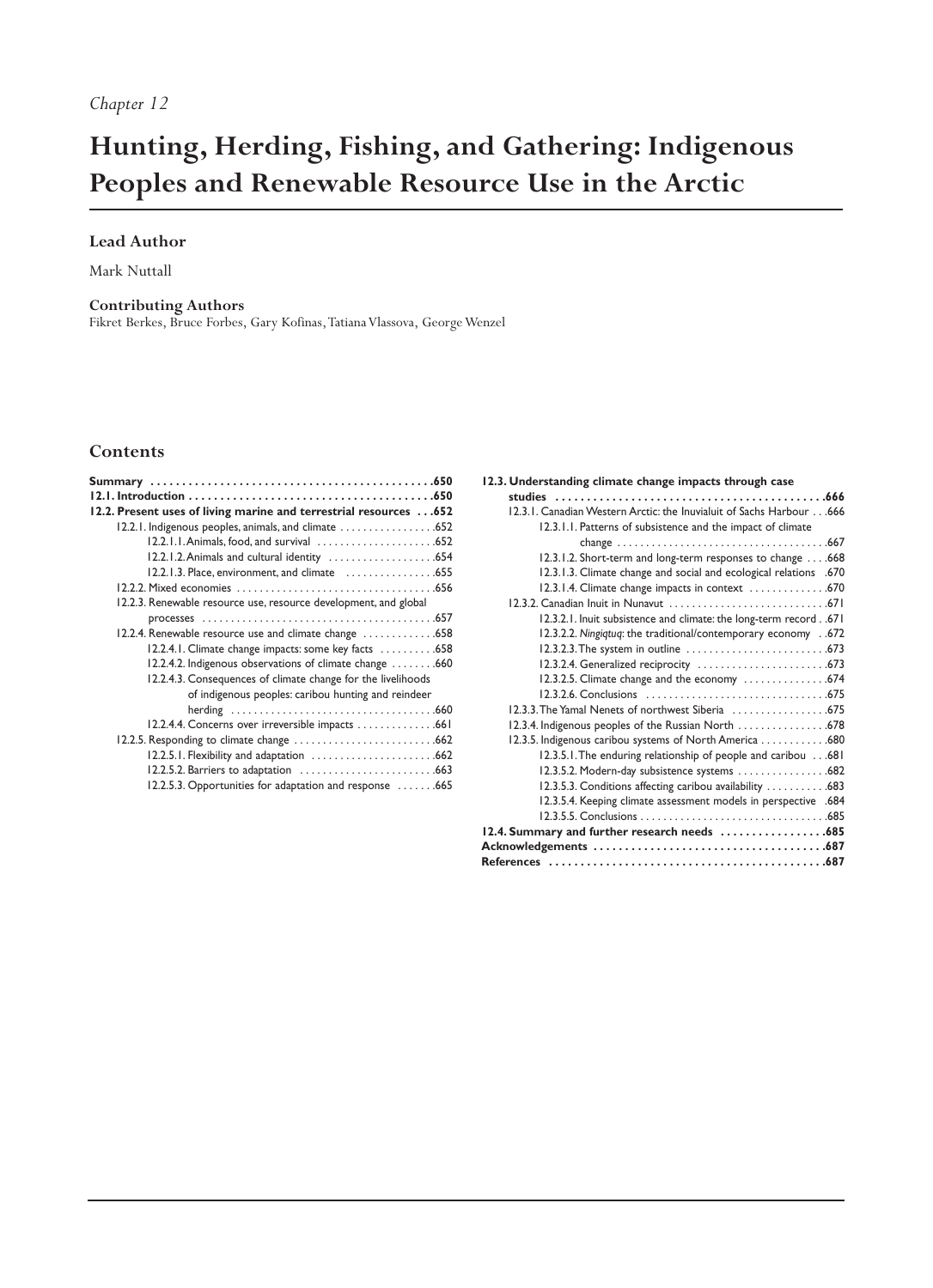# **Summary**

This chapter discusses the present economic, social, and cultural importance of harvesting renewable resources for indigenous peoples, provides an assessment of how climate change has affected, and is affecting, harvesting activities in the past and in the present, and considers what some of the future impacts may be. Key to this chapter are several detailed case studies based on extensive research with indigenous communities in a number of arctic settings.These case studies discuss past, present, and potential impacts of climate change on specific activities and livelihoods. It is not possible to provide circumpolar coverage of the situation for all indigenous peoples, as detailed descriptions are not available for all regions of the Arctic.The material presented in this chapter, however, does illustrate some of the common challenges faced by indigenous peoples in a changing Arctic.

One aim of this chapter is to assess the adaptive strategies that have enabled communities to respond to and cope with climate change in the past, and to assess to what extent these options, if any, remain open to them. While there are few data available on this topic, research shows that while indigenous peoples have generally adapted well to past climate change, the scale, nature, and extent of current and projected climate change brings a very different sense of uncertainty, presenting different kinds of risks and threats to their livelihoods and cultures.The chapter also points to pressing research needs. Compared to the extensive scientific literature on climate change considered in most other chapters in this assessment, data on the impacts of climate change on the livelihoods of the Arctic's indigenous peoples are limited, particularly in the case of the Russian North.

This chapter illustrates the complexity of problems faced by indigenous peoples today and underscores the reality that climate change is but one of several, often interrelating problems affecting their livelihoods and cultures.This chapter is, therefore, as much a scoping exercise, the beginning of a process, as it is an assessment of current knowledge. It emphasizes the urgency of extensive, regionally-focused research on the impacts of climate change on hunting, herding, fishing, and gathering activities, research that will contribute to a much greater understanding of climate change impacts, as well as to place these impacts within the much broader context of rapid social, economic, and environmental change.

# **12.1. Introduction**

Indigenous peoples throughout the Arctic maintain a strong connection to the environment through hunting, herding, fishing, and gathering renewable resources. These practices provide the basis for food production and have endured over thousands of years, with cultural adaptations and the ability to utilize resources often associated with or affected by seasonal variation and changing ecological conditions.

<span id="page-1-0"></span>Climatic variability and weather events often greatly affect the abundance and availability of animals and thus the abilities and opportunities to harvest and process animals for food, clothing, and other purposes. Many species are only available seasonally and in localized areas and indigenous cultures have developed the capacity and flexibility to harvest a diversity of animal and plant species. Indigenous cultures have, in many cases, also shown resilience in the face of severe social, cultural, and economic change, particularly in the last 100 years.

The longstanding dependence of present indigenous societies on hunting, herding, fishing, and gathering continues for several critically important reasons. One is the economic and dietary importance of being able to access customary, local foods. Many of these local foods – fish, and meat from marine mammals or caribou and birds, for instance, as well as berries and edible plants – are nutritionally superior to the foodstuffs which are presently imported (and which are often expensive to buy). Another reason is the cultural and social importance of hunting, herding, and gathering animals, fish, and plants, as well as processing, distributing, consuming, and celebrating them (Freeman, 2000).

These activities remain important for maintaining social relationships and cultural identity in indigenous societies. They define a sense of family and community and reinforce and celebrate the relationships between indigenous peoples and the animals and environment upon which they depend (Callaway, 1995; Nuttall, 1992). Hunting, herding, fishing, and gathering activities are based on continuing social relationships between people, animals, and the environment (Brody, 1983; Callaway, 1995; Freeman et al., 1998; Nuttall, 1992;Wenzel, 1991). As such, they link people inextricably to their histories, their present cultural settings, and provide a way forward for thinking about sustainable livelihoods in the future.

The significance of hunting, herding, fishing, and gathering has wide cultural ramifications. Seal hunting, for example, is not only an occupation and a way of life, but also a symbolic part of Inuit cultures (Nuttall, 1992; Wenzel, 1991).The cultural role of activities relating to the use of living marine and terrestrial resources is not only of concern to those who depend economically on these activities, but also to those who live in towns and are involved in occupations with no direct attachment to hunting, fishing, and herding (e.g., Caulfield, 1997). Yet whatever the importance for social identity and cultural life, the primary need for, and use of animals is based purely on a need for survival.

Arctic communities have experienced, and are experiencing, stress from a number of different forces that threaten to restrict harvesting activities and sever these relationships.The arctic regions are tightly tied politically, economically, and socially to the national mainstream and are inextricably linked to the global economy (Caulfield, 2000; Nuttall, 1998; Osherenko and Young, 1989;Young, 1992). Rapid social, economic,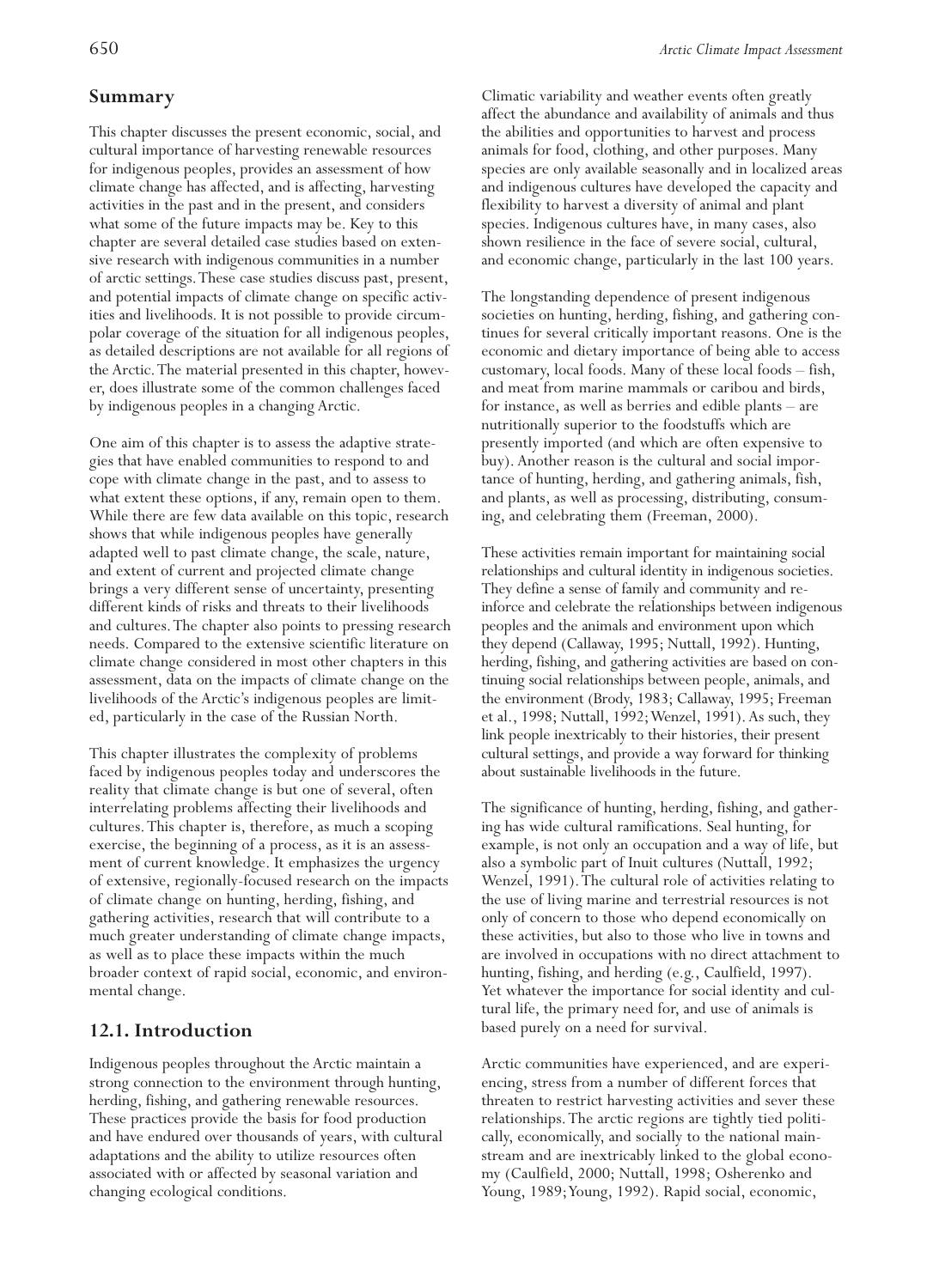and demographic change, resource development, trade barriers, and animal-rights campaigns have all had impacts on hunting, herding, fishing, and gathering activities.The material in this chapter on the Russian North, for example, illustrates how poaching, oil development, and clear-cutting of forests undermine the subsistence base for indigenous peoples. Hunting, herding, fishing, and gathering are also being challenged by environmental changes such as climate variability. Despite this, indigenous peoples have reasserted cultural rights and identities, have called for the recognition of selfdetermination, and are achieving significant levels of regional government (Nuttall, 1998).

For many arctic residents, consuming food from animals is fundamentally important for personal and cultural well-being. Indigenous peoples have reported a loss of vitality, a decline in health, and a decrease in personal well-being when they are unable to eat traditional/ country foods (Wein and Freeman, 1992).These problems do not just emerge when climate change denies people access to traditional/country foods, but are very much linked to problems associated with the undermining of local modes of production.The erosion of a person's position as a provider of welfare to family and community also has serious ramifications. A recent study of the importance of whaling for Inuit societies illustrates the negative social, cultural, economic, and nutritional consequences of not being able to gain access to, and to eat, traditional/country foods (Freeman et al., 1998) and points to the kinds of problems that indigenous peoples may experience if climate change denies them access to wild food resources.

The conservation of arctic wildlife and ecosystems depends in part on maintaining the strength of the relationship between indigenous peoples, animals, and the environment, and in part on securing the rights of indigenous peoples to continue customary harvesting activities.As this assessment shows, these activities and relationships appear to be threatened by severe climate change.The potential impacts of climate change on harvesting wildlife resources are of fundamental concern for the social and economic well-being, the health, and the cultural survival of indigenous peoples throughout the Arctic, who live within institutional, legal, economic, and political situations that are often quite different from non-indigenous residents. Furthermore, indigenous peoples rely on different forms of social organization for their livelihoods and well-being (Freeman, 2000).

Many of the concerns about climate change arise from what indigenous peoples are already experiencing in some areas, where climate change is an immediate and pressing problem, rather than something that may happen, or may or may not have an impact in the future. For example, Furgal et al. (2002) discussed local anxieties over environmental changes experienced by communities in northern Quebec and Labrador, and argued that the impacts on human health and the availability of important traditional/country foods from plants and animals can already be observed. Indigenous accounts of current environmental change say that such changes in climate and local ecosystems are not just evident in animals such as caribou shifting their migration routes and altering their behavior, but in the very *taste* of animals.

As the various chapters of this assessment show, scientific projections and scenarios suggest that there will be significant changes in the climate of the Arctic, in the character of the environment, and in its resources. For example, latitudinal shifts in the location of the taiga–tundra ecotone will have significant effects on ecosystem function and biodiversity at the regional scale. One dramatic anticipated change, taking place over several decades to hundreds of years, is the gradual forestation of tundra patches in the present forest–tundra mosaic and a northward shift of the treeline by hundreds of kilometers. These changes will affect vegetation structure and the composition of the flora and fauna and will have implications for indigenous livelihoods, particularly reindeer herding and hunting and gathering (see Chapter 7).

The aims of this chapter are:

- to discuss the present economic, social, and cultural importance of harvesting renewable resources for indigenous peoples;
- to provide an assessment of how climate change has affected, and is affecting, harvesting activities in the past and in the present; and
- through a selection of detailed case studies based on extensive research with indigenous communities in several arctic settings, to discuss some of the past, present, and potential impacts of climate change on specific activities and livelihoods.

The case studies were selected to provide a sense of the impacts that climate change is having in the present, or could have in the near future, on the livelihoods of indigenous peoples. It is not possible to provide circumpolar coverage of the situation for all indigenous peoples. Apart from space constraints, detailed descriptions are not available for all regions of the Arctic.The material presented in this chapter, especially through the case studies, illustrates the common challenges faced by indigenous peoples in a changing Arctic.

Another purpose of this chapter is to assess the adaptive strategies that have enabled communities to respond to and cope with climate change in the past and to establish the extent to which these options remain open to them. There are few data published on this topic, but based on those that are available the chapter shows that while indigenous peoples have often adapted well to past climate change, the scale and nature of current and projected climate change brings a very different sense of uncertainty for indigenous peoples, presenting different kinds of risks and threats to their livelihoods.

It should be noted that, compared to the scientific chapters in this assessment, data on the impacts of climate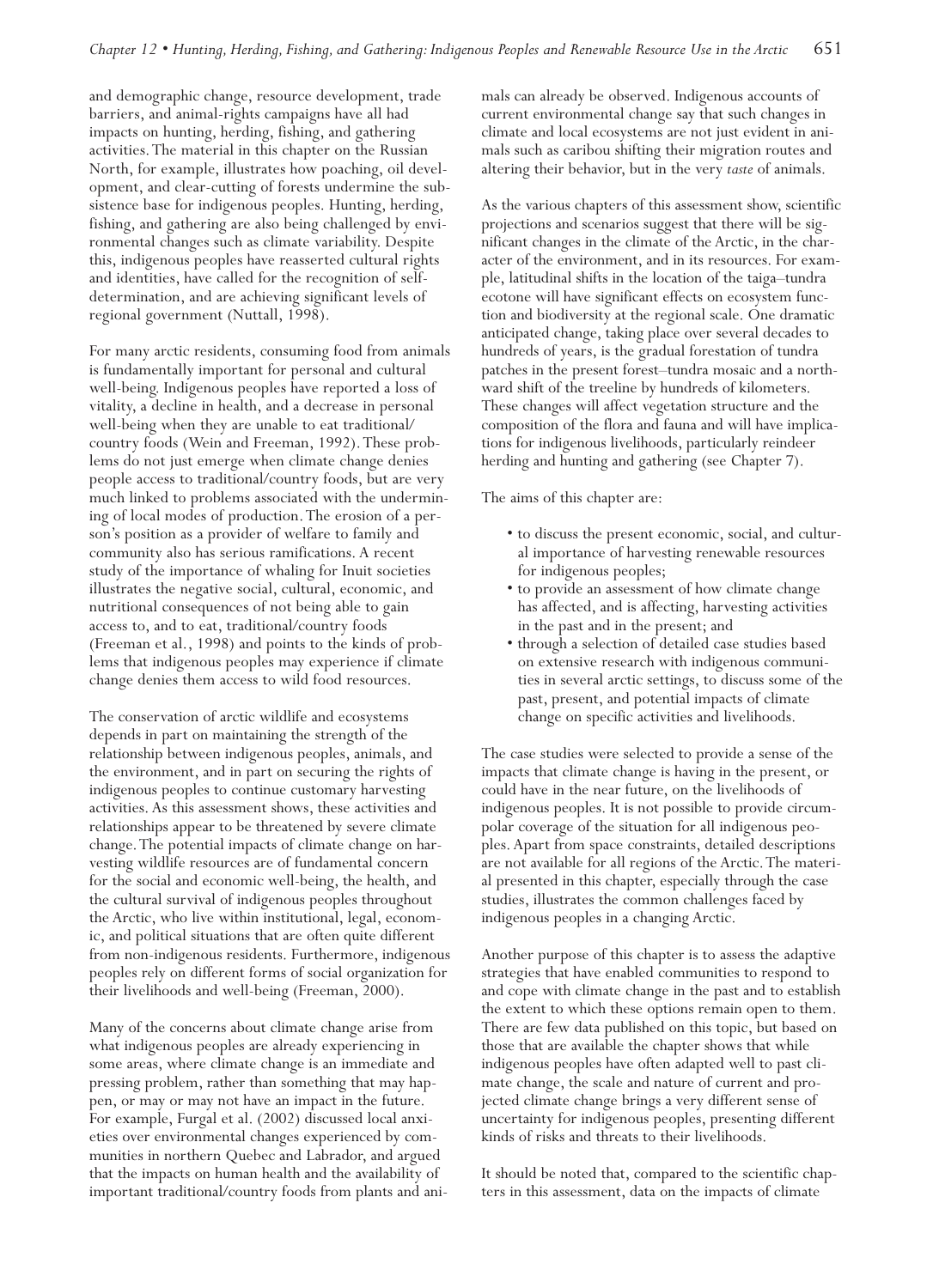change on the livelihoods of indigenous peoples are limited, particularly in the case of the indigenous peoples of Russian North.The case studies in this chapter illustrate the complexity of problems faced by indigenous peoples today and underscore the reality that climate change is but one of several, often interrelating problems affecting their livelihoods.

This chapter is, therefore, as much a scoping exercise as it is an assessment of current knowledge. It emphasizes the urgency for extensive, regionally-focused research on the impacts of climate change on hunting, herding, fishing, and gathering activities, research that will not just contribute to a greater understanding of climate impacts, but will place these impacts within the broader context of rapid social, economic, and environmental change.

# **12.2. Present uses of living marine and terrestrial resources**

# **12.2.1. Indigenous peoples, animals, and climate**

# **12.2.1.1. Animals, food, and survival**

The indigenous peoples of the Arctic include the Iñupiat,Yup'ik, Alutiiq, Aleuts, and Athapaskans of Alaska; the Inuit, Inuvialuit, Dene, and Athapaskans of northern Canada; the Kalaallit and Inughuit of Greenland; the Saami of Fennoscandia and Russia's Kola Peninsula; and the Chukchi, Even, Evenk, Nenets, and Yukaghir of the Russian Far North and Siberia (see Chapters 1 and 3 for an extended discussion).These peoples have subsisted for thousands of years on the resources of land and sea, as hunters, gatherers, fishers, and reindeer herders.Today, many indigenous communities across the Arctic continue to depend on the harvesting and use of living terrestrial, marine, and freshwater resources. In recent decades indigenous peoples have demanded the right to be involved in the policymaking processes that affect their lives, lands, and communities. Responding to rapid social change and threats to the arctic environment, demands for land claims and self-government have been based on historical and cultural rights to lands and resources.

The species most commonly harvested by the indigenous peoples of the Arctic are marine mammals such as seals; walrus (*Odobenus rosmarus*); narwhal (*Monodon monoceros*); beluga (*Delphinapterus leucas*), fin (*Balaenoptera physalus*), and minke (*Balaenoptera acutorostrata*) whales; polar bear (*Ursus maritimus*) and land mammals such as caribou (*Rangifer tarandus*), reindeer (*Rangifer tarandus*)4, and muskox (*Ovibos moschatus*); and fish such as salmon (*Oncorhynchus* spp.), Arctic char (*Salvelinus alpinus*), northern pike (*Esox lucius*), and other species, such as whitefishes (*Coregonus* spp.). Many of these species are used as food, and for clothing and other products, as well as figuring prominently in the cash economy of

<span id="page-3-0"></span>local households and communities (Caulfield, 2000; Dahl, 2000; Huntington, 1992; Nuttall, 1992).

Ringed seals (*Phoca hispida*), bearded seals (*Erignathus barbatus*), and hooded seals (*Cystophora cristata*) are widely hunted in Greenland and Canada. Harp seals (*Phoca groenlandica*) and harbour seals (*Phoca vitulina*) are also used locally. Smaller toothed whales like the beluga and the narwhal are hunted in many areas of Canada and Greenland and are prized for their *mattak* (skin) and meat. Baleen whales like bowhead (*Balaena mysticetus*), minke, fin, grey (*Eschrichtius robustus*), pilot (*Globicephala melaena*), and other larger whales are also a valued source of food.Walrus are also commonly taken in Inuit areas, especially in the Bering Strait region and in the Canadian Arctic (Caulfield, 2000).

Fish species used by arctic communities include those that move seasonally from marine to freshwater environments, such as salmon and Arctic char, which are particularly important for indigenous peoples of Alaska (including Inuit communities around Kotzebue Sound, Norton Sound, and the Yukon and Kuskokwim Deltas). The five species of Pacific salmon are also an important food source and a major source of cash income for many households (Caulfield, 2000). Other arctic species used locally include Atlantic salmon (*Salmo salar*), lake trout (*Salvelinus namaycush*), several species of whitefish, pike, and grayling (*Thymallus arcticus*).

Marine fish are an important source of food and a cornerstone of economic life in the Arctic. Arctic cod (*Boreogadus saida*) is used for domestic consumption but also has a long history of use for commercial purposes, especially in Greenland.While its numbers today are reduced, it remains an important part of northern economies in Canada, Greenland, Iceland, and Norway. Greenlandic-owned (and largely Greenlandic-crewed) fishing vessels also fish in waters beyond Greenland, such as in the Barents Sea. In the Bering Sea, the large fishery for pollock (*Theragra chalcogramma*) is undertaken mainly by vessels coming from outside the Arctic, but indigenous peoples are increasingly participating in this and other Bering Sea fisheries. Several flatfish, including halibut (*Hippoglossus hippoglossus*), Greenland halibut (*Reinhardtius hippoglossoides*), and flounder (*Pleuronectes ferrugineus*) are important locally for food and for cash. In Greenland, deep-water shrimp (*Pandalus borealis*) is the major source of export income; indeed, Greenland is the world's largest exporter of shrimp, while the economies of small communities along the west coast are increasingly based on fishing for local stocks of Greenland halibut and cod. Capelin (*Mallotus villosus*), which spawns in large numbers on rocky beaches, is a particularly important coastal fish used locally in Canada and Greenland for human and sled dog food.

Several terrestrial species – especially caribou, reindeer, muskox, and moose (*Alces alces*) – are extremely impor-

4Caribou are wild animals in North America. Reindeer are domesticated animals in or originally from Eurasia.There are also "wild reindeer", meaning the wild relatives of the animals that were domesticated in Eurasia.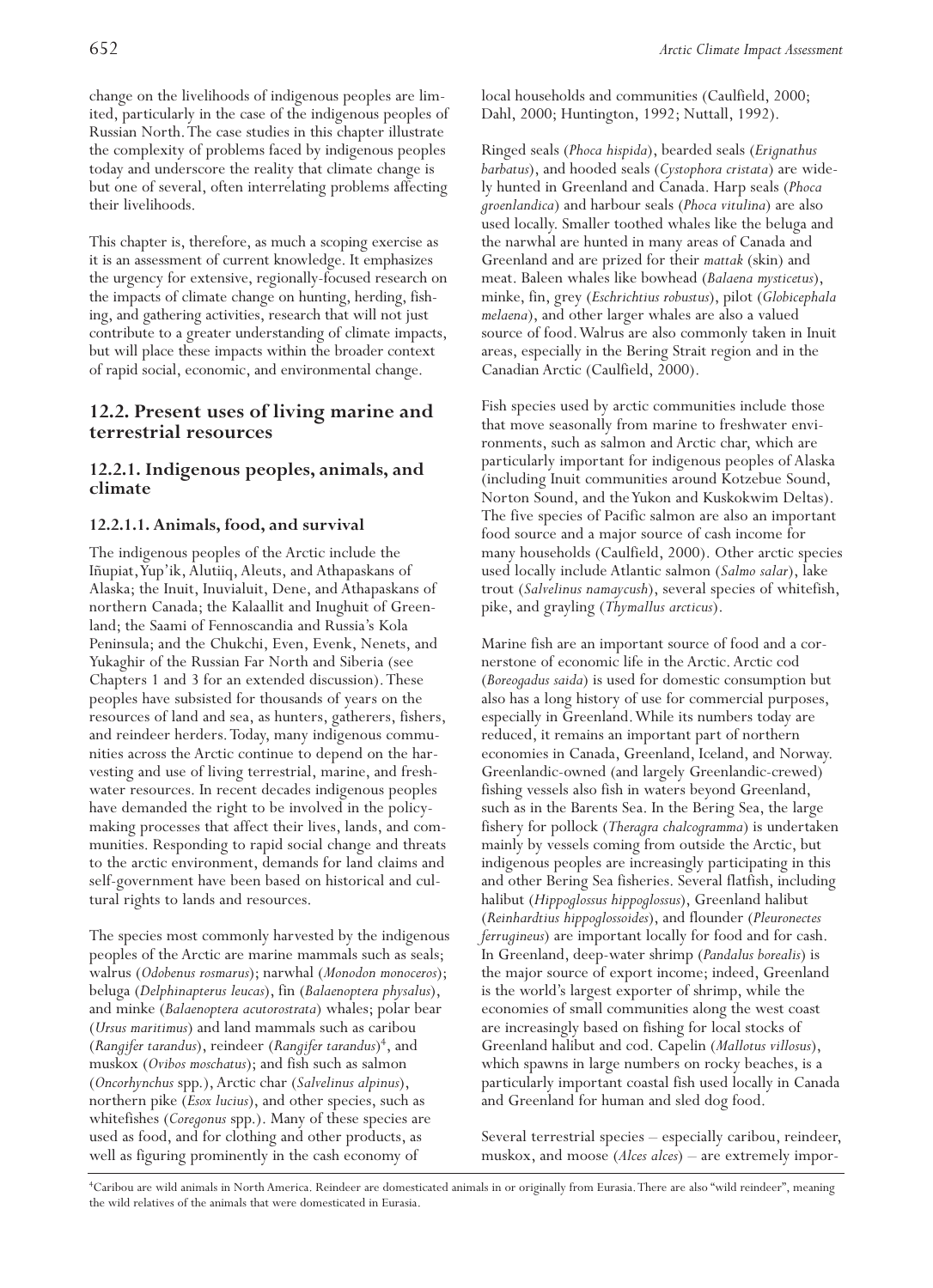tant in local economies. Caribou, in particular, are hunted widely in Alaska and Canada and in some parts of Greenland, and are used both for food and for other products. Caribou populations are known to vary dramatically over time, and hunters are attuned to the near predictability of their seasonal abundance and migratory routes. Reindeer underpin the culture and economy of herding societies in Fennoscandia and Siberia. Moose are common in the subarctic boreal forest, but their range is expanding into more northerly environments. Other terrestrial species of economic importance to arctic residents include muskox, grizzly bear (*Ursus arctos*), wolf (*Canis lupus*), arctic fox (*Alopex lagopus*), muskrat (*Ondatra zibethicus*), and ground squirrel (*Spermophilus parryii*).

Indigenous peoples have also collected eggs and hunted birds among coastal colonies of auks and other seabirds. For example, Greenlanders hunt, among others, Brünnich's guillemot (*Uria lomvia*), common eider (*Somateria mollissima*), king eider (*Somateria spectabilis*), and kittiwakes (*Rissa* spp.), and take the eggs of all these species.They also collect the eggs of birds not hunted for food, such as the Arctic tern (*Sterna paradisaea*).

Literally hundreds of harvest studies have been carried out in the Arctic and subarctic, particularly in Alaska and Canada.The wide range and diversity of plant and animal species used for food by indigenous peoples is illustrated by data from recent studies and surveys from the Canadian Arctic summarized in reports by the Arctic Monitoring and Assessment Programme (e.g., AMAP, 1998). Figure 12.1 shows harvest levels in the different Inuit regions and in the Yukon.

In 1989, the total harvest in the Northwest Territories was estimated to be about 5000 tonnes, or 232 kilograms per person per year, excluding commercial fish catches.There is very little information about the harvesting activities of most Dene and Métis communities, except for fur-bearing species and commercially significant fish. Employment figures indicate that subsistence activities are important, as almost 40% of the indigenous population in Dene communities were not part of the labor force according to a survey in 1991 (AMAP, 1998).Almost 38% of people over 15 years old said that they used non-cash activities to provide for their families. A slightly larger percentage said that they had lived on the land in the previous twelve months. An estimate of the per-capita harvest suggests that the communities are self-sufficient in their protein requirements.Yukon First Nations also rely heavily on subsistence activities.About one third of the people in the 1991 Aboriginal People's Survey said that they had lived on the land in the previous year and 30% supported their families with activities that were not part of the cash economy (AMAP, 1998).

The AMAP assessment shows that studies support the picture of a high reliance on subsistence production throughout northern Canada (AMAP, 1998). Even if



**Fig. 12.1.** Average annual indigenous subsistence production in arctic Canada (based on AMAP, 1998).

store-bought foods are also common, traditional/country foods contribute a significant proportion of the daily nutritional intake.

The traditional diets of indigenous peoples in northern Canada are more balanced than a diet of foods imported from southern Canada, which have higher levels of sugar and more saturated fats. Using traditional/country foods is regarded by indigenous peoples as more economical than purchasing food in the store.This becomes especially important in communities where many people are not employed or where many have incomes below the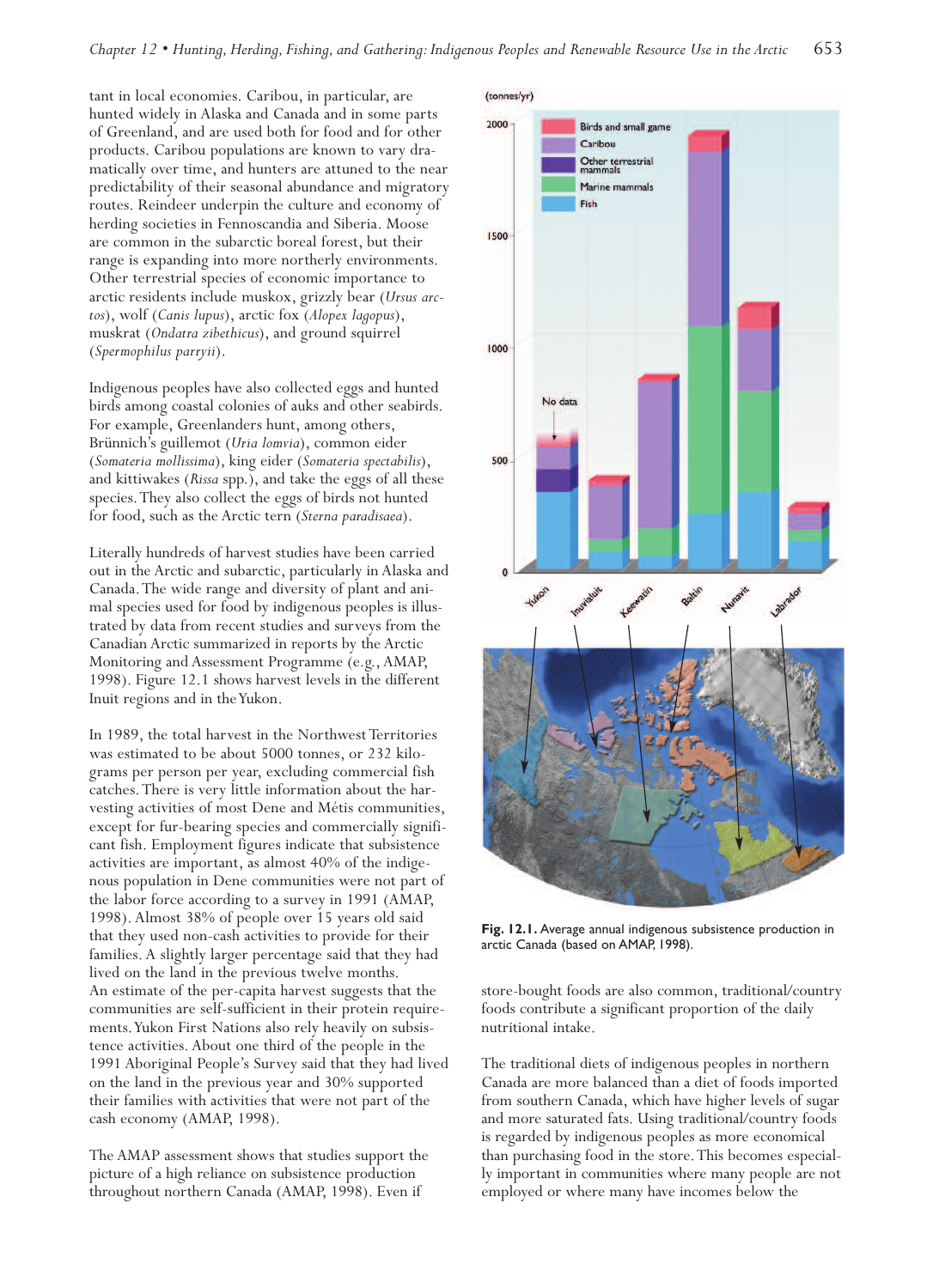poverty line.Traditional/country foods are also important for reinforcing the social relationships that are central to the culture and subsistence economy.

Diets and food preferences vary between communities and between families, but detailed studies provide some examples of what people eat. In Aklavik, Northwest Territories, more than half the Inuit households consume caribou, beluga, Arctic hare (*Lepus arcticus*), muskrat, whitefish, cisco (*Coregonus* spp.), burbot (*Lota lota*), inconnu (*Stenodus leucichthys*), Arctic char, ducks, geese, cloudberries (*Rubus* spp.), cranberries (*Oxycoccux* spp.), and blueberries (*Vaccinium* spp.), with caribou the most common food (Wein and Freeman, 1992).

The types of food eaten also depend on the time of year. In Aklavik, autumn is caribou and moose hunting season, as well as being the hunting season for Dall sheep (*Ovis canadensis dalli*), ducks, and geese.Winter activities are trapping small fur-bearing animals and fishing.When the ice breaks up in April, muskrat are harvested for their pelts and meat.The waterfowl return, and are used as food until they begin to nest. Fishing resumes after ice break-up. Spring is the time for gathering roots. Summer is whaling time, and people travel out to the Yukon coast to hunt beluga.Willow tops, bird eggs, and wild rhubarb supplement the diet. As autumn approaches again, it is time to dry fish and caribou meat and to pick berries. Among the Dene, a few dietary studies have been carried out specifically to estimate the amount of contaminants in traditional/country foods.These surveys show, for example, that moose are eaten in summer, barrenland caribou in winter, and ducks in spring. Other important foods are inconnu, whitefish, cisco, and blueberries. In the winter, moose, rabbit, whitefish, and loche are part of the diet, and in the spring woodland caribou (Wein and Freeman, 1992).The influence of the fear of contaminants on food harvesting is an important issue that needs development (Weinstein, 1990).

A survey of dietary preferences in the communities of Fort Smith, Northwest Territories, and Fort Chipewyan, Alberta, showed that people ate traditional/country foods six times per week and that animals from the land made up one-third of the diet. In a survey of Yukon First Nations (Haines Junction in the traditional territory of the Champagne–Aishihik First Nation, Old Crow, which is a remote community on the Porcupine River relying heavily on the Porcupine Caribou Herd that migrates through their land, Teslin at Teslin Lake, and Whitehorse, which is the territorial capital with a more diverse population), virtually all households used moose and salmon, as well as berries and other plant foods. Many also used caribou, hare, ground squirrel, beaver, ducks, grouse, chinook salmon (*Oncorhynchus tshawytscha*), sockeye salmon (*O. nerka*), coho salmon (*O.kisutch*), whitefish, lake trout, and Labrador tea (*Ledum* spp.). In total, mammals accounted for about half the traditional food, fish for a fifth, berries for a fifth, other plants for a tenth, and birds for a twentieth. People got most of their food from hunting and fishing (AMAP, 1998).

<span id="page-5-0"></span>As the dietary surveys carried out in Yukon First Nation communities show, traditional/country food harvested from the local environment has a central role in the daily lives of individuals, families, households, and communities.Traditional/country foods improve the quality of the diet as shown by the lower fat and saturated fat content of the diet when traditional food is consumed. Traditional/country foods also represent important sources of dietary energy, protein, iron, and zinc. The increased physical activity associated with traditional food harvest, and the role of the traditional/country food system in cultural and social support systems is also likely to contribute to health (Receveur et al., 1998;Wein, 1994).

#### **12.2.1.2. Animals and cultural identity**

Successful harvesting of all the species used by indigenous peoples requires specialized knowledge of animal and fish behavior, sea ice and terrestrial conditions, and arctic weather.The detailed knowledge of the Arctic's indigenous peoples about these factors is widely recognized. Indigenous peoples have detailed and complex systems of classification and knowledge about the natural world which is developed and enhanced through long-term experience and generational transmission (Nuttall, 1998).This knowledge has enabled indigenous societies to exploit highly productive ecosystems effectively in the region for thousands of years (Caulfield, 2000) and provides a foundation for economic, cultural, spiritual, and ethical concerns that guide the use and management of natural resources (Nuttall, 1998).

The living resources of the Arctic do not just sustain indigenous peoples in an economic and nutritional sense, but provide a fundamental basis for social identity, cultural survival, and spiritual life. As such they are as much important cultural resources as they are economic ones.This dependence on animals for food and social, cultural, and economic well-being is reflected in rules for community hunting, in herding traditions, and in patterns of sharing and gift-giving based on kinship ties and other forms of close social relatedness. Participation in family and community hunting, herding, and fishing activities contributes to defining and establishing a sense of social relatedness and is important for community and cultural identity, as well as for providing a moral framework for relationships between people and between people and animals.

Across the Arctic, the sharing and distribution of meat and fish is central to daily social life and expresses and sustains social relationships, and the case study from Nunavut (section 12.3.2) illustrates vividly the sharing practices and networks in one particular region. Harvesting and its associated processing and sharing activities reaffirm fundamental values and attitudes towards animals and the environment and provide a moral foundation for continuity between generations (Callaway et al., 1999; Nuttall, 1992;Wenzel, 1991).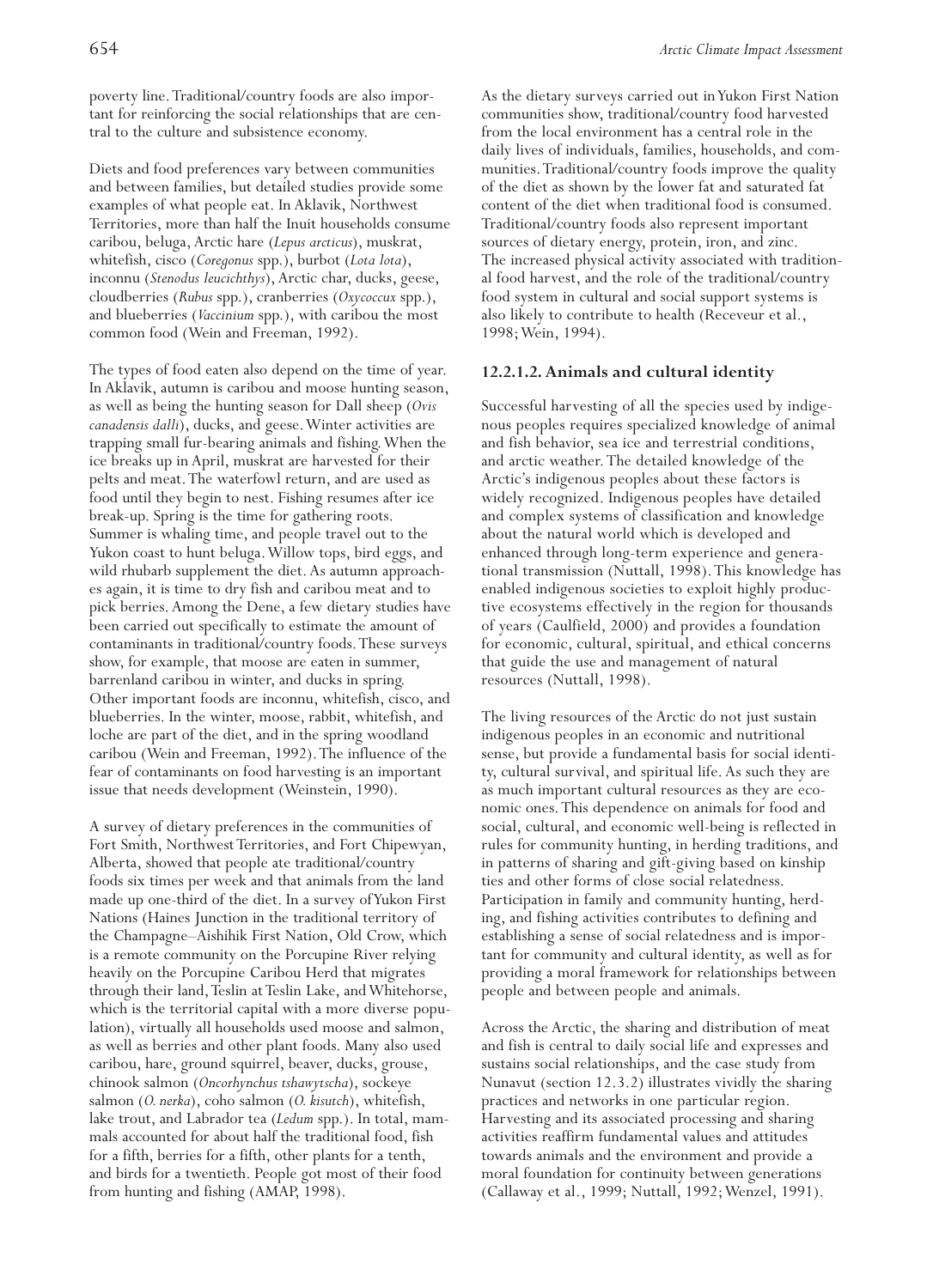In seal hunting households in Greenland and Canada, for example, the meat, fat, and skin of the seal is utilized. There is rarely much wasted. Complex and precise local rules determine the sharing and distribution of the catch, and seal meat is commonly shared out to people beyond the household, whether those people are related to the hunter or not (Petersen, 2003). For arctic hunting peoples, sharing can only be understood with reference to the sense of social relatedness that people feel they have with each other and with animals and the environment. This has been well documented by recent research on the consumption of traditional/country foods in Greenland (Caulfield, 1997; Nuttall, 1992; Pars et al., 2001).

The cultural expression of the relationships between humans and animals is evident in first-catch celebrations. At an early age, boys are taken on hunting trips with their fathers, who begin to teach them the skills and impart the knowledge necessary to be a successful hunter. In small Greenlandic hunting villages, for example, when a boy catches his first seal, he will give gifts of meat to every household in his community and people are invited to his parents' home for coffee or tea and cake. A first catch celebration is not only a recognition by the community of the boy's development as a hunter, but is a statement of the vitality and cultural importance of the hunting way of life (Nuttall, 1992). For arctic hunting peoples such as the Inuit, sharing the products of the hunt is a social event that demonstrates relatedness, affection, and concern. Obligations to share underlie customary ideologies of subsistence and contribute to the reproduction of kinship ties and other close social relationships (Nuttall, 1992;Wenzel, 1991). Climate change not only disrupts hunting activities, it has an impact on such social relationships, as the case study from Nunavut (section 12.3.2) shows.

Rich mythologies, vivid oral histories, festivals, and animal ceremonialism also illustrate the social, economic, and spiritual relationships that indigenous peoples have with the arctic environment.Animals have a spiritual essence as well as a cultural and economic value, and land and water are not just seen as commodities. For indigenous peoples, many features in the landscape are sacred places, especially along migration routes, where animals reveal themselves to hunters in dreams, or where people encounter animal spirits while traveling (Brody, 1983).

In Alaska and Canada,Athapaskan oral histories describe how features of the landscape, or the elements, such as the moon, sun, wind, stars, and so on, were originally human beings and whose spirits are now embodied in aspects of the natural world. In Greenland, Canada, and Alaska, Inuit stories about the origin of the elements, the sun and the moon, and other celestial bodies, are often related to myths about the balance between daylight and darkness, time and space, and between the human and natural worlds. In Siberia and Sapmi, one can find reindeer antlers that have been placed at sacred sites and adorned with gifts, and sacred stones placed on the tops of mountains and near lakes and rivers.

#### <span id="page-6-0"></span>**12.2.1.3. Place, environment, and climate**

Although the Arctic is often labeled one of the last remaining wilderness areas on earth, this ignores the fact that the Arctic is a homeland for indigenous peoples. The indigenous names for features of the landscape – for streams, lakes, mountains, valleys, plains, and tundra meadows – as well as the icescape and features of the sea are not merely geographically descriptive.The names that indigenous peoples have given to the arctic landscape are multidimensional, in that they contain information about physical features, the availability and movement of animals, community history, and historical and mythological events (Nuttall, 1992, 2001).This differs sharply from the practice of naming places by explorers, colonialists, and settlers in order to control, own, and dominate the landscape.

Often, place names provide information about climate change and significant weather-related events. For indigenous peoples, stories and discussions about the weather and climate are interwoven with stories and experiences of particular tasks, like hunting, herding, fishing, berry-picking, or traveling (see Chapter 3). Much of this is bound up with memories of past events, of local family histories, and of a strong sense of attachment to place and locality (Nuttall, 2001).The weather connects people to the environment and to animals.

One example of this is the understanding of *sila* in Greenland. In Kalaallisut (Greenlandic) the word for weather and climate is *sila*. *Sila* is also used to mean "the elements" or "the air". But *sila* is also the word for "intelligence/consciousness", or "mind," and is understood to be the fundamental principle underlying the natural world. *Sila* is manifest in each and every person. It is an all-pervading, life-giving force – the natural order, a universal consciousness, and a breath soul (Nuttall, 1992). *Sila* connects a person with the rhythms of the universe, integrating the self with the natural world.As *sila* links the individual and the environment, a person who lacks *sila* is said to be separated from an essential relationship with the environment that is necessary for human well-being.When people in Greenland experience a change in the weather, this change is experienced in a deeply personal way. And when they talk about their concerns about climate change, they articulate this not only in terms of how their own sense of self, personhood, and well-being is changing in relation to external climatic fluctuations, but in their concerns for their own sense of self and well-being in terms of climate change (Nuttall, in press).

Memories and knowledge of how the weather and climate has changed are also found in oral histories as well as in contemporary observations. For Athapaskan people of Canada's Yukon Territory and southeast Alaska, memories of the Little Ice Age play a significant role in indigenous oral traditions. Cruikshank (2001) shows how these stories are "sedimented" on land just like geological processes. Athapaskan clan histories document travel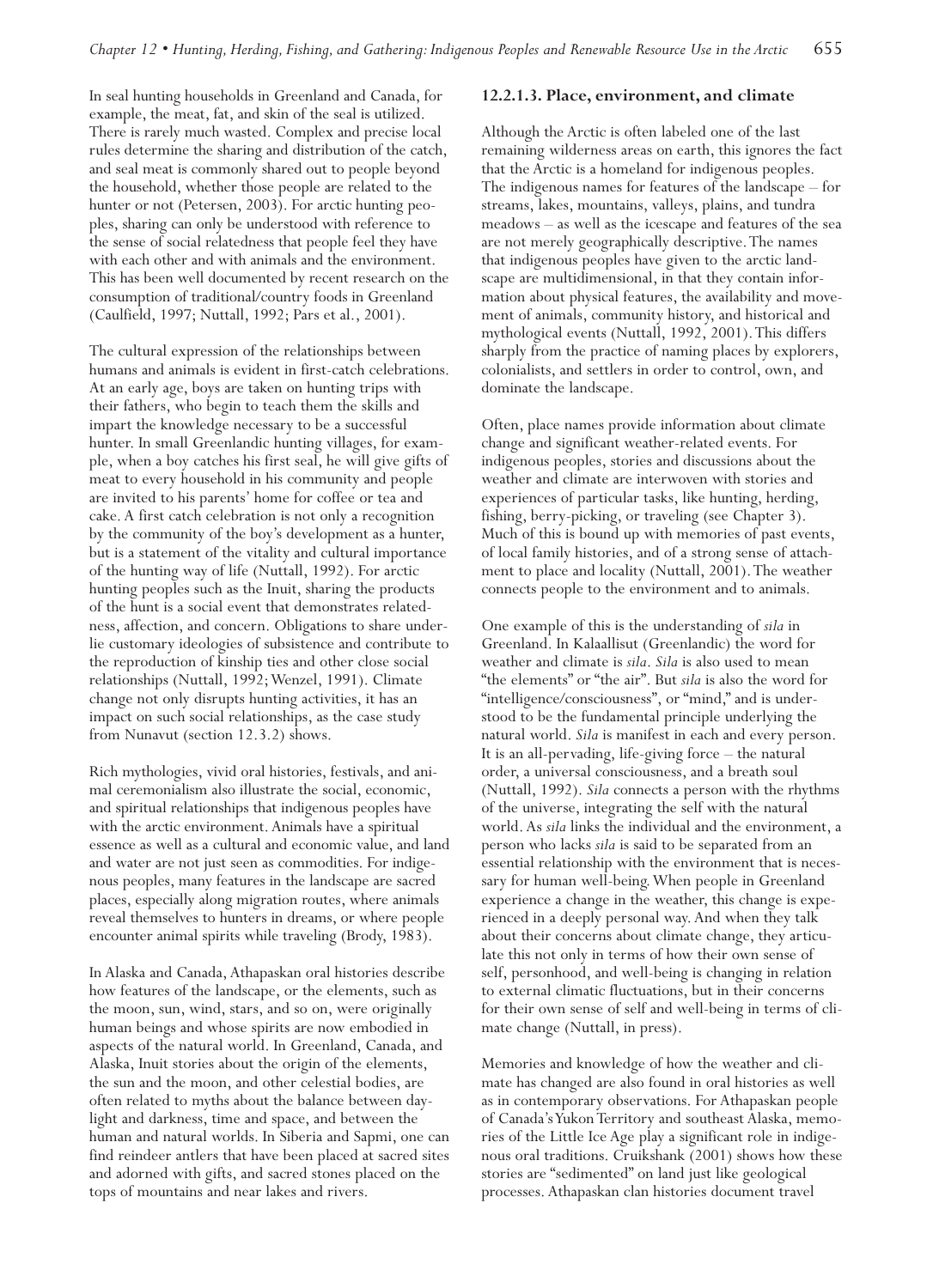across glaciers from several directions. Eyak, Athapaskan, and Tlingit place names encapsulate information and local ecology and climate now rendered invisible by English names. Cruikshank (2001) shows that surging glaciers present navigational, spiritual, and intellectual challenges of a sentient "land that listens". Stories about changes in the weather, to the landscape, and to glaciers persist with a richness, range, and variety because of ongoing risks they posed to everyday life well into the 20th century.

Today, as Athapaskan people demonstrate concern with climate change, there is a contemporary validity to these stories.They not only record the consequences of climate change, and enrich scientific understandings of past climatic conditions, but also provide information on the responses that helped indigenous communities cope with and adapt to climate change. Observations and understandings of change are invaluable to scientists working on the impacts of climate change and increased levels of ultraviolet-B radiation by providing long-term records of observed changes with which to compare and contrast their results (De Fabo and Bjorn, 2000).

# **12.2.2. Mixed economies**

In indigenous communities in the Arctic today, households are economic units within villages, settlements, and small towns characterized by a blend of formal economies (e.g., commercial harvesting of fish and other animals, oil and mineral extraction, forestry, and tourism) and informal economies (e.g., harvesting renewable resources from land and sea).The ability to carry out harvesting activities is not just dependent on the availability of animals, but on the availability of cash, as the technologies of modern harvesting activities are extremely expensive in remote and distant arctic communities.Throughout the Arctic, many indigenous communities (whether they are predominantly seal hunting communities in northern Greenland or Canada, fishing communities in Norway, or reindeer herding societies in Siberia) are increasingly characterized by pluri-activity in that cash is generated through full-time or part-time paid work, seasonal labor, craft-making, commercial fishing, or other pursuits such as involvement in tourism that support and supplement renewable resource harvesting activities.

In mixed economies, half or more of household incomes may come from wage employment, simple commodity production, or from government transfer payments (Caulfield, 2000; Langdon, 1986;Weinstein, 1996). Increasing reliance on other economic activities does not mean that production of food for the household has declined in importance. Hunting, herding, gathering, and fishing activities are mainly aimed at satisfying the important social, cultural, and nutritional needs, as well as the economic needs, of families, households, and communities (see Bodenhorn (2000) for northern Alaska, Hovelsrud-Broda (2000) for East Greenland, and Wenzel (2000) for eastern Baffin Island).

<span id="page-7-0"></span>Research points to the continued importance of harvesting activities despite a growing proportion of the population of indigenous communities not being directly involved in harvesting (e.g., Usher, 2002). Purchased foodstuffs supplement diets composed mainly of wildlife resources (Callaway, 1995; Nuttall, 1992) and individuals and households that do not have the means or ability to hunt often have regular access to country foods through local distribution channels and networks of sharing (see the case study of Inuit sharing patterns in Nunavut in section 12.3.2).

Nor has money diminished subsistence-oriented production as a central feature of life in the Arctic – indeed cash has made the continuation of hunting, herding, and gathering possible in some cases, rather than contributing to its decline (Kruse, 1991; Nuttall, 1992;Wenzel, 1991;Wolfe and Walker, 1987). In parts of the Arctic commercial and subsistence uses of country foods are intrinsically linked. In Alaskan villages fish for the household are often taken during commercial fishing trips, the profits from which are often invested in new equipment for subsistence pursuits (Callaway et al., 1999).

Cash is often used to buy equipment for procuring food from harvesting activities (e.g., boats, rifles, snowmachines). Cash also meets demands for a rising standard of living: to purchase oil to heat homes, to buy consumer goods, or to travel beyond the community. While food procured from renewable resource harvesting continues to provide arctic peoples with important nutritional, socio-economic, and cultural benefits, finding ways to earn money is a major concern in many arctic communities (Caulfield, 2000).The interdependence between formal and informal economic sectors, as well as the seasonal and irregular nature of wage generating activities (such as tourism) means that families and households are often faced with a major problem in ensuring a regular cash flow. For example, Callaway et al. (1999) demonstrated that the ability to carry out harvesting activities in Alaska – and thus the quality of life in rural communities – is linked to the state's economic and political environments.

The impacts of climate change on formal economic activities will also have implications for renewable resource harvesting activities. In Alaska, recent climate change has increased the cost and risk of subsistence pursuits. On the coast of northern Alaska, where the ice pack has retreated a significantly greater distance from land, North Slope hunters have to cross a greater expanse of open water to reach hunting grounds. The increased time and distance added to a hunting trip adds to the cost and risk of accessing marine mammal resources. Fuel and maintenance costs are greater because of the longer distance to travel, which also decreases the use and expectancy of the technology used (boats, engines, rifles). For safety reasons, boats with larger engines are required, adding strain to limited budgets (Callaway et al., 1999).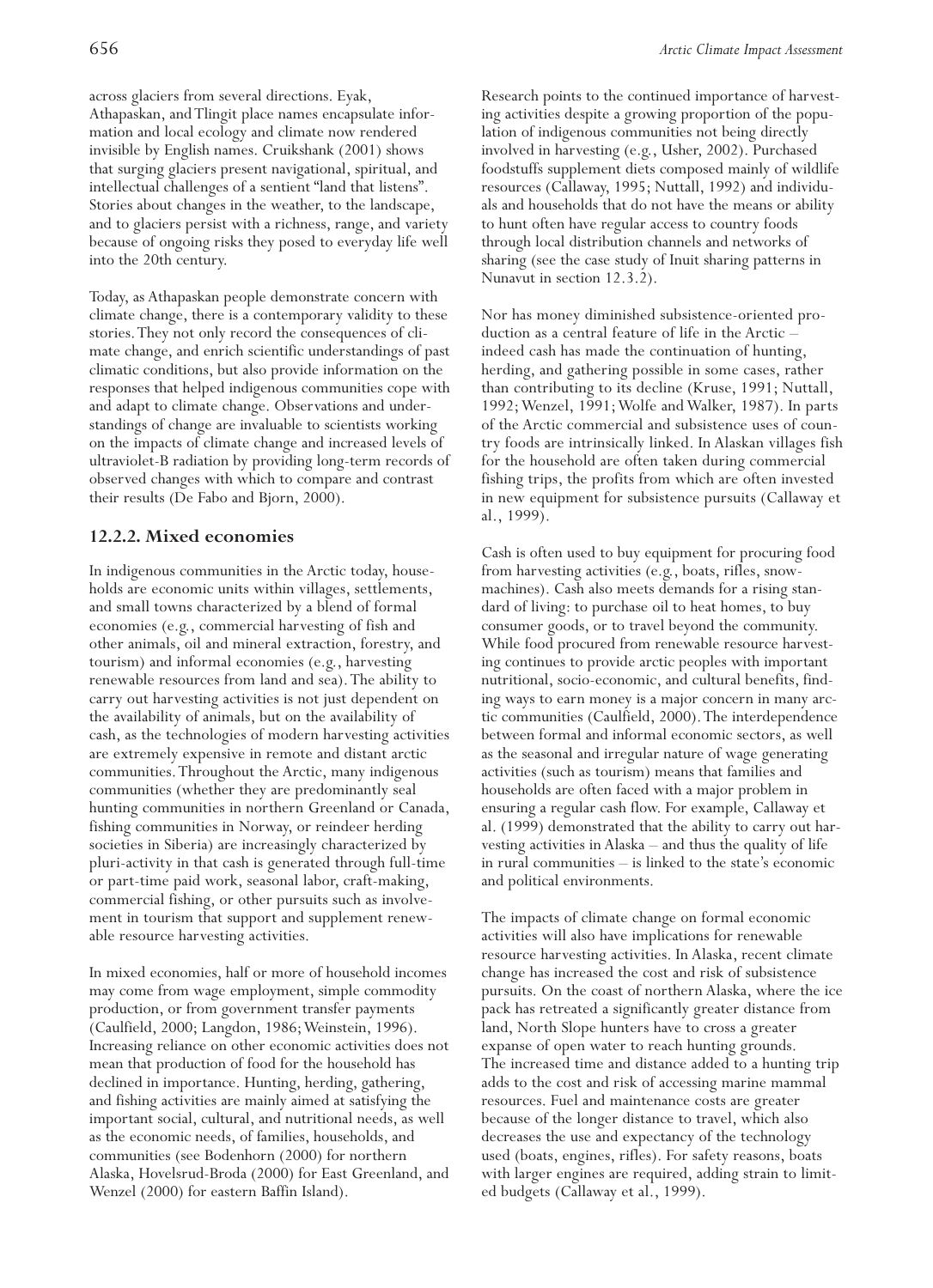The economic value of traditional/country food is emphasized by the level of food insecurity common among indigenous peoples. In a major dietary survey in Yukon First Nation communities, 39% of respondents reported having insufficient resources to purchase all the food they would need from the store if traditional food was not available; the average weekly "northern food basket" was priced at Can\$ 164 in communities, compared to Can\$ 128 in Whitehorse (Receveur et al., 1998).The Nunavut case study (section 12.3.2) illustrates the problems hunters face in gaining access to money.While hunting produces large amounts of high quality food – the Government of Nunavut estimates that it would cost approximately Can\$ 35000000 to replace this harvest production – as the case study illustrates, virtually none of this traditional wealth can be converted into the money needed to purchase, operate, and maintain the equipment hunters use. Abandoning hunting for imported food would be less healthy and immensely costly.

# **12.2.3. Renewable resource use, resource development, and global processes**

Despite variations in economic and cultural practices, many indigenous communities throughout the Arctic share one important characteristic – their economies are vulnerable to changes caused by the global processes affecting markets, technologies, and public policies in addition to the environmental impacts of climate change. Residents of arctic communities are increasingly tied to world markets and the growth of the mixed economies of arctic communities points to widening interaction of arctic societies with the global economy (Caulfield, 1997; Nuttall, 1998). Greenland's largest single source of export income, for example, is deep-water shrimp, marketed in Europe, North America, and Japan. Oil from Alaska's North Slope meets 25% of total US demand, and provides healthy tax revenues for the North Slope Borough's Iñupiat residents. Development of hydropower has sparked major conflict between Saami in northern Norway and industry and governments to the south (Caulfield, 2000).

*Renewable resources are a part of this global dynamic: salmon from Alaska's Bering Sea is found in fashionable restaurants of Boston and Los Angeles within hours of being caught; Japanese technicians advise Greenlanders about how to produce specialized shrimp products ["fantails"] for Tokyo markets; wealthy European and North American hunters pursue polar bear in northern Canada for trophies; wilderness enthusiasts in places like Alaska's Denali National Park seek wildlife experiences where subsistence hunting by indigenous peoples is banned; and animal rights activists lobby to keep Inuit hunters from selling seal skins on the European market, no matter how justifiable the practice on biological grounds.* Caulfield, 2000

Arctic fisheries are a good example of how the effects and influences of global processes are increasingly felt in <span id="page-8-0"></span>all aspects of social, economic, and cultural life in the Arctic today. Many problems experienced by North Atlantic coastal communities in the Arctic, for instance, can be attributed in part to the global restructuring of fisheries, the balance of competition between different species and different fishing areas, the globalization of the sourcing of supplies for processing plants and retail markets, and the redistribution of wealth from traditional actors, such as local fishers and local processors, to powerful global players in the form of transnational corporations. Fisheries are being transformed from industries or ways of life subject to the control and regulation of local, regional, and national authorities to a global enterprise dominated by a handful of transnational corporations (Nuttall, 2000).

Industrial development, deforestation, and pollution are also significant. In northern Russia, domesticated reindeer populations are decreasing due to the degradation of winter reindeer pastures by deforestation, industrial pollution, and overgrazing. Fewer winter pastures are available for reindeer as large territories are being occupied by the mining, oil, and gas industries, leading to greater pressure from grazing on increasingly fragile tundra and lesotundra ecosystems (Callaghan et al., 2002;Vlassova, 2002). Several ecosystems in northern Russia are already overgrazed by reindeer.The reindeer population of the Yamal Peninsula, for example, exceeds the carrying capacity of pastures by 1.5 times, with 70% of pasture registered as low quality (Vlassova, 2002).

In Yukon Territory, concern over contaminants and dietary risks include: (1) the risks associated with increased market food consumption (for example, fewer of the protective factors associated with traditional food use, lower nutritional intake, and higher saturated fat intake), and (2) risks associated with exposure to chemical contaminants from the consumption of traditional food. Concentrations of organochlorine compounds and heavy metals are known to be very low in most market food, but are of potential concern in traditional food. Standard government analyses assume therefore that market food does not contain chemical contaminants, and that risk from contaminant intake via traditional food will be related to the level of exposure; the higher the level of exposure, the higher the supposed risk (Receveur et al., 1998).

Thus, for some indigenous communities climate change may not be the most immediate issue of local concern. Yet the interrelations between industrial development, pollution and contaminants, international trade, sustainable development, and climate change (and their cumulative impacts) are poorly understood and further research is needed.With an increased focus on sustainable development of both renewable and non-renewable resources in the Arctic, future research on how local, regional, and national economies throughout the circumpolar North are being affected by climate change will need to contextualize arctic case studies with reference to the internationalization of production and exchange,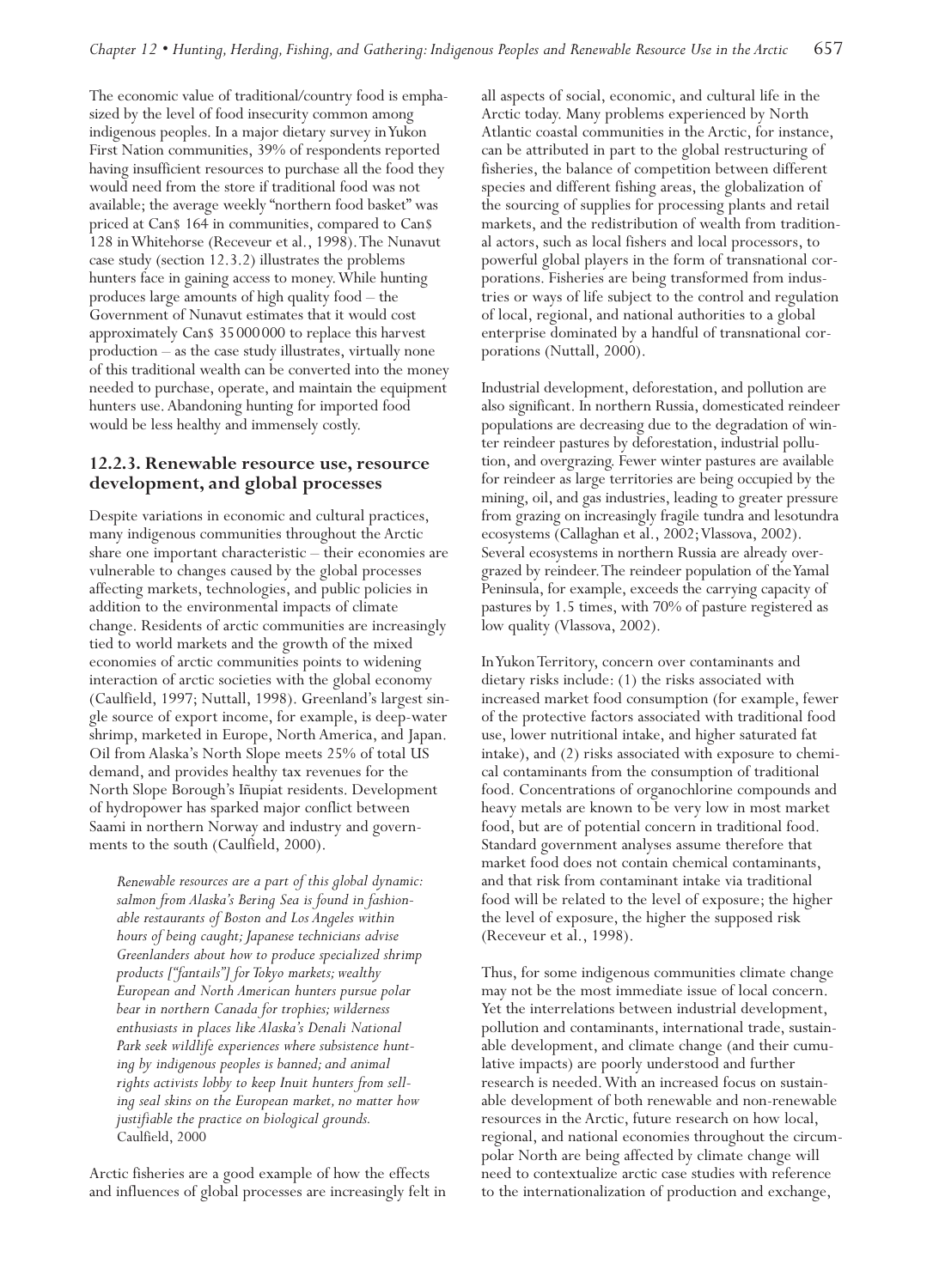the globalization of economic and industrial activity, and the activities and influences of transnational corporations and transnational practices.

There is scientific difficulty in stating how far climate change alone has affected arctic marine ecosystems in the past fifty years, for instance, as the impacts of overfishing and over-hunting may be far greater (Sakshaug and Walsh, 2000). However, Finney et al. (2002) presented results that support a strong role for climate forcing in regulating abundance of northeastern Pacific fisheries over the last two millennia. Sockeye salmon return to spawn and die in the lakes in which they were born, releasing nutrients into the lake which accumulate in the sediments. By analyzing sediment cores from nursery lakes in Alaska, their research revealed the existence of multi-century regimes in salmon abundance.The two noticeable multi-century shifts in salmon abundance at ~100 BC (the beginning of a sustained period of low abundance) and  $~\sim$  AD 800–1200 (the beginning of a sustained period of high abundance) correspond to periods of major change in ocean–atmosphere circulation in the northeastern Pacific. Historical catch records, being of short duration, provide only a limited understanding of fish population dynamics and their response to climate change.This 2200-year record demonstrates that very low productivity regimes, lasting for centuries, can occur even without the influence of commercial fisheries, in response to climate changes and associated oceanic changes (Finney et al., 2002).

Nor is climate change the only cause of changes to the treeline and tundra.The overgrazing of reindeer pastures in northern Russia leads to the overgrazing of lesotundra, damaging shrubs, and has an impact on the treeline, pushing it further south in some areas (Vlassova, 2002). In Fennoscandia the development of reindeer husbandry over the last 100 years has also increased the risk of overgrazing.The shift from intensive to extensive reindeer husbandry probably reduced pressure on vegetation in some places; however it also meant that larger numbers of reindeer could be kept. In Finland, for example, the number of reindeer rose dramatically in the 1950s, with herds growing rapidly throughout Fennoscandia during the 1970s.The result was increasing grazing pressure over very wide areas (Bernes, 1996).

In Norway, the growing numbers of reindeer and herds, together with the reduction of available pasture, have strongly reduced the most important asset of Saami pastoralists, namely flexibility. As a result, it is increasingly difficult for Saami herders to cope with variations in climate and pasture conditions (Bjørklund, 2004). Herders have strategies for dealing with climatic variability or changes in pasture which are becoming harder to utilize for a number of reasons. For example, if pasture becomes too scarce in summer owing to growing herd sizes, or if conditions become difficult because of climatic fluctuations one year, herders might leave the area early and keep their reindeer longer on autumn and winter pastures, or move their herds to temporarily

<span id="page-9-0"></span>vacant neighboring pasture.This flexibility is becoming increasingly problematic as fences, pasture regulations, a growing number of herds, and changing management systems combine to reduce the possibility of using such strategies (Bjørklund, 2004).

Human activities, industrial development, resource use regulations, and global economic processes have farreaching consequences for the environment and so magnify the likely impacts on indigenous livelihoods of variations in weather and climate. Indigenous economies are not self-reliant closed systems and although their involvement in global networks of production and consumption may provide means of strengthening and extending possibilities for arctic communities, they also introduce greater elements of risk and could make people and their livelihoods less resilient to coping with and adapting to climate impacts.

# **12.2.4. Renewable resource use and climate change**

#### **12.2.4.1. Climate change impacts: some key facts**

Renewable resources will continue to be central to the sustainable development strategies of numerous arctic communities. However, renewable resources and the harvesting of renewable resources by indigenous peoples in the Arctic could be affected by global climate change and increased levels of ultraviolet radiation caused by ozone depletion. Climate change scenarios suggest that climate change will have impacts on marine and terrestrial animal populations, affecting population size and structure, reproduction rates, and migration routes (IPCC, 2001). Arctic residents, particularly indigenous peoples who depend on renewable resources for their livelihoods and cultural survival, will feel these climate change impacts first and most intensely.

However, because of the interdependence between arctic economies and global markets, indigenous peoples are multiply exposed – to climate change, to changes caused by the global processes affecting markets, technologies, and public policies, and to local and regional political and economic situations. It is important to contextualize climate change impacts with reference to other changes experienced by arctic residents. Being able to access traditional food resources and ensuring food security will be a major challenge in an Arctic affected increasingly by climate change and global processes.

This assessment shows that the results of scientific research and evidence from indigenous peoples (see Chapter 3) have increasingly documented climatic changes that are more pronounced in the Arctic than in any other region of the world.Yet although this indicates that the physical environment, as well as the flora and fauna, has been undergoing noticeable change, the impacts felt throughout the Arctic will be unique and will vary from region to region. Different climatic trends have been observed in different parts of the Arctic – while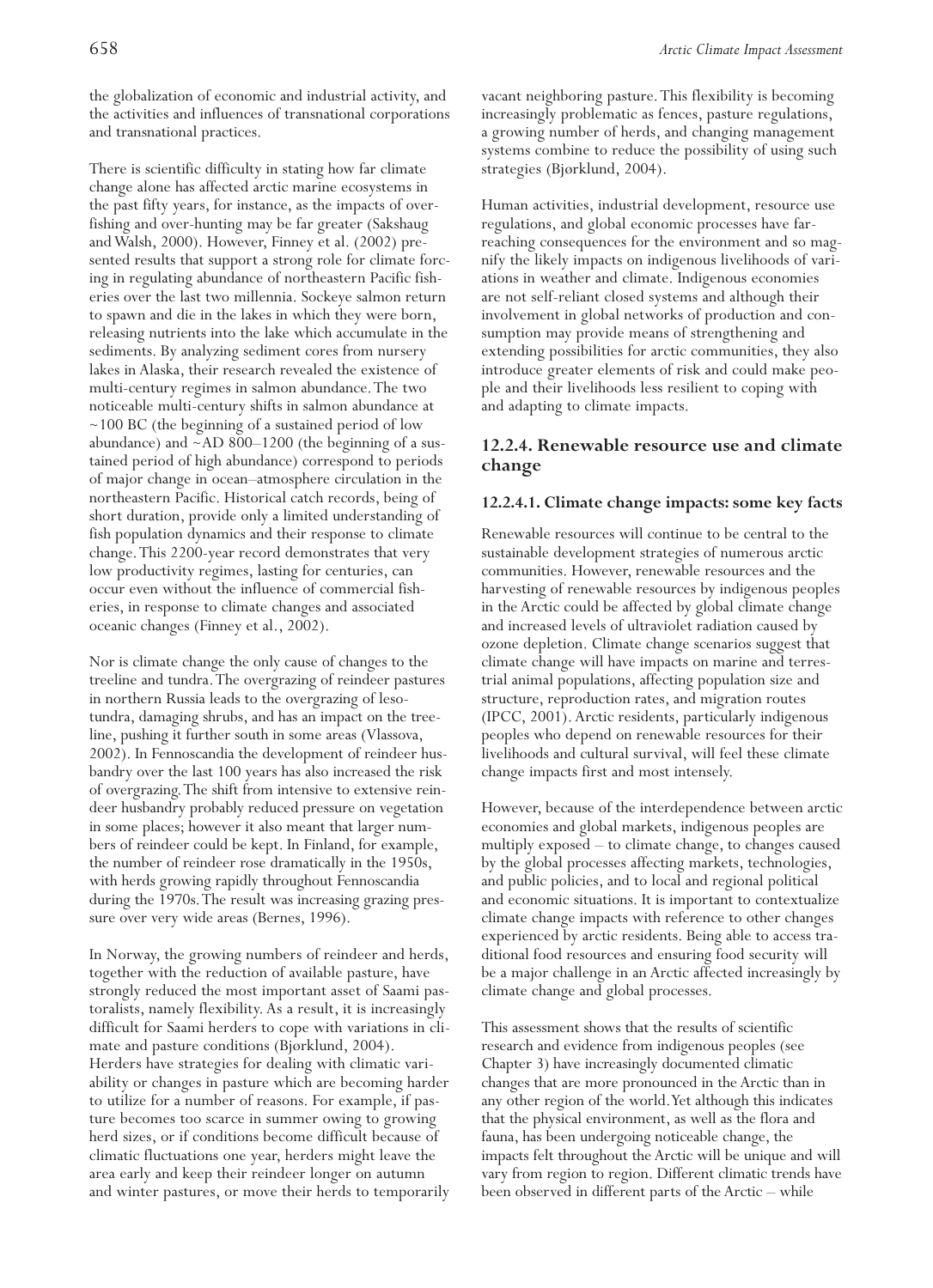average temperatures in the North American western Arctic and Siberia have been increasing over the last 30 years (e.g., annual temperatures in the Canadian western Arctic have climbed by 1.5 ºC and those over the central Arctic have warmed by 0.5 ºC), temperatures in Canada's Hudson Bay and in Greenland, particularly in the Davis Strait area, have decreased (Chapman and Walsh, 1993), suggesting that climate change involves regional cooling as well as global warming.

If the scientific projections and scenarios are realized, climate change could have potentially devastating impacts on the Arctic and on the peoples who live there, particularly those indigenous peoples whose livelihoods and cultures are inextricably linked to the arctic environment and its wildlife. Some scenarios suggest that the most direct changes will be noticeable in a reduction in the extent of sea ice and permafrost, less ice in lakes and rivers, pronounced reductions in seasonal snow, and the disappearance of the existing glacier mass, leading to a corresponding shift in landscape processes (Lange, 2000; Siegert and Dowdeswell, 2000; Weller, 2000).

Scientific research shows that over the last 100 years there has already been a significant reduction in the extent and thickness of arctic sea ice. Since 1979 alone, the extent of sea ice throughout the Arctic has decreased by 0.35%, and record reductions were observed in the Beaufort and Chukchi Seas in 1998 (Johannessen et al., 1999; Maslanik et al., 1999). Sea ice is highly dependent on the temperature gradient between ocean and atmosphere and on near-surface oceanic heat flow and will react swiftly to changes in atmospheric conditions (Lange, 2000). Atmosphere–ocean climate models project a reduction in sea ice of around 60% in the next 50 to 100 years under a scenario in which atmospheric  $CO<sub>2</sub>$  concentrations double. Models also project that permafrost will thaw more quickly in spring, but take longer to refreeze in autumn, and that the active layer boundaries will gradually move poleward, with most of the ice-rich discontinuous permafrost disappearing by the end of the 21st century.

Climate variability appears to have caused relatively rapid shifts in the organization of arctic marine ecosystems. In the Bering Sea ecosystem and the Barents Sea ecosystem climate-driven variability is significant (Sakshaug and Slagstad, 1992).There are difficulties, however, in establishing which of these changes result from natural environmental fluctuations and which result from human activities. In the eastern Bering Sea upper trophic levels have undergone significant changes in the past 100 to 150 years, largely due to commercial exploitation of mammals, fish, and invertebrates. Climatic changes may have contributed in part to the changes in animal populations. Higher ocean temperatures and lower salinities, changes in seasonal sea-ice extent, rising sea levels, and many other (as yet undefined) effects are certain to have significant impacts on marine species, with implications for arctic coastal communities dependent on hunting and fishing (Weller and Lange, 1999).

Most arctic species of marine mammal and fish depend on the presence of sea ice and many indigenous coastal communities depend on the harvesting of these species. The ice edge is unique among the world's ecosystems in that it moves thousands of kilometers each year, north in spring and south in autumn.Walrus, numerous species of seal, and cetaceans such as beluga and narwhal all follow the ice edge as it moves, taking advantage of the ready access to food and (for walrus and seals) the availability of ice to haul out on for sunning, mating, and raising pups in late winter and spring (an important time for Inuit hunting communities).

The almost complete elimination of multi-year ice projected for the Arctic Ocean is likely to be immensely disruptive to ice-dependent microorganisms, which will lack a permanent habitat. Preliminary results from research in the Beaufort Sea suggest that ice algae and other microorganisms may have already been profoundly affected by warming over the last 20 years. Research indicates that most of the larger marine algae have died out, and been replaced by a much less productive community of microorganisms more usually associated with freshwater ecosystems (see Chapters 8 and 9).

Walrus, seals, and whales are likely to undergo shifts in range and abundance in response to the projected changes in multi-year sea ice, while the migration routes of caribou will alter.These changes could impact upon the hunting, trapping, and fishing economies of many small, remote arctic settlements. Although warming may increase biological production in some wildlife species, the distribution of many species crucial to the livelihoods and well-being of indigenous peoples could change. Important wetlands may disappear, or drainage patterns and tundra landscapes will be altered significantly, which could affect ducks and other waterfowl. Changes in terrestrial vegetation will have consequences for reindeer herding, subsistence lifestyles, and agriculture (see Chapters 7, 11 and 14).

Terrestrial animals such as caribou and reindeer are important for indigenous communities throughout the Arctic and would be affected by climate change directly through changes in thermal stress in animals, and indirectly by difficulties gaining access to food and water. Arctic communities located on coastlines may be affected by rising sea levels, increased coastal erosion, and severe storms.The fortunes of subsistence fisheries will depend on marine fish stocks and their climate-related variations (Lange, 2000). As the amount of sea ice decreases, seals, walrus, polar bears, and other icedependent species will suffer drastically.

Recent observations have demonstrated that there has been a distinct warming trend in lowland permafrost of 2 to 4 ºC over the last 100 years (Fitzharris et al., 1996; Lange, 2000), leading to disturbances of animal and human activities due to thawing, thermokarst formation, and severe erosion. Further warming is likely to continue this trend and increase the likelihood of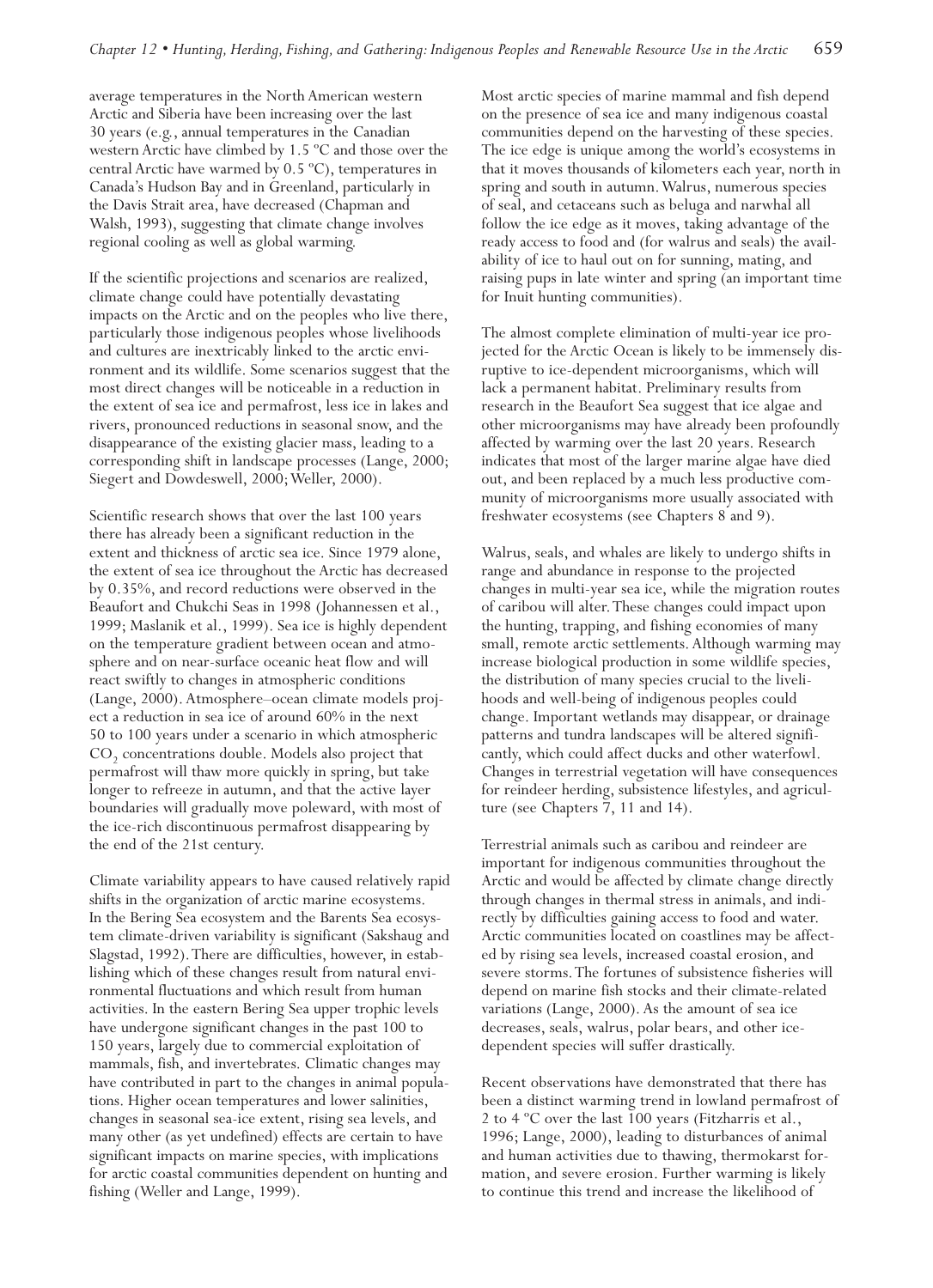natural hazards for people (particularly affecting hunting and herding), buildings, communication links, and pipelines.The documentation of widespread thawing of discontinuous permafrost in Alaska illustrates some of these hazards and the implications for habitat change and the physical infrastructure of communities. In western Alaska several communities in low-lying areas, including Shishmaref, Kivalina, and Little Diomede, are affected by recent climate changes and face severe problems as a result of erosion and thawing of the discontinuous permafrost (Callaway et al., 1999).

Unstable sea ice could make ice-edge hunting more difficult and dangerous.Temperature and precipitation changes could affect migration patterns of terrestrial mammals like caribou and alter breeding and molting areas for birds. Salmon, herring, walrus, seals, whales, caribou, moose, and various species of waterfowl are expected to undergo shifts in range and abundance (IPCC, 2001). Changes in snow cover could affect the growth and distribution of plants essential for survival of caribou and reindeer. Changes in snow cover could also make accessing hunting, fishing, and herding areas more difficult by dogsled, snowmachine, or other vehicles, making local adjustments in hunting practices and harvesting strategies necessary.

# **12.2.4.2. Indigenous observations of climate change**

In many parts of the Arctic, indigenous peoples are reporting that they are already experiencing the effects of climate change. In Canada's Nunavut Territory, Inuit hunters have noticed the thinning of sea ice and the appearance of birds not usually found in their region; Iñupiat hunters in Alaska report that ice cellars are too warm to keep food frozen; Inuvialuit in the western Canadian Arctic report thunderstorms and lightning (a rare occurrence in the region); Gwich'in Athapaskan people in Alaska have witnessed dramatic changes in weather, vegetation, and animal distribution patterns over the last 50 years or so; Saami reindeer herders in Norway have observed that prevailing winds relied on for navigation have shifted and that snow cannot be relied on for traveling over on trails that people have always used and considered safe (see Chapter 3).

Indigenous peoples in Alaska, for example, have already reported that there has been little snow in autumn and early winter, but substantial snowfall in late winter and early spring (Chapter 3). According to local hunters, the lack of snow makes it difficult for polar bears and ringed seals to make dens for giving birth or, in the case of male polar bears, to seek protection from the weather. The lack of ringed seal dens may affect the numbers and condition of polar bears, which prey on ringed seals and often seek out the dens. People in northern coastal Alaska are concerned that hungry polar bears may be more likely to approach villages and encounter people.

Inuit observations of climate change have been recently documented for the Kitikmeot region of Nunavut

<span id="page-11-0"></span>(Thorpe et al., 2002). People have spoken of a changed climate in the 1990s compared with previous decades: increasing temperatures with earlier spring melts and later freeze-ups in autumn have meant periods of longer summer-like conditions, while weather has become variable and unpredictable.This change and variability has had many impacts on caribou. Migration routes and the location of calving grounds have shifted and food sources have sometimes become inaccessible. Inuit have recently noticed more frequent short-term changes in temperature, especially in freeze–thaw cycles, which, because these cycles help form an icy layer on the top of snow or tundra, prevent caribou accessing vegetation (Thorpe et al., 2002).

# **12.2.4.3. Consequences of climate change for the livelihoods of indigenous peoples: caribou hunting and reindeer herding**

The case studies in section 12.3 provide detailed analyses of the current and potential consequences of climate change for the livelihoods of indigenous peoples. The case study on caribou hunting in Arctic North America (section 12.3.5), for example, shows how the location of modern-day human settlements relative to caribou migration routes has consequences for the success of community caribou hunting. Communities like Old Crow in Yukon Territory, located in the center of the range of large migratory herds, have opportunities to intercept caribou during autumn and spring migrations, whereas communities situated on the margin of a herd's range may have access to animals only during winter or briefly during the summer calving and post-calving periods.The range of a large herd can contract at low population levels and expand at high population levels, and the implications for local communities situated at a distance from a herd's range can mean a decline in successful hunting and even the abandonment of caribou hunting for several decades. Shifting migration routes because of climate change will have consequences for hunting success.

All caribou and reindeer herds depend on the availability of abundant tundra vegetation such as lichen for forage, especially during the calving season. Climateinduced changes to arctic tundra may cause major vegetation zones to shift significantly northward, as well as having an effect on freeze–thaw cycles.The timing and occurrence of ice crusts due to refreezing of molten snow layers, which might be affected by changes in climate, will be a major factor for the sustenance of caribou and reindeer herds (Lange, 2000).This will have significant implications for reindeer populations in relation to their ability to find food and raise calves. Future variations in weather and climate could mean a potential decline in caribou and reindeer populations and have an adverse effect on hunting and herding practices.This could threaten human nutrition for indigenous households and threaten a whole way of life for arctic communities.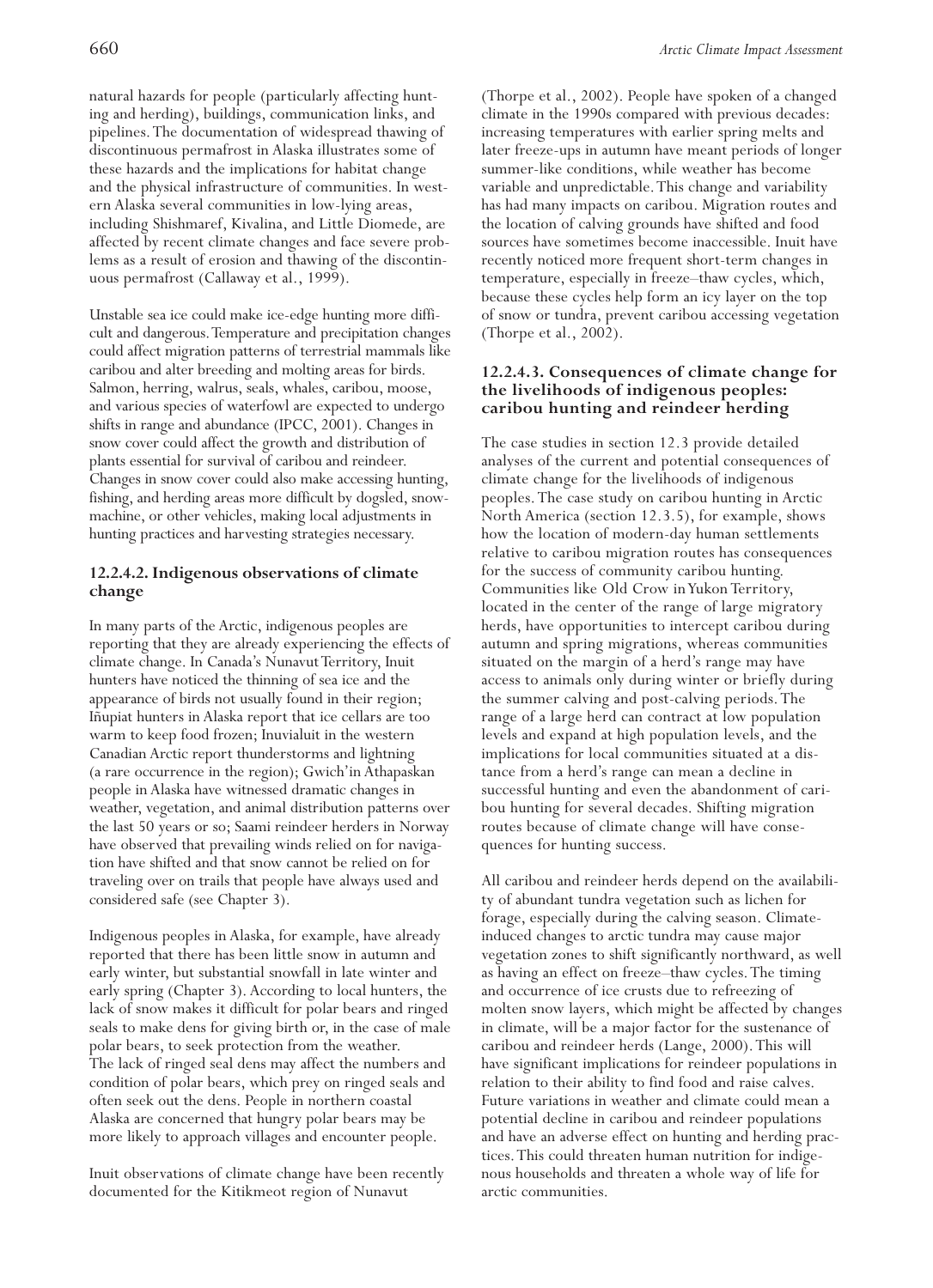Russian historical records from the 1800s and early 1900s provide startling documented evidence of devastating losses of reindeer stocks of Siberian indigenous herders due to occasional and dramatic weather events and environmental changes (Krupnik, 2000). Such changes also had severe social impacts, pushing wealthy pastoralists below the poverty line. Declines and increases in caribou and reindeer populations are cyclical. Reindeer populations display consistent instability, indicating that herds and grazing systems are strongly influenced by climatic variation (Chapter 17). Severe weather conditions in spring, or a late snow melt, can have significant effects on reindeer populations, resulting in the death of young or weak animals during winter periods of starvation (Lee et al., 2000). Research suggests that climate change may already be contributing to the decline of caribou and reindeer herds. For example, the caribou disappeared from northern East Greenland in 1900 through migration to West Greenland in search of an adequate food supply as a result of climatic changes; this, in turn, caused the arctic wolf to disappear by 1934 owing to the loss of its main source of food (WCMC, 1990).

The disappearance of some caribou on Canada's Banks Island may be linked to climate change according to recent research (see Riedlinger and Berkes, 2001; and the case study in section 12.3.1) and also the observations of Inuvialuit, as discussed by Nagy M. (2004):

*In the '70s I guess, that's when they really started noticing it, muskox taking over. But [regarding] caribou, sometimes [...] in the fall, we get freeze-up on the whole island.Then, before the snow is really deep, we get our mild weather and rain.Then it's cold enough for the rain to freeze on top the snow and that's when the caribou try to leave the island, even go out into the ocean. 'Cause they were eating mostly ice.*

*We were still here when one year it happened.When dogs started seeing the caribou, they'd be running. Nothing wrong with them but they just stop and start kicking.They have too much water in their stomach, their heads are spinning. So a lot of big bulls died off by spring [...].There was even one year, that worst year that time, the cows didn't have any calves, they didn't.That hit them just before the rutting season.*

*I don't think [the muskox] really pushed the caribou away. Like right now the caribou are just dying, now. […] in the fall time, [...] when the weather is not good, the ones that are born, they just freeze when the weather is not good.*

Using the results of Wilkinson et al. (1976), Gunn et al. (1991) dismissed forage competition between muskox and caribou and linked the disappearance of caribou on Banks Island to changing climate conditions associated with earlier spring snow disappearance, warmer winters that are snowier (hence more difficult for accessing forage), and with higher incidence of freezing rain.

<span id="page-12-0"></span>Although annual die-offs of 60 to 300 caribou occurred during the winters of 1987–1988, 1988–1989, and 1990–1991 when freezing rains occurred (Nagy J. et al., 1996), Larter and Nagy (2000, 2001) concluded that the drop in number of Banks Island caribou in 1994 and in 1998 happened despite high calf production, high overwinter survival rates of calves, and less severe winter snow conditions.Thus, severe winter weather might not be the major cause of caribou decline. According to Nagy M. (2004), some Inuvialuit think that caribou do not like the strong smell of muskox and prefer to be away from them. Accordingly, some Inuvialuit say that caribou have moved out of the island to avoid muskox. Lent (1999) noted that reindeer herders in Alaska believed that "caribou and reindeer will avoid muskox, moving away when muskox enter their vicinity" but added "there is no quantitative evidence to support this contention, nor has a controlled study been undertaken". Hence expressing some of the distrust wildlife scientists might have towards local knowledge.

As Chapter 17 discusses in more detail, recent modeling studies indicate that the mean annual temperature over northern Fennoscandia is likely to increase by 0.3 to 0.5 ºC per decade during the next 20 to 30 years, with the annual amount of precipitation increasing by 1 to 4% per decade. Such changes are likely to affect snow conditions and foraging conditions for reindeer. In Finland there is increasing concern about the effect of a changing climate on the winter snowpack and on the distribution of lichens, the main winter food for reindeer. Climate change is expected to mean that fastgrowing vascular plants may out-compete slower growing lichens, which will affect the eating habits of reindeer. In Finland, Saami reindeer herders are aware of when reindeer numbers fall due to adverse weather and attempt to preserve their herds by adjusting the number of animals they slaughter (Lee et al., 2000).

#### **12.2.4.4. Concerns over irreversible impacts**

Indigenous peoples live with fluctuations in weather and climatic conditions. Experiencing year-to-year changes in weather, ice and snow patterns, animal behavior and movement, and in hunting conditions is part of life in the Arctic.Yet the trends currently being observed give concern over major, irreversible impacts on indigenous communities and livelihoods. For example, since the late 1970s Alaska Natives in communities along the coast of the northern Bering and Chukchi Seas have noticed substantial changes in the ocean and the animals that live there, particularly in the patterns of wind, temperature, ice, and currents (see also Chapter 3).

A significant collection of indigenous environmental observations was recorded during a study of environmental changes in Canada's Hudson Bay region.The results are published in *Voices from the Bay* by the Canadian Arctic Resources Committee and the Municipality of Sanikiluaq, a small Inuit community on the Belcher Islands in the midst of Hudson Bay. Completed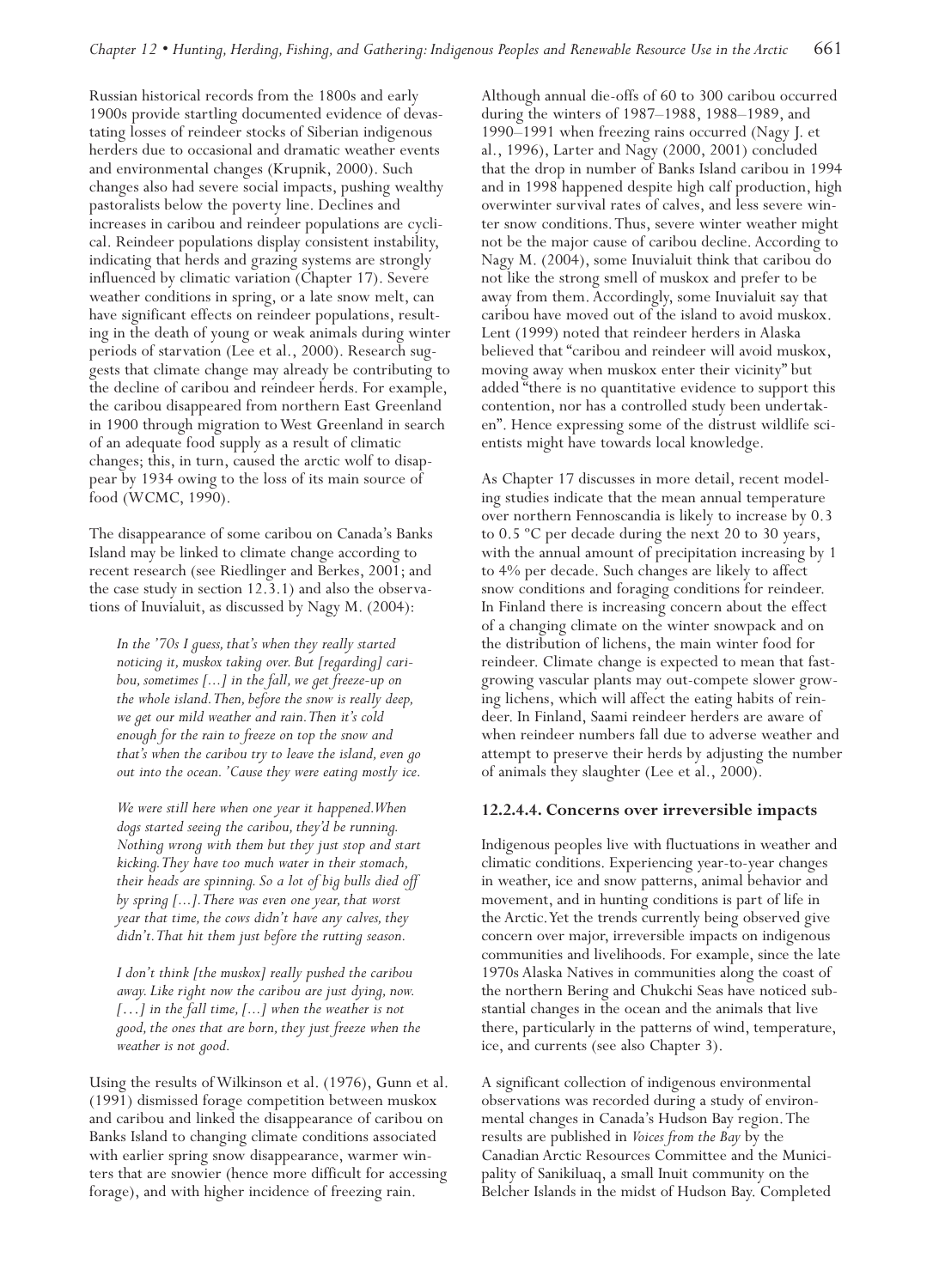in 1996 and published in 1997, the study brought together 78 Inuit and Cree hunters and elders from 28 communities on the shores of Hudson and James Bays in a series of workshops held over three years to describe, record, and verify ecological changes in the region, including but not limited to climate change (McDonald et al., 1997). Observations include wholesale changes in location, number, and duration of polynyas – open water areas in winter – in eastern Hudson Bay, and changing routes of Canada geese (*Branta canadensis*) and snow geese (*Anser caerulescens*), but the study indicates that alterations in weather and climate are by no means uniform within the region. *Voices from the Bay* and other observations by indigenous peoples (see Chapter 3) illustrate an important and inescapable fact: that much of the impact of climate change on northern indigenous peoples will be channeled through ecological changes to which they will have to respond, cope, and adapt.

As indigenous peoples perceive and experience it, the Arctic is becoming an environment at risk (Nuttall, 1998) in the sense that sea ice is now unstable where hunters previously knew it to be safe, more dramatic weather-related events such as floods are occurring, vegetation cover is changing, and particular animals are no longer found in traditional hunting areas during specific seasons.The weather is becoming increasingly unpredictable and local landscapes, seascapes, and icescapes are becoming unfamiliar.

Hunters and herders in some places are already altering their hunting patterns to accommodate changes to ice, tundra vegetation, and the distribution of marine and terrestrial harvested species (Callaway et al., 1999). As the case study from Sachs Harbour shows (see section 12.3.1), physical environmental change is immediately observable in terms of reduced sea-ice cover and lack of old (or multi-year) ice around the community in summer, and the thawing of permafrost.These changes challenge Inuvialuit knowledge and understanding of the environment, and make prediction, travel safety, and resource access more difficult.The Inuvialuit, like most indigenous groups who live off the land, rely on their ability to predict environmental phenomena such as snow and ice conditions, the weather, and the timing of wildlife migrations. For the Inuvialuit, as is increasingly reported throughout the Arctic by many other peoples, seasons have become less consistent, and weather events have become less predictable in the last few years (Krupnik and Jolly, 2002).

# **12.2.5. Responding to climate change**

# **12.2.5.1. Flexibility and adaptation**

The Arctic has experienced significant climate change in the past, just as the global climate has changed historically in response to natural variations.What may seem to be relatively minor variations in temperature have produced large positive feedbacks in the environment that have often had dramatic impacts on physical and biologi<span id="page-13-0"></span>cal systems (e.g.,Vibe, 1967).The successful long-term occupation of the Arctic by indigenous peoples has been possible, in part, owing to their adaptive capacity (in social, economic, and cultural practices) to adjust to climate variation and change. Hundreds and even thousands of years ago, arctic populations adapted to gradual or even rapid environmental change by settling amid favorable climate conditions and along the paths of animal migration routes.

The study of the origins, migration patterns, and socioeconomic development of arctic cultures is significant to any assessment of climate change in that it offers insight into long-term environmental adaptations, the impact of environmental change on humans, and in turn how humans have utilized resources and impacted upon the environment (e.g., Sabo, 1991). Historical, archaeological, and anthropological evidence suggests that indigenous peoples had elaborate ecological knowledge that was crucial to their successful adaptation to changing environmental conditions, as well as to seizing the opportunities presented by climate change.The archaeological and ethno-historical record reveals that, in dealing with climate change, resource availability, social and economic change, and the introduction of new technology, indigenous populations have developed significant flexibility in resource procurement techniques and in social structure.

Climate change or the overexploitation of animal and fish populations meant that arctic hunting bands would have been forced to move to other areas in search of game, or to have adapted and diversified their range of subsistence techniques. Odner (1992), for example, has argued that Saami populations in northern Norway coped with the periodic scarcity of wild reindeer in the middle ages by diversifying their subsistence activities, intensifying the exploitation of other species, moving on to other hunting grounds, developing techniques of animal husbandry, or by storing meat.

In the Canadian Arctic, Sabo (1991) showed how Inuit in the eastern Canadian Arctic coped with the effects of climatic change on the population dynamics, distribution, and availability of terrestrial and marine resources by rescheduling their hunting activities and adapting their hunting techniques, and by maintaining flexibility in settlement patterns and social organization. Developing an ecosystem model and reviewing evidence for climate change over a 1000-year period for southern Baffin Island, Sabo (1991) demonstrated that the rescheduling of resource procurement systems and the continuation of a flexible arrangement in Inuit settlement patterns and demographic organization ensured both the availability and production of food and acted as regulatory social mechanisms which were able to respond to environmental change. Sabo (1991) argued that, while there is paleoenvironmental evidence to suggest climate change did affect Inuit subsistence activities on Baffin Island during this period, climate change is only one of several factors contributing to adaptive responses. Rather than resulting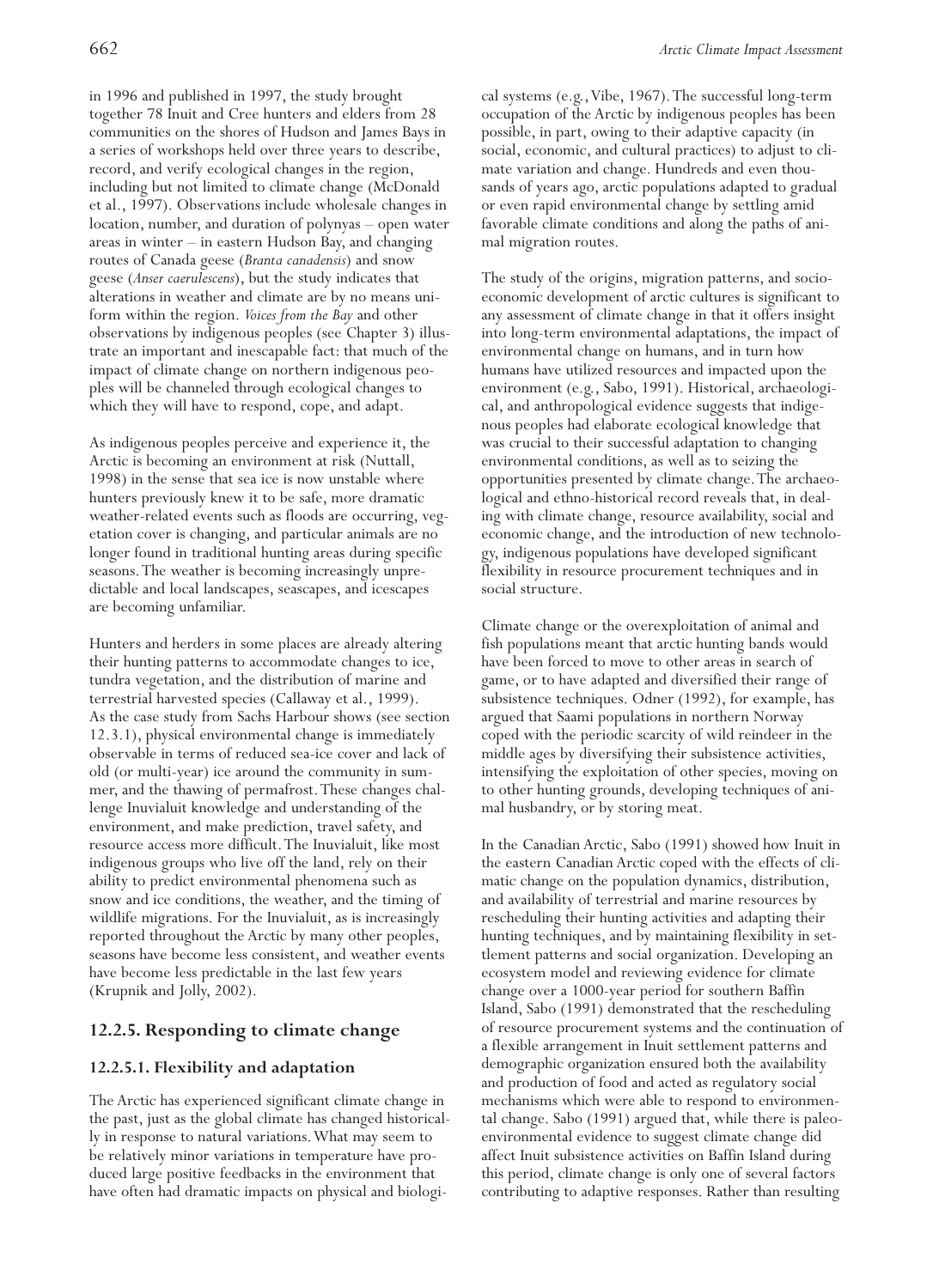in environmental determinism, the ecology and climate of southern Baffin Island enabled successive human populations to develop long-term strategies of environmental diversification. By using a variety of resources and habitats the prehistoric population and historic Inuit retained a resilient human/ecosystem relationship during a long period of continuity and change.

The expansion of the Thule tradition across the North American Arctic, from western Alaska eastward to the central Canadian Arctic and beyond to Hudson Bay, Labrador, and Greenland offers another example of how indigenous peoples have adapted and migrated as the climate has changed. During the Neo-Atlantic Optimum (ca. AD 1000), the Canadian Arctic passed through a period of 400 to 500 years (the Scandic Period) during which mean summer temperatures were 1 to 2 ºC below the current average to a warmer period with summer temperatures around 2 ºC higher than at present.This warming period resulted in the Canadian eastern Arctic experiencing less summer sea ice, longer periods of open water, and ice-free summers. For Inuit groups, access was opened up to maritime habitats with a variety of marine mammals, mainly narwhal, beluga, harp seal and, significantly, the bowhead whale (Wenzel, 1995a).While this climatic shift changed the ecology of the Canadian eastern Arctic, the cultural effects of the Neo-Atlantic Optimum on coastal Inuit groups were also far-reaching.The major shift was perhaps the replacement of the paleo-eskimo Dorset culture byThule migrants from the Beaufort/Chukchi Seas region, whose subsistence culture was underpinned by their dependence on the bowhead whale (Wenzel, 1995a).The eastward movement of these migrants was facilitated by the changing ecological conditions and the movement of the bowhead whale into previously iceclosed areas of the eastern Arctic (Wenzel, 1995a).

The Thule tradition bore the hallmark of what is the essence of successful indigenous resource use systems throughout the Arctic – flexibility in technology and social organization and an ability to cope with climate change, responding both to its associated risks and seizing its opportunities.The archaeological record, ethnohistorical accounts, and the memories of elders provide detailed accounts of how human life in the Arctic has always been dominated and influenced by periodic, irregular, and often dramatic ecosystem changes, triggered by periods of warming and cooling, extreme weather events, and fluctuations in animal populations (Krupnik, 2000).

#### **12.2.5.2. Barriers to adaptation**

Change is a fact of life for arctic peoples, and they have a rich heritage of cultural adaptations to deal with it. Many of the short-term (or coping) responses appear to be based on this tradition of flexibility and innovation. The transition from sedentary to nomadic subsistence livelihoods and vice versa was the key to the survival and sustainability of arctic indigenous cultures. Cultural and

<span id="page-14-0"></span>ecological diversity required flexibility and resilient coping strategies during periods of extreme change and subsistence diversity was the outcome of a successful cultural and social response to climate variation and the resource instability of the Arctic (Krupnik, 1993).

Yet, a word of caution must be added: while there are success stories in terms of adaptation to climate change, it would be wrong to assume that adaptation is simple and not fraught with difficulties.There are losers as well as winners when climate change challenges indigenous peoples to respond in ways that can mitigate the negative impacts. In the Canadian eastern Arctic, the Dorset people lost out while the Thule migration was facilitated by climatic change, and as research on the social consequences of climate change in Greenland shows, people living in towns with similar social and economic settings and political and institutional structures showed a marked difference in their abilities and readiness to adapt to changing conditions (see Rasmussen and Hamilton, 2001).

Environmental changes, particularly in climate and ocean currents, that have affected fisheries in West Greenland are well documented, as are the associated social and economic changes, especially at the beginning of the 20th century (Hamilton et al., 2000). As the waters of southern and west Greenland warmed, seals moved further north, making seal hunting harder for the Inuit population. Cod and other fish (halibut and shrimp) moved into the now warmer waters and made the development of a cod fishery possible.The development of fishing in West Greenland shows how climate change can provide opportunities for some people, some local communities, and some local regions. As Thuesen (1999) argued, the political and economic changes taking place in West Greenland at the beginning of the 20th century meant that Greenlanders were now involved in and participating in the new political structures of local municipal councils and two provincial councils established in 1908. In 1910, experimental fisheries were taking place in West Greenland and Greenlandic fishers were learning new skills in fisheries training programs. The west coast town of Sisimiut was able to take advantage of these new developments, advantageously situated as it is at the northernmost limit of the ice-free waters on the west coast.

For those Greenlanders who embraced change and the opportunities now arising, some were able to benefit more than others because they played crucial roles as local entrepreneurs and took advantage of the opportunities to diversify local economies.Thuesen (1999) argued that the development of Sisimiut as an important fishing centre was due in part to a strong sense of local identity and strong dynamism in the community – in short, people had a willingness to embrace change, to diversify the economic base, and to work to develop new industries.This stands in contrast to the development of the southwest Greenlandic town of Paamiut around the same time. Paamiut's development was based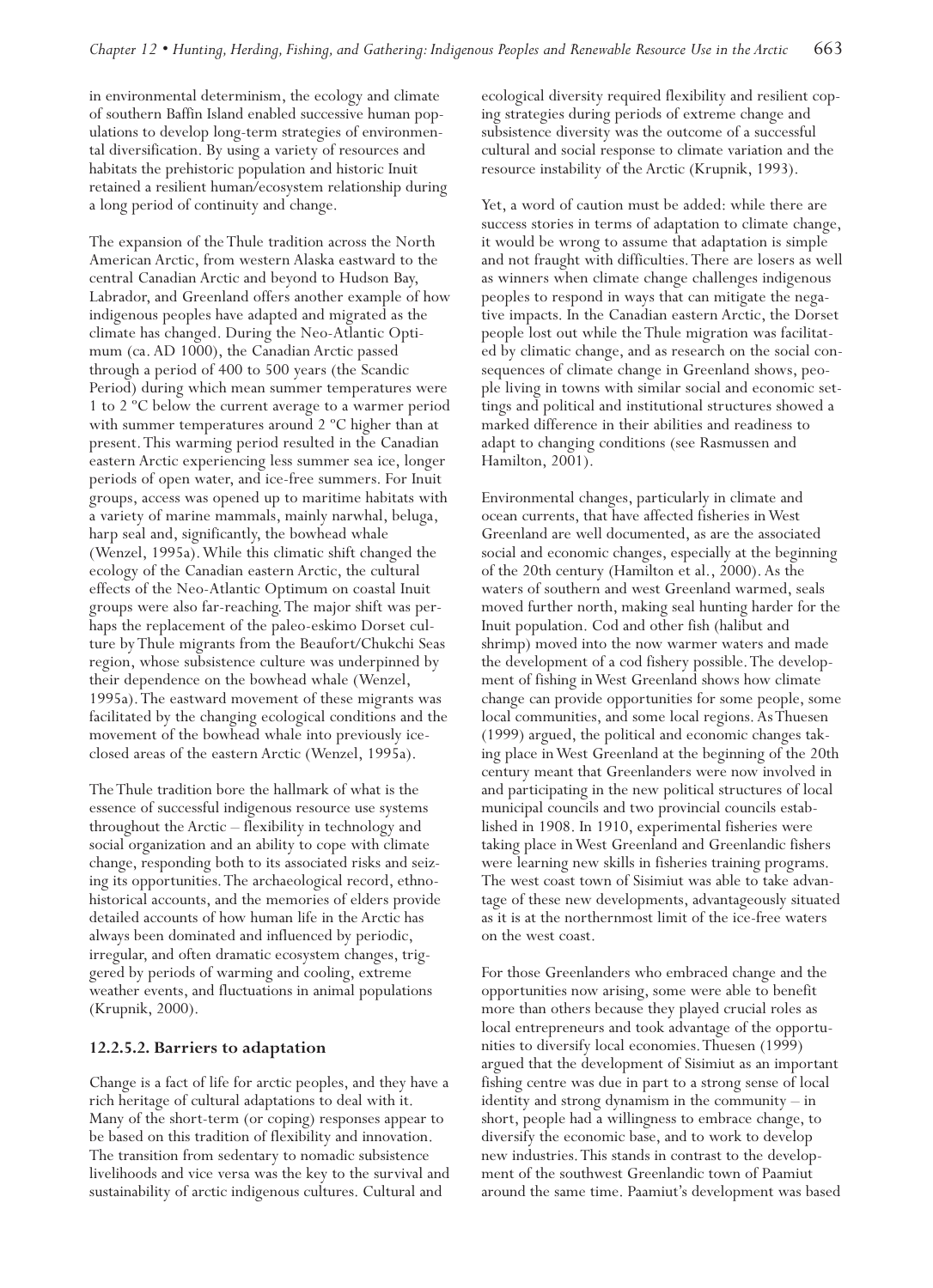largely on plentiful resources of cod.With few other resources available in commercially viable quantities, there was little incentive to diversify the local economy (Rasmussen and Hamilton, 2001).The concentration on a single resource demonstrated the vulnerability of Paamiut in the face of environmental change.The cod population began to fall, due to a combination of climatic change and overfishing, and the economy and population of Paamiut declined as a result (Rasmussen and Hamilton, 2001).This highlights the importance of recognizing that, in any adaptive strategy, local conditions and social differences are considerable factors in the success of a region affected by change, be it from climate, social, economic, or political factors.The development of cod fishing in Greenland also shows, however, how climate change and social change go hand in hand. Cod fishing developed at a time when climate change was having an adverse effect on seal hunting, yet the population of Greenland was also growing, making it necessary to find alternative ways for the majority of the population to make a living.

Arctic hunters and herders have always lived with and adapted to shifts and changes in the size, distribution, range, and availability of animal populations.They have dealt with flux and change by developing significant flexibility in resource procurement techniques and in social organization.Yet the ecological and social relations between indigenous peoples and animal species are not just affected by climate-induced disruption, changing habitats and migration routes, or new technology.The livelihoods of the indigenous peoples of the Arctic are subject both to the influences of the market economy and to the implementation of government policy that either contributes to a redefinition of hunting, herding, and fishing, or threatens to subvert subsistence lifestyles and indigenous ideologies of human– animal relationships.

Today, arctic peoples cannot adapt, relocate, or change resource use activities as easily as they may have been able to do in the past, because most now live in permanent communities and have to negotiate greatly circumscribed social and economic situations.The majority of indigenous peoples live in planned settlements with elaborate infrastructures, and their hunting and herding activities are determined to a large extent by resource management regimes, by land use and land ownership regulations, and by local and global markets. As the case study on Inuit in Nunavut shows (section 12.3.2), the mobility that Inuit once possessed to move in response to shifts in the pattern and state of their resource base is no longer possible. Inuit in Nunavut now live in communities that are a direct result of Canadian government policy and which represent hundreds of millions of dollars of infrastructure and other investment. Clyde River, for instance, which is home to about 800 people and more or less representative of the kind of infrastructure and services found across Nunavut, is the result of some Can\$ 50 million of government investment. In today's social, political, and economic climate,

migration to remain in contact with animals and, more broadly, to maintain traditional Inuit hunting livelihoods would seem to be virtually impossible.

Changes to settlement patterns and to the ecological relations between humans and animals often arise from government attempts to introduce new economic activities or to "sedentarize" indigenous peoples. In northern Russia and Siberia, for example, the Soviet authorities "industrialized" reindeer herding as a way of facilitating the development of the Soviet North.The new settlements and industries in Siberia came to depend on reindeer herders to supply them with meat.Today, in post-Soviet Russia, privatization and the transition to a market economy bring new challenges to reindeer herding peoples in Siberia and the Russian Far East, highlighting the dependence of arctic reindeer systems on the complex interlinkages between local, regional, and global economies.

In a similar vein, caribou management on the Canadian Barrens became an integral part of a broad program of social engineering – federal, provincial, and territorial authorities imposed management strategies based on their own (rather than Inuit and Dene) ideas about conservation and hunting (Usher, 2004). There are similar stories from other parts of the Arctic. For example, the introduction of reindeer to the Seward Peninsula in western Alaska during 1892 to 1902 was done to provide meat for Iñupiat communities, yet was also intended as a way of transforming Iñupiat from being subsistence marine mammal hunters to reindeer herders and thus to play an active role in the wider cash economy of the United States (Anderson and Nuttall, 2004).

Strict regulatory regimes and management practices imposed by states and federal and provincial agencies increasingly affect hunting and herding (Anderson and Nuttall, 2004). Some, while aiming, in principle, to protect and conserve wildlife also restrict access to resources. In Alaska, for example, state and federal policies make subsistence issues extremely complex. State and federal law define subsistence as the customary and traditional non-commercial use of wild resources and regulations limit the prospects of finding markets for caribou meat. Earning money through more commercial channels is not an option for Alaskan subsistence hunters. In northern Fennoscandia, Saami reindeer herders have traditionally ranged far and wide, crossing national borders as they follow their reindeer herds between winter and summer pastures. In modern times, political developments have restricted migration routes over the last 100 years or so. Economic development in the 19th and 20th centuries, such as mining, forestry, railways, roads, hydro-electric power, and tourism have all had an impact on traditional Saami livelihoods.

In Greenland, threats to the cultural and economic viability of hunting livelihoods in small communities come from transformations in resource management regimes and Home Rule government regulations, which conflict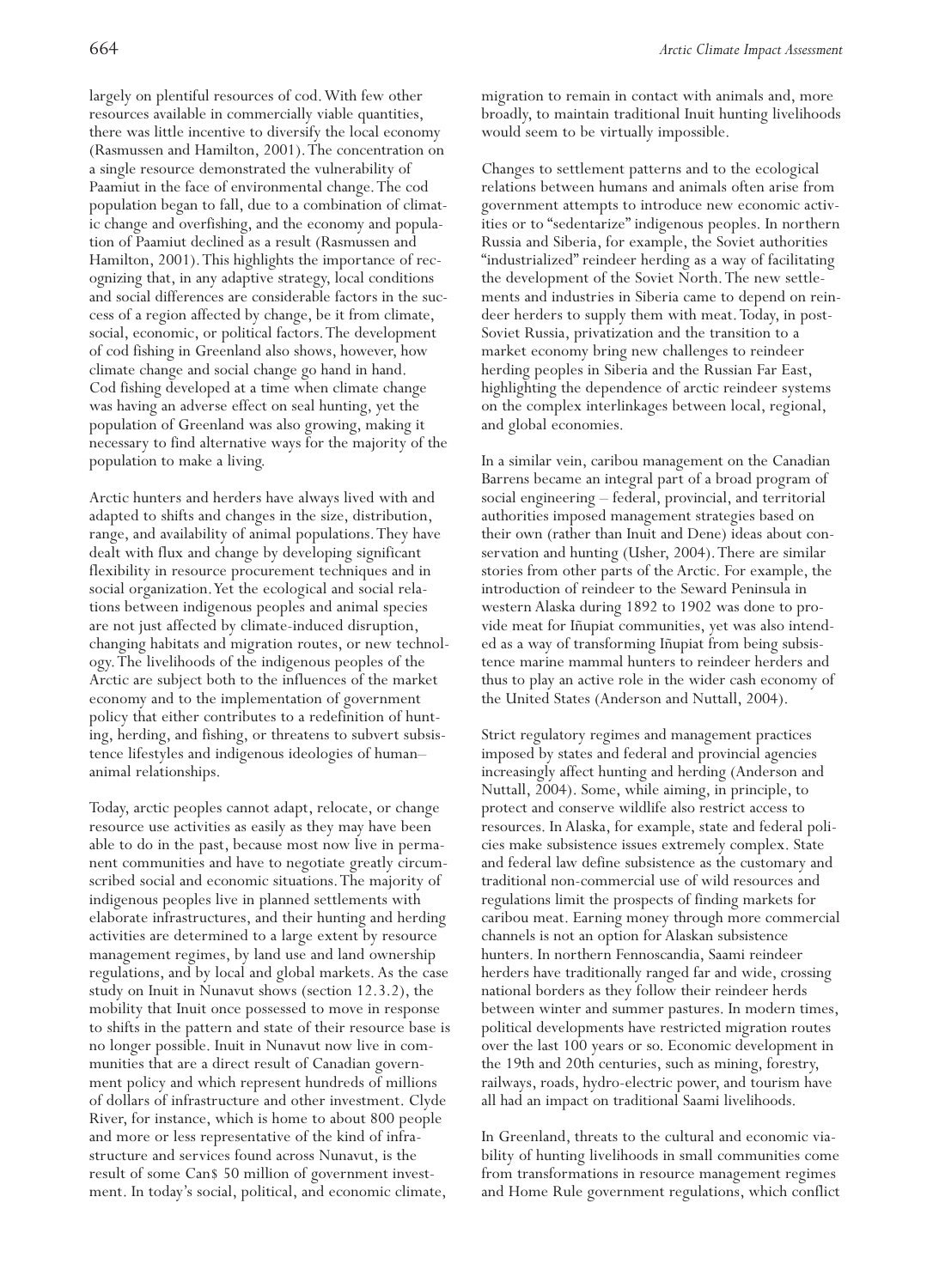with local customary practices and knowledge systems (Dahl, 2000; Nuttall, 2001). Caribou, whales, seals, and fish, which have traditionally been subject to common use rights vested in members of a local community, are becoming national and privately-owned divisible commodities subject to rational management regimes defined by the state and the interest groups of hunters and fishers, rather than to locally understood and worked out rights, obligations, and practices. As is still evident in some parts of Greenland today, it has traditionally been the case that no-one owns animals – everyone has the right to hunt and fish as a member of a local community. A caribou, fish, or marine mammal does not become a commodity until it has been caught and transformed into private property. Even then, complex local rules, beliefs, and cultural practices counter the exclusive sense of individual ownership (Nuttall, 2001). However, trends in caribou hunting since the 1980s are illustrative of general wildlife management policies in Greenland, where membership of a territorial, or place-based, community no longer gives hunters exclusive rights to harvest caribou. In West Greenland, caribou hunting was largely a family event until the 1970s. Kinship, locality, and territory were the mechanisms for regulating harvesting activities.Today, hunting rights are vested in people as members of social and economic associations irrespective of a local focus. Discussing the situation in central West Greenland, Dahl (2000) showed how the traditional hunting territories of various communities are not the same as the administrative boundaries that surround villages, towns, districts, and municipalities.The relevant territorial unit for hunting caribou (and other animals such as beluga and narwhal) is Greenland, rather than a placebased community.

Hunters and herders are thus constrained by institutional frameworks and management structures, as well as by the legal recognition to resource use rights.They are commonly experiencing a transition from herding and hunting, from what may be called a "way of life", to an occupation and industry.The similarities with commercial fisheries management in the circumpolar North are notable, especially the effects of the implementation of individual transferable quotas (ITQs).The ITQ system is a management response to overfishing and to declining catches of major fish species, particularly demersal species. Although designed to ensure the viability of fish stocks, sustainable catch levels, and economic efficiency, ITQ management results in the transformation of traditional common use rights in fish stocks into privately owned, divisible commodities. As Helgason and Palsson (1997) argued, ITQs represent the idea that both the human and natural worlds can be organized, controlled, and managed in a rational way. Nature is not only "presented as an inherently technical and logical domain, the project of the resource economist and manager is sometimes likened to that of the engineer or the technician". Helgason and Palsson (1997) described the public discontent in Iceland with the commoditization of fishing rights as a consequence of the ITQ system and

<span id="page-16-0"></span>which has resulted in fishing rights being concentrated in the hands of a few large operators – a discontent articulated in feudal metaphors such as "tenancy" and "lordships of the sea".The ITQ system, although ostensibly seen by economists and resource managers as a way of achieving the sustainable use of fish stocks, has in reality a social impact in terms of changing power relations within local communities and regional fisheries, by contributing to the concentration of wealth into the hands of a few large fishing vessel owners. The ITQ system has effectively meant the enclosure of the commons and the privatization of resources, which allows parallels to be drawn between fisheries and rural land use debates throughout the Arctic.

# **12.2.5.3. Opportunities for adaptation and response**

Commercial, political, economic, legal, and conservation interests have reduced the ability of indigenous peoples to adapt and be flexible in coping with climatic variability.The contemporary reality for many hunters and herders is that they are placed in very inflexible situations. Faced with climate change they are not necessarily in a position to respond appropriately. However, indigenous peoples have demonstrated resilience and adaptability in the face of change. In the climate-changed Arctic that this assessment considers, how indigenous peoples can take advantage of the opportunities that may arise, as well as how they can modify or change their mode of production in response to climatic variability, for example by switching hunting and fishing activities, is a critical research need.

For some arctic peoples, the political and management systems are already in place that could assess the impacts of climate change, allow local and regional governments to act on policy recommendations to deal with the consequences, and improve the chances for indigenous peoples to deal successfully with climate change. Although complex, solutions to environmental problems are potentially realistic.

Significant political changes since the 1970s have included land claims in Alaska and Canada and the formation of regional governments in Greenland and Nunavut. Settlements include the Alaska Native Claims Settlement Act (1971), Greenland Home Rule (1979), the James Bay and Northern Quebec Agreement (1975–1977), the Inuvialuit Final Agreement (1984), and the Nunavut Agreement of 1992 (the Territory of Nunavut was inaugurated in 1999).These political changes often include changes in the ways that living and non-living resources are managed. A greater degree of local involvement in resource use management decisions has been introduced, including in some cases the actual transfer of decision-making authority to the local or regional level (CAFF, 2001).

In addition, significant steps have been taken with innovative co-management regimes that allow for the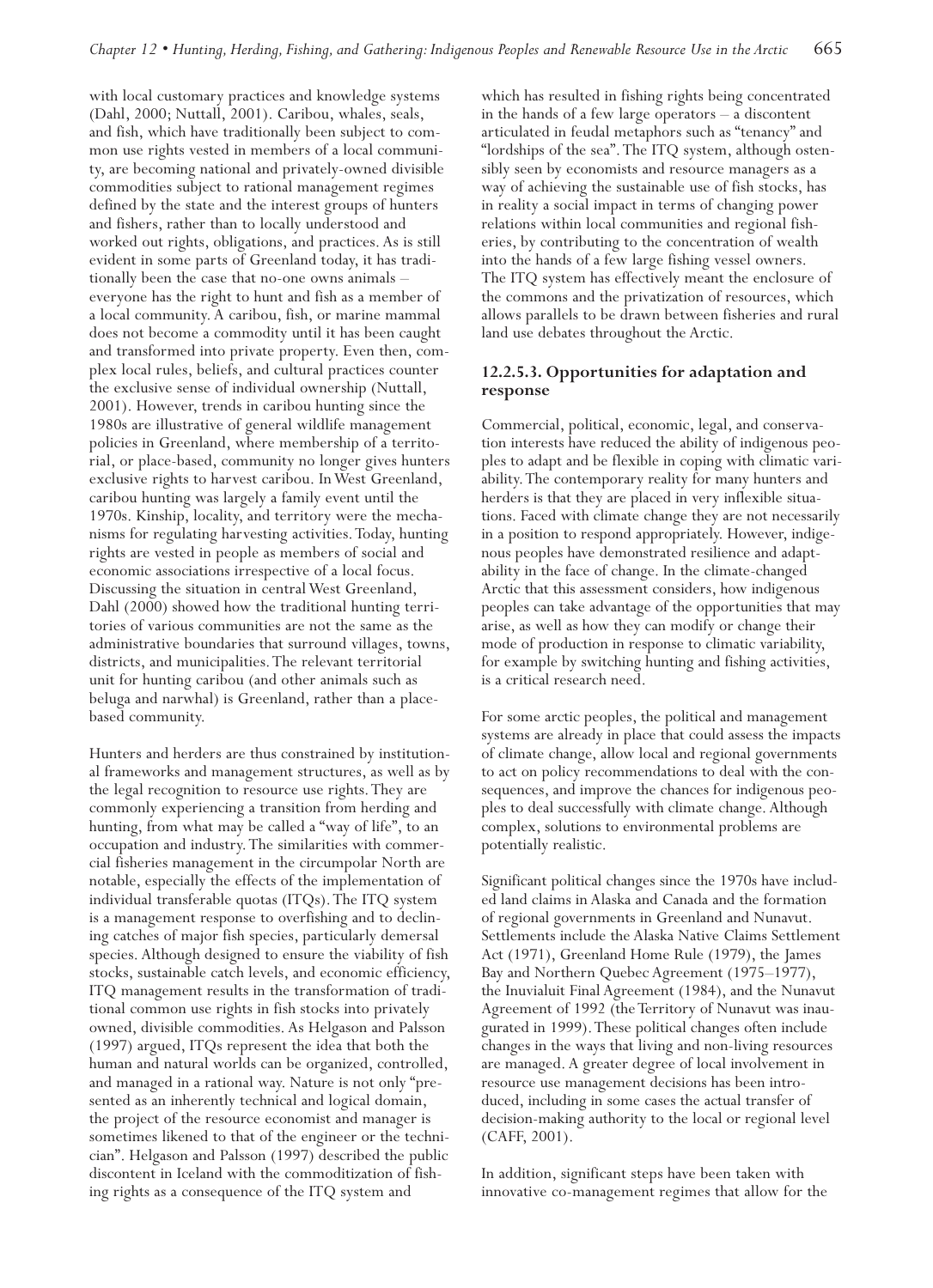sharing of responsibility for resource management between indigenous and other uses and the state (Huntington, 1992; Osherenko, 1988; Roberts, 1996). Examples include the Alaska Eskimo Whaling Commission, the Kola Saami Reindeer Breeding Project, the Inuvialuit Game Council, and the North Atlantic Marine Mammal Commission. Self-government is about being able to practice autonomy.The devolution of authority and the introduction of co-management allow indigenous peoples opportunities to improve the degree to which management and the regulation of resource use considers and incorporates indigenous views and traditional resource use systems (Huntington, 1992).

Co-management projects involve greater recognition of indigenous rights to resource use and emphasize the importance of decentralized, non-hierarchical institutions, and consensus decision-making.This presents tremendous opportunities for collaboration between indigenous peoples, scientists, and policy-makers concerned with the sustainable use of living resources (Caulfield, 2000). And it is within this new political and scientific environment of power sharing and dialogue that indigenous communities, scientists, and policymakers can work together to find solutions (such as building flexibility into otherwise constraining wildlife management regimes) to the pressing problems climate change may bring to the Arctic. Although knowledge integration in co-management systems remains fraught with technical, methodological, and political difficulties (Nadasdy, 2003), some of the case studies presented in this chapter show how evolving forms of co-management institutions create opportunities to increase local resilience and the ability to cope with, respond to, and deal with change. For example, new governance mechanisms through the Inuvialuit Final Agreement of 1984 are helping Inuvialuit to negotiate and manage the impacts of change. For instance, the five co-management bodies established by the Agreement provide an effective means for Inuvialuit communities to communicate with regional, territorial, and federal governments and, indeed, to the Arctic Council.

The detailed case studies that follow show how climate change is having an impact on hunting, herding, gathering, and fishing activities. However, they also show that some of the impacts have been absorbed through the flexibility of the seasonal cycle and local ways of life. For the Inuvialuit of Sachs Harbour, for example, coping strategies relate to adjusting subsistence activity patterns: modifying timing of harvest activity; modifying location of harvest activity; modifying method of harvest activity; adjusting the species harvested; and minimizing risk and uncertainty.Yet, for indigenous peoples, dependence on animals and involvement in complex global processes, combined with the natural vulnerability of the Arctic and the concern with the accelerated nature of climate change, magnify the potential effects of global climate change on their cultures and livelihoods.

# <span id="page-17-0"></span>**12.3. Understanding climate change impacts through case studies**

# **12.3.1. Canadian Western Arctic: the Inuvialuit of Sachs Harbour**

Sachs Harbour has been studied and reported on intensively through the Inuit Observations of Climate Change project, undertaken jointly by the Community of Sachs Harbour and the International Institute for Sustainable Development.The Inuvialuit (the Inuit of the Canadian western Arctic) themselves initiated the study because they wanted the documentation of the severe and disturbing environmental changes that they were witnessing.The project was undertaken with several objectives (Ford, 1999; IISD, 2000; Riedlinger and Berkes, 2001):

- to produce a video on how climate change is affecting the people;
- to disseminate Inuit observations to the world;
- to document local knowledge of climate change; and
- to explore the potential contributions of traditional knowledge to climate change research.

The project was planned and carried out using participatory research methods. Results are based on a 12-month study of Sachs Harbour covering all four seasons in 1999/ 2000, with follow-up visits for verification and project evaluation (Jolly et al., 2002). Inuvialuit perceptions shaped the study from the very beginning; the project started with a planning workshop which asked the people of Sachs Harbour *their* objectives and what *they* considered important for the project to focus on.Video documentation plans, research questions, and the overall process were all defined jointly by the study team and the community (Berkes and Jolly, 2001; Jolly et al., 2002).

The community of Sachs Harbour is located on Banks Island in the Canadian western Arctic. It is a tiny community of some 30 households, and the smallest of the six Inuvialuit communities in the region covered by the comprehensive native land claims agreement; the Inuvialuit Final Agreement of 1984 (Fast and Mathias, 2000). Sachs Harbour, a permanent settlement only since 1956, is an outgrowth of the white fox trade beginning in the 1920s (Usher, 1970). Many of the current residents have relations in the Mackenzie Delta area. Some are descendants of the Copper Eskimo of Victoria Island to the east; many are related to the Iñupiat (Alaska Inuit) who had earlier moved to the Delta.

There are no previous studies about how climate change may have affected resource use in the past on Banks Island. Major changes in resource use concern the development of the white fox trade and its subsequent collapse with the disappearance of the European fur market in the 1980s, and the dramatic changes in muskox and caribou numbers on the island. Muskox were present in extremely low numbers in the early 1900s, but populations increased in the latter half of the 20th century, giving Banks Island the largest muskox population in the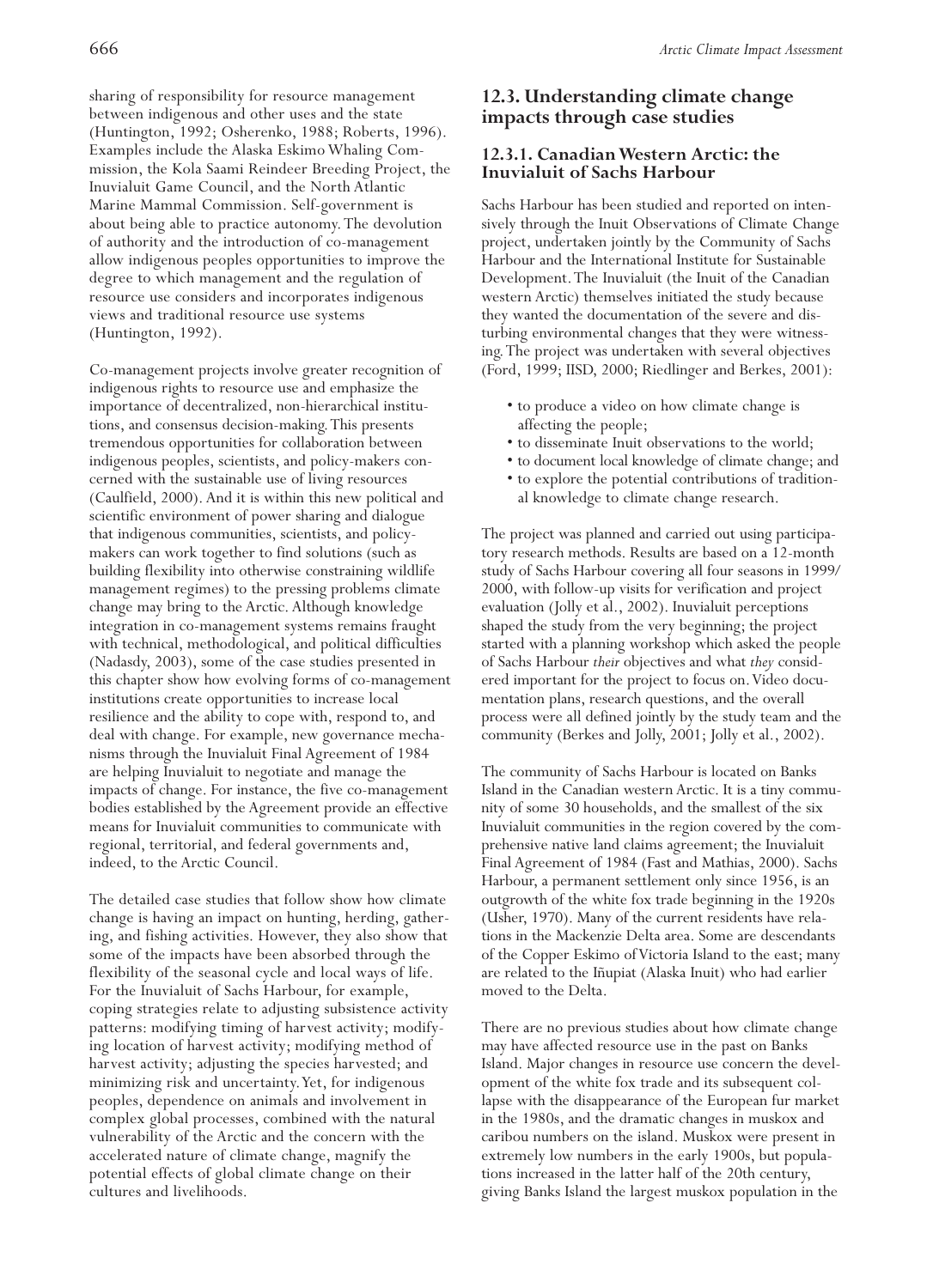world. In the meantime, however, caribou numbers have declined.There is no consensus on the question of whether the caribou decline is related to muskox increase. Nor is there agreement regarding the impact of climate change on these two species, but a number of potential negative impacts are possible, including those related to extreme weather events (Gunn, 1995).

Although Sachs Harbour, as the permanent village, only dates from the 1950s, local observations, as captured by the Inuit Observations of Climate Change project, go back to the 1930s (Jolly et al., 2002). Perceptions of Sachs Harbour hunters and fishers are consistent in indicating that changes observed in the 1990s are without precedent and outside the range of variation that the Inuvialuit consider normal. Before addressing the observations of change and how the people have coped with them, it is necessary to review patterns of subsistence.

# **12.3.1.1. Patterns of subsistence and the impact of climate change**

Some 20 species of terrestrial and marine mammals, fish, and birds were taken in 1999/2000 at Sachs Harbour. During the winter, people hunted muskox and, to a lesser extent, caribou, Arctic fox, wolf, polar bear, and ringed seals. Small game included ptarmigan (*Lagopus* spp.) and Arctic hare. As the weather began to warm in March and April, people headed out to numerous inland lakes to ice-fish for lake trout and Arctic char.

In May, fishing slowed down as the snow goose season approached. Banks Island supports a large breeding colony of snow geese. Goose hunting and egg-collecting were important community activities. Family groups camped at rivers and inland lakes, and the entire community harvested and processed geese, some of it for inter-community trade.The goose hunt was over by mid-June, as people returned to lakes to fish where there still was ice.They also fished for Arctic cod on sea ice and went sealing.With ice break-up in June and July, people hunted mainly for ringed seals, and some bearded seals, off the ice floes and from boats in open water. July through early September, people set gillnets for char, Arctic cod, and least cisco (*Coregonus sardinella*), and some did rod-and-reel fishing in lakes. In September, people turned to muskox and caribou.

In some years, including 1999/2000, the muskox hunt is a commercial harvest that employs almost the entire community throughout November. Guiding and outfitting for sport hunting for polar bears and muskox also provide employment and cash income.These commercial activities complement the subsistence harvest, and are a major source of cash income for the community.

The cycle of hunting and fishing varies from year to year, but the usual pattern has been affected by environmental changes being observed by the people of Sachs Harbour. These changes, as documented by IISD (2000), Riedlinger and Berkes (2001), and Jolly et al. (2002), may be sum<span id="page-18-0"></span>marized under five headings: physical environmental change; predictability of the environment; travel safety on land and ice; access to resources; and changes in animal distributions and condition (see Table 12.1).

Physical environmental change is most readily observable in terms of reduced sea-ice cover and lack of old (or multi-year) sea ice around the community in summer, and the thawing of permafrost.These changes challenge Inuvialuit knowledge and understanding of the environment, and make prediction, travel safety, and resource access more difficult.The Inuvialuit, like most indigenous groups who live off the land, rely on their

#### **Table 12.1.** Examples of environmental changes impacting upon subsistence activities (adapted from Riedlinger and Berkes, 2001; Jolly et al., 2002).

Physical environmental change

- Multi-year sea ice no longer comes close to Sachs Harbour in summer
- Less sea ice in summer means that water is rougher
- Open water is now closer to land in winter
- More rain in summer and autumn makes travel difficult
- Permafrost is no longer solid in places
- Lakes draining into the sea from ground thawing and slumping
- Loose, soft snow (as opposed to hard-packed snow) makes it harder to travel

Predictability of the environment

- It has become difficult to tell when ice is going to break-up on rivers
- Arrival of spring has become unpredictable
- Difficult to predict weather and storms
- There are "wrong" winds sometimes
- More snow, blowing snow, and whiteouts

Travel safety on the land and ice

- Too much broken ice in winter makes travel dangerous
- Unpredictable sea-ice conditions make travel dangerous
- Less multi-year ice means traveling on first-year ice all winter, which is less safe
- Less sea-ice cover in summer means rougher, more dangerous storms at sea

Access to resources

- It is more difficult to hunt seals because of a lack of mult-year sea ice
- In winter, cannot go out as far when hunting because of a lack of firm sea-ice cover
- Harder to hunt geese because the spring melt occurs so fast
- Warmer summers and more rain mean more vegetation and food for animals

Changes in animal distributions and condition

- Less fat on seals
- Observe fish and bird species never before seen
- Increase in biting flies; never had mosquitoes before
- Seeing fewer polar bears in the autumn because of a lack of sea ice
- More least cisco caught now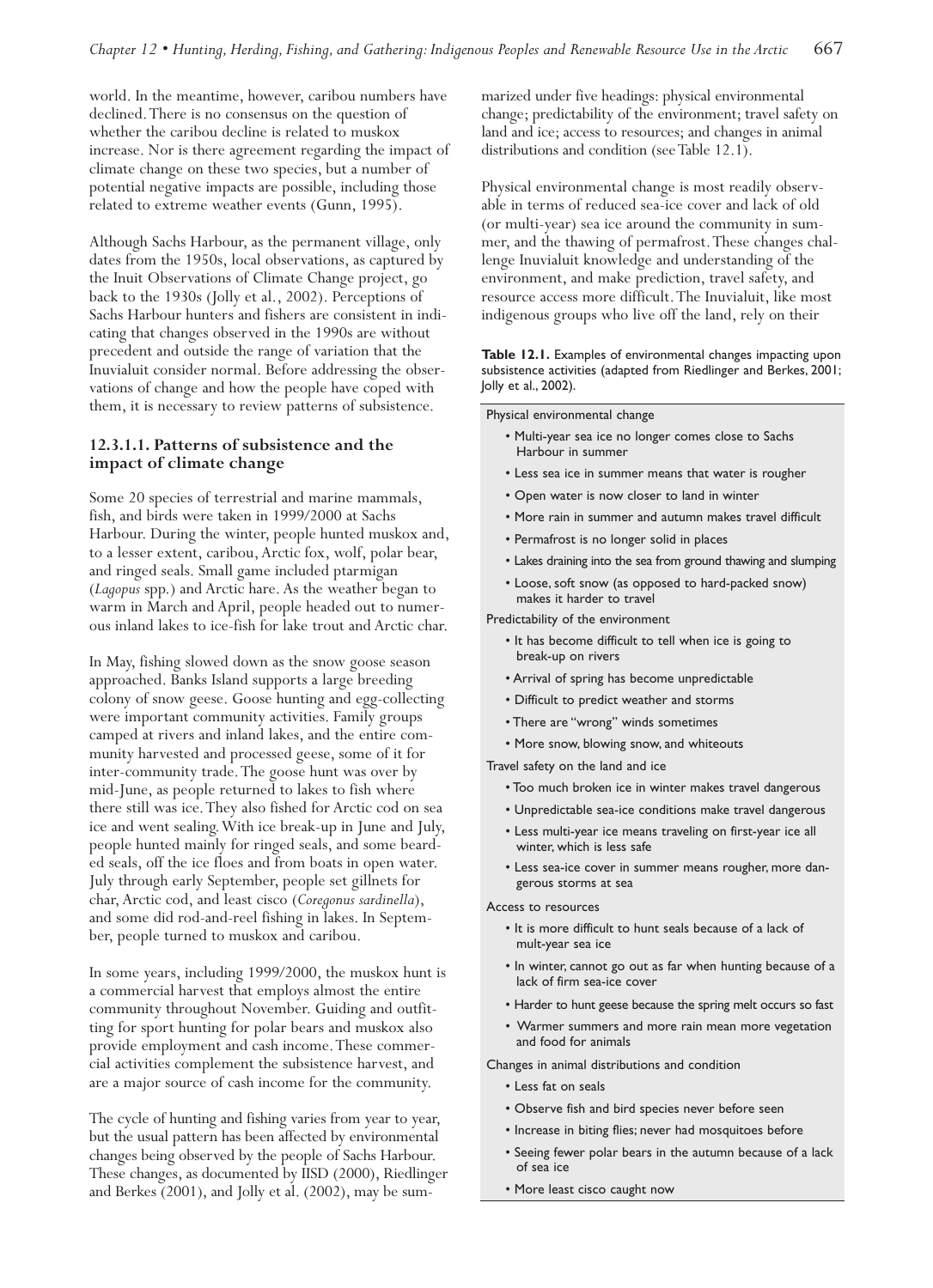ability to predict environmental phenomena such as snow and ice conditions, the weather, and the timing of wildlife migrations. Seasons have become less consistent, and weather events have now become less predictable.

Travel safety is closely related to physical environmental change and loss of ability to predict the environment. For example, sea ice near the community is used for travel, ice-fishing, and seal and polar bear hunting. Sound knowledge of the sea ice and the ability to monitor and predict changes are critical to hunting success and safety. In the 1990s, people in Sachs Harbour observed increased ice movement in winter and spring, changes in the distribution of leads, cracks, and pressure ridges, as well as overall thinning of the ice. People say that in the past they rarely had to worry about the ice the way they do now; one has to be more cautious than ever before when traveling on ice.

Access to resources is often related to travel access and safety. For example, changes in the rate of spring melt and increased variability associated with spring weather conditions have affected access to hunting and fishing camps.When families go out to camps at lakes for ice fishing and goose hunting in May, they travel by snowmobile, pulling a *qamutik* (sled), staying on snow-covered areas or using coastal sea ice and frozen rivers. However, warmer springs have resulted in earlier, faster snow melt and river break-up, making access difficult.The availability of some species has changed due to the inability of people to hunt them under changing environmental conditions. For example, less summer ice means that ringed seals are harder to spot and hunt.

However, not all changes in species availability are related to access. Changes in animal distributions have also occurred, with respect to birds (many new mainland species never before seen on Banks Island), fish (two species of Pacific salmon), and insects. Some of the changes may operate through ecological mechanisms. Sachs Harbour hunters discuss and speculate on the impacts of environmental change on species distributions and availability. For example, warmer temperatures and higher rainfall may have increased summer forage for caribou and muskox. But these changes may also increase the risk of extreme weather events such as freezing rain in autumn that may cover the ground with a layer of ice, making forage unavailable.

#### **12.3.1.2. Short-term and long-term responses to change**

The Inuvialuit of Sachs Harbour draw on accumulated knowledge and experience in dealing with change. They recognize that they have always adapted to change – social, political, and economic change, as well as environmental change.When asked about the impact of environmental change on subsistence activities, most people are quick to point out that they always find some way to deal with changes. Change is a fact of life for indigenous peoples, and they have a rich heritage of cultural adapta<span id="page-19-0"></span>tions to deal with change. Many of the short-term (or coping) responses appear to be based on this tradition of flexibility and innovation.

Environmental changes observed in Sachs Harbour are not trivial, and these are having an impact on subsistence activities. However, many of the impacts have been absorbed through the flexibility of the seasonal cycle and the Inuvialuit way of life. Inuvialuit coping strategies mostly relate to adjusting subsistence activity patterns: modifying timing of harvest activity; modifying location of harvest activity; modifying method of harvest activity; adjusting the mix of species harvested; and minimizing risk and uncertainty.Table 12.2 provides examples of each.

Modifying the timing of harvest activity is often related to increased seasonal variability. Hunters adjust their seasonal calendars to deal with change. Since change is unpredictable, hunters also use waiting as a coping strategy; people wait for the geese to arrive, for the weather to improve, and so on. Modifying the location of harvest activity is often necessitated by physical changes. Changes related to sea ice require hunters to stay close to the community because of safety concerns. The thawing of permafrost in many areas has left travelers to make new trails to avoid slumps and mudslides. Also, hunters have had to use different modes of transport to adjust how they harvest animals.

**Table 12.2.** Short-term or coping responses to environmental change in Sachs Harbour: changing when, where, or how hunting and fishing takes place (adapted from Berkes and Jolly, 2001).

Modifying the timing of harvest activity

- Warmer temperatures and unpredictable sea-ice conditions mean hunters go out earlier for polar bear
- Shorter springs and an increased rate of snow melt have reduced the time spent on the land; people return to the community after the goose hunt, instead of proceeding to lakes for ice fishing

Modifying the location of harvest activity

- Erosion and slumping at one fishing lake near the community has necessitated fishing at other lakes instead
- More bare ground and unreliable snow conditions mean families travel over coastal sea ice rather than along inland routes

Adjusting how harvesting is done

- Use of all terrain vehicles instead of snowmobiles to travel to spring camps when there is not enough snow
- Hunters take seals from boats in open water, necessitated by the lack of summer sea ice on which seals normally haul out

Adjusting the mix of species harvested

- More *qaaqtaq* (least cisco) caught in nets at the mouth of the Sachs River
- Hunters are taking different kinds of mainland ducks previously rare in the area

Minimizing risk and uncertainty

• River- and sea-ice conditions monitored more closely • Only the more experienced hunters travel on certain types of sea ice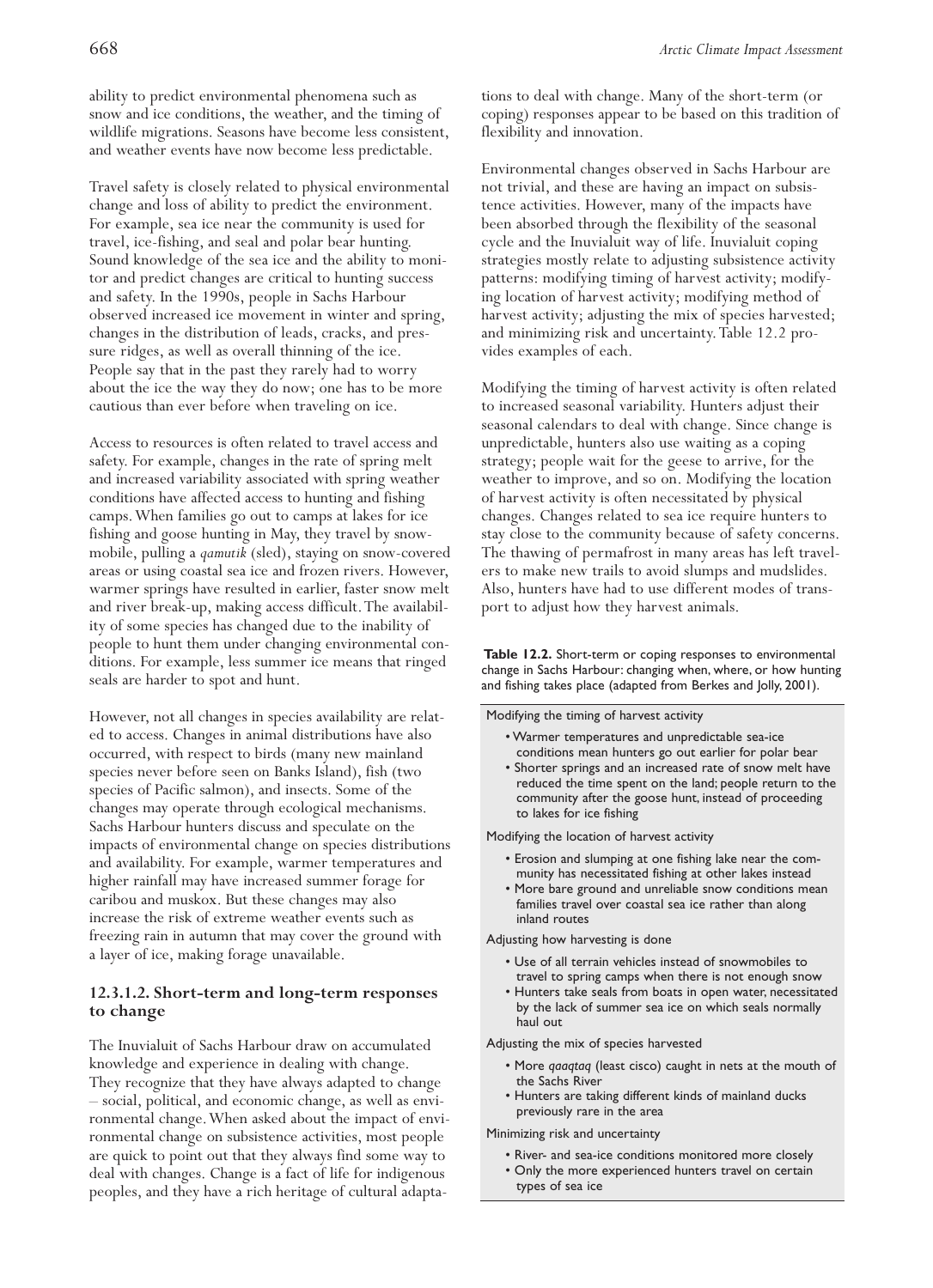A major coping strategy is switching species. Reduced fishing opportunity in one area (e.g., spring ice-fishing in lakes) may be compensated for by an increase in another (least cisco). Climate change has brought new potential resources through range extensions. Pintail (*Anas acuta*) and mallard ducks (*A. platyrhynchos*), both mainland species, and white-fronted goose or "yellow legs" (*Anser albifrons*) and tundra swans (*Cygnus columbianus*), both historically rare on Banks Island, have been observed in increasingly larger numbers.

Hunters have adopted a number of strategies to minimize risk and uncertainty. In response to increased variability and unpredictability associated with the weather and other environmental phenomena, they monitor ice conditions more closely and take fewer chances. Hunters say that "you really need to have experience to travel on the sea ice now", and describe being more careful when they travel.

The short-term coping strategies summarized in Table 12.2 are ultimately based on cultural adaptations. Berkes and Jolly (2001) compiled from various sources a list of cultural practices which are considered to be adaptive responses to arctic ecosystems: (1) mobility and group size flexibility; (2) flexibility of seasonal cycles of harvest; (3) detailed local environmental knowledge; (4) sharing mechanisms and social networks; and (5) inter-community trade.

Table 12.3 provides a summary of these adaptive mechanisms and evidence from Sachs Harbour as to whether they are still viable.The first of these adaptive mechanisms is no longer operative owing to settlement of people into permanent villages, but the other four seem viable.

The flexibility of seasonal cycles and the creativity with which hunters take advantage of harvesting potentials are backed up by oral traditions and by Inuvialuit cultural values that emphasize the appropriateness of harvesting what is available and acting opportunistically.

Regarding local environmental knowledge (traditional or indigenous knowledge) and related skill sets, some have obviously been lost, and some are being transmitted incompletely. Certain kinds of skills that were once universal in Inuvialuit society have become restricted to relatively few families who are active on the land. For example, almost all teenage boys in Sachs Harbour can use guns, but not many can build snow houses.The nature of people's practical engagement with the environment has changed; skill sets and land-based knowledge have also changed. For example, hunters use GPS units for navigation and safety, a very recent skill.The use of snowmobiles since the 1970s, also a new skill, has necessitated a greater knowledge of ice conditions because sled dogs can sense dangerous ice while snowmobiles cannot.

Sharing mechanisms for food and social networks for mutual support are still very much in evidence in Sachs Harbour, especially within extended family units and in providing for elders. A relatively small number of hunters account for most of the harvest; thus, relatively few people are providing for the families of occasional hunters and non-hunters.The imbalance is addressed by new forms of reciprocity whereby food-rich members of extended families share with cash-rich members, thus bringing wage income into the realm of sharing relationships. Inter-community trade is extensive. Sharing between communities does not seem to have declined but rather increased in importance. Sachs Harbour has an abundance of snow geese and muskox, and these are exported to other communities, in return for caribou and beluga whale products.These exchanges use the norms of generosity (giving without asking), sharing and generalized reciprocity, and not the Western rules of economic exchange involving cash exchange.

In sum, the Inuvialuit of Sachs Harbour have coped with the effects of recent climatic changes by modifying when, where, and how hunting and fishing are carried out.These coping strategies borrow from traditions of

**Table 12.3.** Cultural practices which may be considered adaptive responses to changes in the arctic environment, and evidence of their viability in Sachs Harbour (adapted from Berkes and Jolly, 2001).

| Cultural practice                                                                                                                             | Viability-evidence from Sachs Harbour                                                                                                                                                                   |
|-----------------------------------------------------------------------------------------------------------------------------------------------|---------------------------------------------------------------------------------------------------------------------------------------------------------------------------------------------------------|
| Mobility of hunting groups; seasonal settlements; group size<br>flexibility with grouping and regrouping of self-supporting<br>economic units | No longer operative owing to permanent settlements;<br>compensated for by the use of mechanized transport to<br>increase mobility of family groups and all-male hunting groups                          |
| Flexibility of seasonal cycles of harvest and resource use,<br>backed up by oral traditions to provide group memory                           | Source of major short-term coping strategies, aided by rapid<br>transport and communication technology to monitor animal<br>population movements                                                        |
| Detailed local environmental knowledge (traditional knowledge)<br>and related skill sets for harvesting, navigating, and food<br>processing   | Underpins ability to change when, where, or how subsistence<br>harvesting occurs; loss of universality of some skills; loss of some<br>knowledge and skills compensated for by new knowledge and skills |
| Sharing mechanisms and social networks for mutual support and<br>risk minimization; high social value attached to sharing and<br>generosity   | Sharing of food and associated social values still important,<br>especially within extended family units; special considerations<br>for elders; new forms of reciprocity involving cash                 |
| Inter-community trade along networks and trading partnerships,<br>to deal with regional differences in resource availability                  | Active inter-community networks, especially within Inuvialuit<br>region; more extensive than practiced by previous generations;<br>norms of generosity and generalized reciprocity still alive          |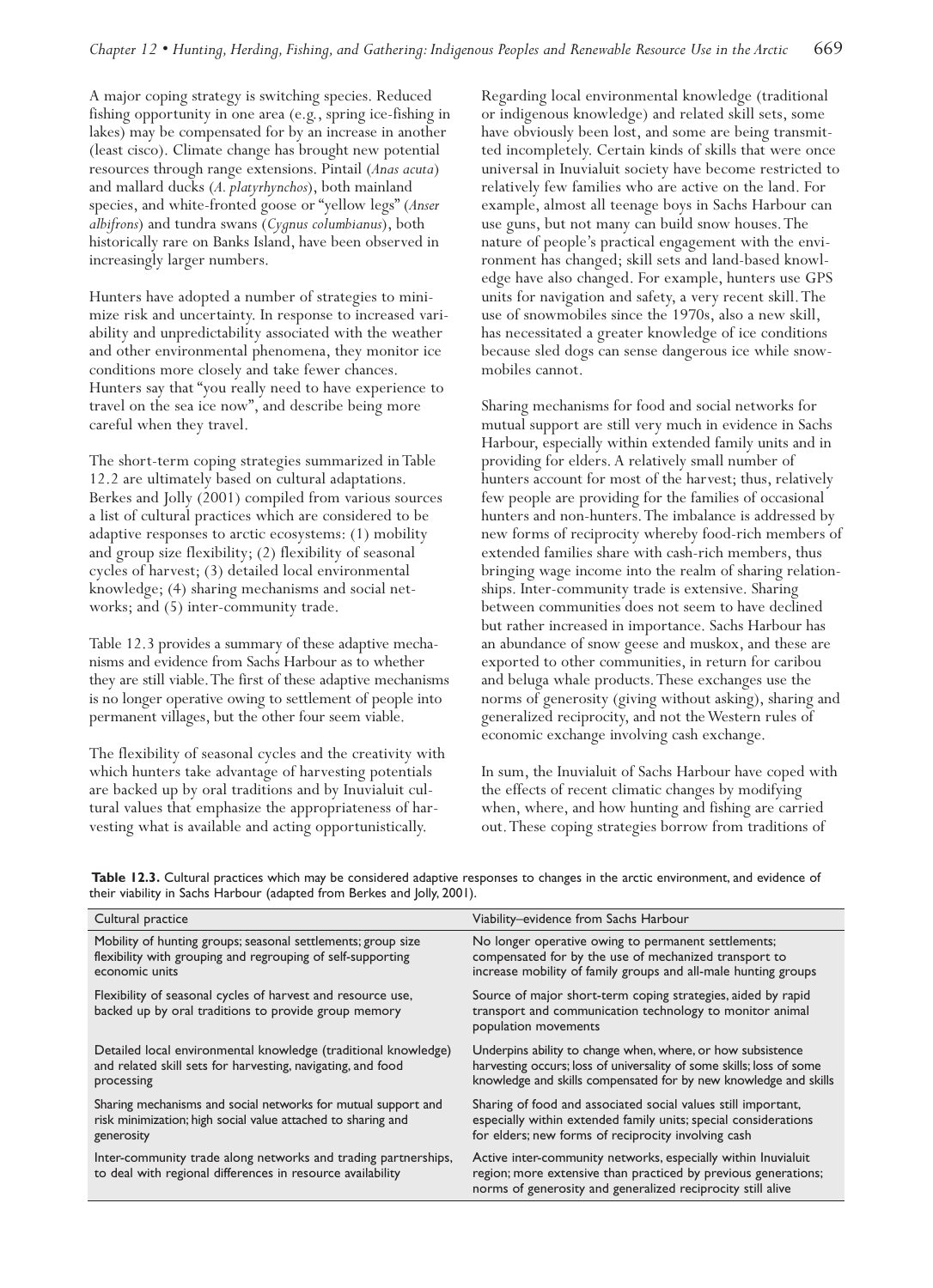flexible resource use, and dynamic traditional environmental knowledge and skills. Also important among adaptive strategies is food sharing through intracommunity social networks and inter-community trade. All these cultural practices are still largely intact in Sachs Harbour and the Canadian western Arctic in general. All these strategies provide considerable buffering capacity to deal with climate change, or with any other kind of social or environmental perturbation.

# **12.3.1.3. Climate change and social and ecological relations**

There is no evidence that climate change, as observed in the 1990s, has altered the ecological relations between the people of Sachs Harbour and their resources, or altered social relations within the community. It has not resulted in increased or decreased pressures on any of the major resources. However, it has had some consequences for the local perceptions of the environment and local cultural understandings of resources. For example, the Inuvialuit of Sachs Harbour are concerned about the impact of the lack of sea ice in the summer on ringed seal pups. Some of them are also concerned about the risk of extreme events to animal populations, such as the potential impact of freezing rain on caribou forage.

One major impact of climate on the local perception of the environment concerns the issue of loss of predictability. Land-based livelihoods in the Arctic depend on the peoples' ability to predict the weather (is the storm breaking so I can get out?), read the ice (should I cross the river?), judge the snow conditions (could I get back to the community before nightfall?), and predict animal movements and distributions. A hunter who cannot predict the weather or read the ice would be limited in mobility; one who cannot decide what to hunt and where cannot bring back much food.

Climate change has the potential to impact on indigenous environmental knowledge and predictive ability, thus damaging the self-confidence of local populations in making a living from their resources. Such changes may ultimately leave them as strangers on their own land. Arctic peoples are experts at adapting to conditions that outsiders consider difficult. However, climate change impacts raise the issues of speed and magnitude of change, as compared to how fast people can learn and adapt.The evidence from Sachs Harbour hunters indicates that current environmental change is beginning to stress their ability to adapt. Rapid change requires rapid learning, and unpredictability superimposed on change interferes with the ability to learn. Predictability is affected by extreme weather events and higher variability, and appears to be an area of climate change research that deserves consideration in its own right.

Even though this case study focuses on impacts and adaptations associated with harvests and subsistence, climate change also has other economic and cultural consequences. For example, in addition to harvesting implica<span id="page-21-0"></span>tions the lack of sea ice also makes some people "lonely for the ice", as the ice is a central feature of Inuvialuit life (Riedlinger and Berkes, 2001). Other environmental changes that are permafrost-related (e.g., thaw slumps, soil erosion) may not be a major threat to subsistence, but may have direct impacts on other aspects of community life, such as the maintenance of buildings and roads.

# **12.3.1.4. Climate change impacts in context**

Inuvialuit society in Sachs Harbour has been affected by many social and environmental changes over recent decades. Major changes in subsistence and other resource use patterns have been caused by changes in global fur markets (white fox), commercialization of muskox (early 1900s depletions), and their subsequent protection followed by population recovery.These changes, plus government policies, have resulted in major social and economic transformations in Inuvialuit society, turning these migratory hunting peoples into village-dwellers who use mechanized transport to go out on the land. Further changes in recent years have seen the introduction of commercial muskox hunts, and sport hunting based on muskox and polar bears.

Compared to these major changes, the impact of climate change is relatively minor, at least so far, and it is not beyond the ability of the community to adapt. However, climate change is a relatively recent event, and the ability of Sachs Harbour Inuvialuit to respond to and cope with it, mainly by adjusting subsistence activities, may not be a reliable indication of the community's ability to adapt in the future. How much change can be accommodated by the Inuvialuit and their resource use systems? Elsewhere, recent publications have focused on the *resilience*, or the amount of perturbation that the Sachs Harbour hunting system can absorb and adapt to by learning and self-organization (e.g., Berkes and Jolly, 2001).The question of resilience is important because little is known about building adaptive capacity in the face of climate change.

Evolving co-management institutions in the area create additional opportunities to increase resilience and the ability to deal with change. New governance mechanisms through the Inuvialuit Final Agreement of 1984 seem to be helping the people of Sachs Harbour to negotiate and manage the impacts of change.There are five co-management bodies established through the Agreement that make it possible for the Inuvialuit communities in the area to communicate with the regional, territorial, and federal governments, and eventually with the Arctic Council.

Co-management has created linkages that were not possible only a few years ago. For example, indigenous hunters have been interacting with scientists in meetings such as the Beaufort Sea 2000 Conference, organized by one of the co-management agencies, the Fisheries Joint Management Committee (FJMC, 2000). Co-management bodies, connecting local-level institutions with govern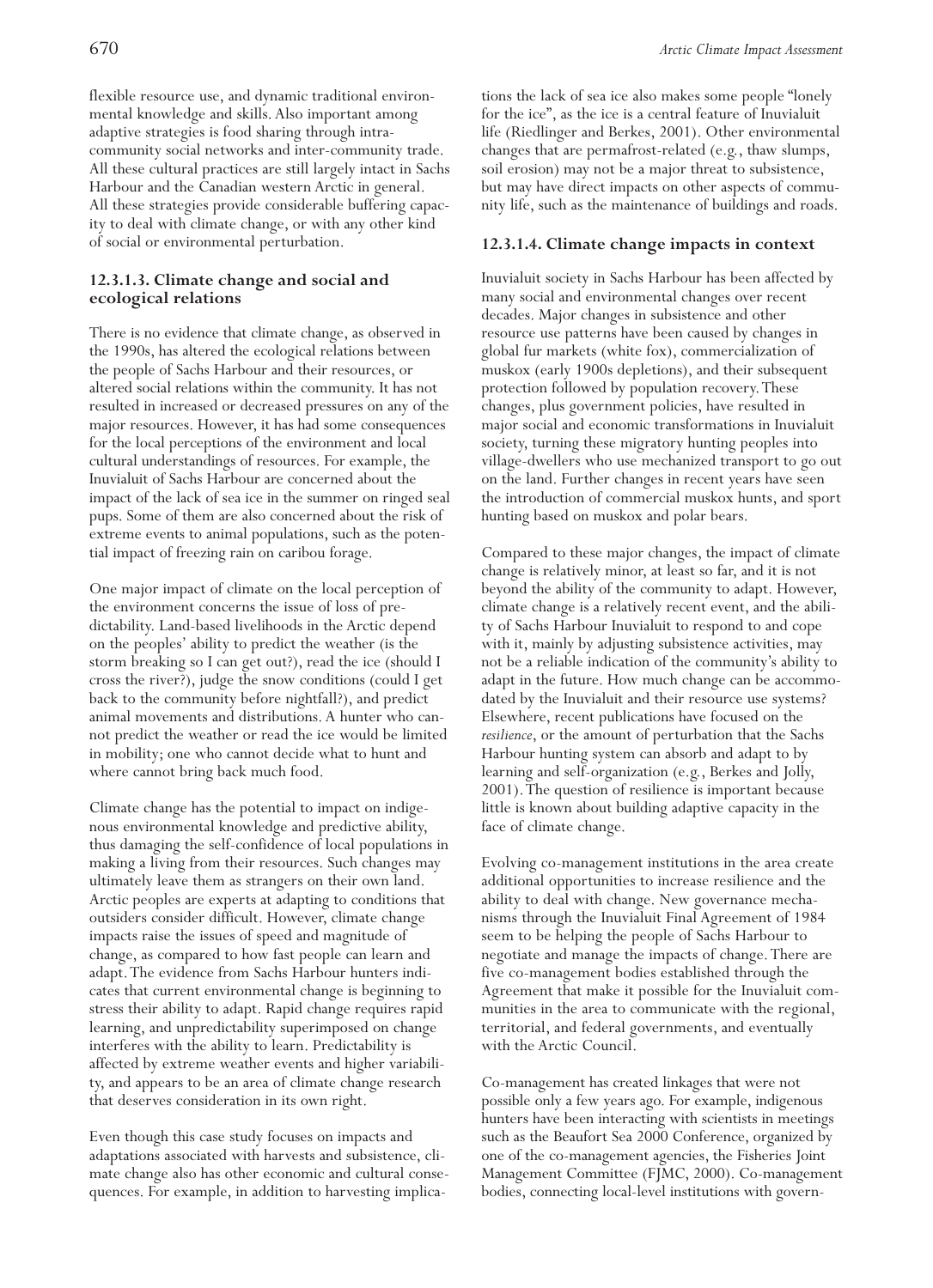ment agencies, provide vertical linkages across levels of organization and horizontal linkages across geographic areas. Berkes and Jolly (2001) hypothesized that such governance mechanisms have the potential to contribute to learning and to self-organization, and hence to build adaptive capacity to deal with change.

# **12.3.2. Canadian Inuit in Nunavut**

The impact of climate on Inuit has been a dominant, if not the predominant, theme in Eskimo anthropology since Franz Boas (Boas, 1888) undertook research on Baffin Island. At a time when the study of huntergatherers has become a virtual sub-discipline within anthropology, the "attribute" that still sets Inuit apart from the Kalahari San and other hunting peoples is the same one that European visitors to Nunavut, from Martin Frobisher (an early explorer) to today's tourist, remark upon.That is, how can any people adapt to the arctic environment, and to most people the arctic environment is epitomized by climate, especially the cold and the long, dark winters.

This case study focuses on the adaptability (or adaptiveness) of the traditional Inuit economy in Nunavut in a (presumed) time of climate-induced ecological instability.The relationship between Inuit ecology and Inuit economy is almost too obvious. Inuit are hunters and the most referenced passage in Boas's seminal *The Central Eskimo* (Boas, 1888) is about the relationship between sea ice, ringed seal distribution, and Inuit hunting and settlement. So a part of this case study is necessarily about Inuit hunting and wildlife harvesting. In other words, it will speak to the production component of the traditional economy, particularly Inuit hunting and the production of *niqituinnaq* (real food) including what at Clyde River (the community from which much of the material in this case study is derived) is called *ningiqtuq* – the sharing or, put formally, the Inuit system of resource allocation and redistribution.

Gaining an understanding of how environmental change due to a warming (or cooling) climate may affect the material aspects of Inuit resource production (i.e., the

<span id="page-22-0"></span>economics) is important. And so are the possible effects of climate-induced ecological instability on the traditional economy because it is the socio-cultural rules that order who gets what when that make the economy Inuit.

With regard to generating hypotheses, or at least envisioning scenarios, modern workers have the benefit of the archaeology and paleoclimatology undertaken over the past 40 years in the North American Arctic. Much of this was to answer questions about how climate has influenced the economics of Inuit life.There is less information about the Inuit economy as it is impossible to know exactly how a seal or caribou was shared within communities, let alone who received what piece, 500 or 1000 years ago. However, as Inuit economics and economy are linked, there is at least the possibility, using data about past changes and about how the system currently functions, to model the socio-economic impact among Nunavummiut (the Inuit of Nunavut) because of a largescale change in climate.

### **12.3.2.1. Inuit subsistence and climate: the long-term record**

The relations between climate and Inuit material subsistence and cultural adaptation can be examined through what is known from climatology, physical oceanography, and biology about two long-term climate trends.These are the Little Climatic Optimum–Medieval Warm Epoch (also known as the Neo-Atlantic Period, ca. AD 1000– 1250), and the Second Climatic Optimum/Neo-Boreal Period/Little Ice Age, which lasted from ca. AD 1550 to 1900 (Andrews and Andrews, 1979; Grove, 1988; Lamb, 1982;Vasari et al., 1972).

Data from northern Europe, Iceland, and the eastern Arctic indicate that during the Neo-Atlantic Period temperatures across the high latitudes of the North Atlantic region were as much as 2 to 2.5 ºC above the annual average that prevailed in the eastern Arctic through most of the 20th century. Conversely, the Little Ice Age involved a significant cooling of this region, with the most pronounced thermal effect in summer. Data from northwestern and mid-Europe suggest that summers

| Akpallugitt<br><i><b>Hagiit</b></i><br><i>Isumatag</i><br>Katujiyuk | form of sharing between individuals ("inviting in")<br>extended family<br>head of an <i>ilaqiit</i> (lit. "one who thinks")<br>apportioning of meat within a cooperating task | Nirriyaktuqtuq<br>Nunavummiut<br>Paiyuktug | commensal meal<br>people of Nunavut<br>a gift of food (related forms: quaktuaktuq,<br>nigisutaiyug) |
|---------------------------------------------------------------------|-------------------------------------------------------------------------------------------------------------------------------------------------------------------------------|--------------------------------------------|-----------------------------------------------------------------------------------------------------|
|                                                                     | group                                                                                                                                                                         | Quaktuaktug                                | a form of commensal sharing; food gifts to close                                                    |
| Minagtug                                                            | commensal sharing/distribution of stored food                                                                                                                                 |                                            | affines                                                                                             |
| Nalagtuk                                                            | behavioral terms meaning respect or                                                                                                                                           | Sila                                       | weather, climate; also: mind, consciousness                                                         |
|                                                                     | obedience                                                                                                                                                                     | Tigutuinnag                                | transfers (usually food) from an isumataq to a                                                      |
| Ningiq                                                              | a share of a hunted animal                                                                                                                                                    |                                            | subordinate                                                                                         |
| Ningiqtuq                                                           | to share a portion of a hunted animal                                                                                                                                         | Tugagauyuk                                 | transfers (usually food) from a subordinate                                                         |
| Nigiliriig                                                          | those who share; "neighbors"                                                                                                                                                  |                                            | hunter to superior kin                                                                              |
| Nigisutaiyug                                                        | a form of commensal sharing                                                                                                                                                   | <b>Uummajusiutiit</b>                      | unrelated cooperating hunters                                                                       |
| Nigitatianag                                                        | transfers of food between two unrelated<br>hunters                                                                                                                            | Ungayuk<br>Umiaga                          | behavioral term meaning affection or solidarity<br>traditional woman's boat                         |
| Nigituinnag                                                         | meat from a hunted animal ("real food")                                                                                                                                       | Qayaq                                      | kayak                                                                                               |

### Box 12.1. Inuktitut terms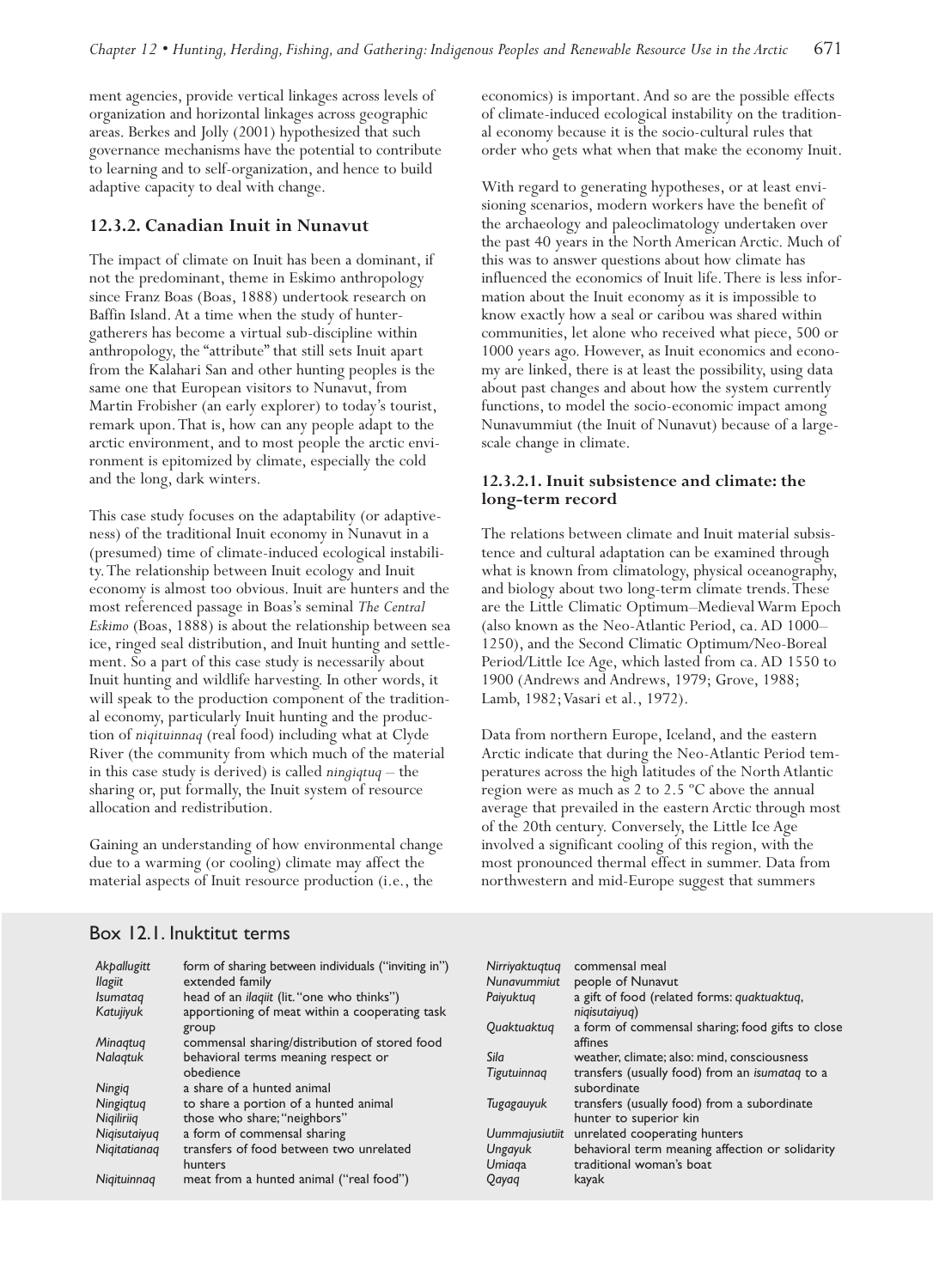averaged 0.5 to 0.8 ºC less then those in the preceding moderating Pacific Period. Further north, in Scandinavia, the first half of the 17th century saw 13 summers at least 1 ºC colder then the estimated average for the 16th century (Briffa et al., 1990; Pfister, 1988).

These episodes also produced large-scale positive feedback in the North American arctic ecosystem.The impact of each episode on northern physical and biological systems in turn correlates with climate-related adaptive adjustments by Inuit (see Barry et al., 1977; Dekin, 1969; Maxwell, 1985).

The most discussed episode is the Second Climatic Optimum, which warmed the North American polar stage from the Chukchi Sea to West Greenland. This warming, beginning around AD 1000, saw the central and eastern Canadian Arctic experience a spatial and temporal reduction in the amount of seasonal sea ice present.

This change in the physical environment created extensive new range for bowhead whales and for longer periods. And the expansion of bowhead whales from north Alaskan waters eastward (while North Atlantic bowhead whales were able to penetrate farther west) enabled Thule Culture people, the direct ancestors of modern Inuit, with their whale hunting experience, to follow. With a technology adapted to exploit a resource that the indigenous population of this part of the Arctic could not, the migrants rapidly displaced the late Paleo-Eskimo population that had developed *in situ* over the previous two millennia from the whole of Nunavut, Ungava– Labrador, and Greenland.Thus, while Thule Culture lasted only the few centuries that this extreme warm period allowed large whales passage into most of the Canadian Arctic, many of the technologies that the *Qallunaat* (non-Inuit) world associates with Inuit – dog traction, the *umiaq* and *qayaq*, and large marine mammal hunting – are Thule legacies.

The Little Ice Age, the deep cold that set in following a transitional cooling from the Medieval Warm Epoch, is

<span id="page-23-0"></span>the reason why the Inuit culture that Europeans met as they quested for a northern route to Cathay looked as it did (and still looked until about 1970).The long summers with almost ice-free open water were gone and, except on the western and easternmost fringes of the Inuit area, so were bowhead whales.The whole tenor of Inuit life had changed.

The winter security that came with the harvesting of a 20- or 30-tonne whale was gone and so was the large supply of fuel and building material that came with capturing a bowhead whale. Instead, Inuit developed what McGhee (1972) somewhat over-generally called a "*Netsilik* adaptation" based on the exploitation of a variety of seasonally available smaller prey species, chiefly caribou in summer, ringed seals through the winter, and anadromous Arctic char during their passage to and from the ocean.

In addition, the Inuit pattern of winter settlement across much of Nunavut changed from the land to the sea ice and the Thule Culture Classic Stage semisubterranean whalebone and boulder house was abandoned in many areas for the snow *igliuk* or iglu. Overall, Inuit became less sedentary because large supplies of food could no longer be rapidly developed and the new primary resource suite comprised species that were highly mobile and/or elusive.

#### **12.3.2.2.***Ningiqtuq***:the traditional/contemporary economy**

An economy is the orderly movement of goods and services from producers to consumers (Langdon, 1986).

*…a subsistence economy is a highly specialized mode of production and distribution of not only goods and services, but of social forms…* Lonner, 1980

An extensive discussion on the economy of Nunavut is beyond the scope of this case study. However, other than in the territorial capital and main regional government centers, the term "subsistence", as it is used by Lonner (1980), describes the situation for the rest of Nunavut.

**Table 12.4.** Clyde Inuit *ningiqtuq* interaction sets. *Ningiqtuq* is generally seen as a multi-layered strategy by which participants achieve the widest possible intra-community distribution of resources. However, while Damas used *ningiq* to refer only to the social movement of *niqituinnaq*, *ningiqtuq* is conceptualized here as a set of socio-economic operations that also encompass labor and non-traditional resources.

| Flow direction                                                  | Reference                  |
|-----------------------------------------------------------------|----------------------------|
| la. isumatag << ilagiit subordinates                            | Tugagaujuq <sup>a</sup>    |
| $1b.$ isumatag $\geq$ ilagiit subordinates                      | Tigutuinnaq <sup>a</sup>   |
| 2. father-in-law << son-in-law                                  | tugagaujuq (?)             |
| 3. isumatag $\geq$ community                                    | Nirriyaktuqtuq/minatuq (?) |
| 4. between unrelated hunters                                    | <b>Uummajusiutiit</b>      |
| 5. angijukak << unrelated hunters                               | Taligtug                   |
| 6. angijukak $\geq$ community                                   | Nirriyaktuqtuq (?)         |
| 7. between unrelated young and elders                           | nalaktug related           |
| 8. between same generation non-kin; generally among the elderly | inviting in and "gifting"  |
|                                                                 |                            |

*aTugagaujuq* and *tigutuinnaq* are complementary and participants are generally seen as being *niqiliriiq* (sharers of food).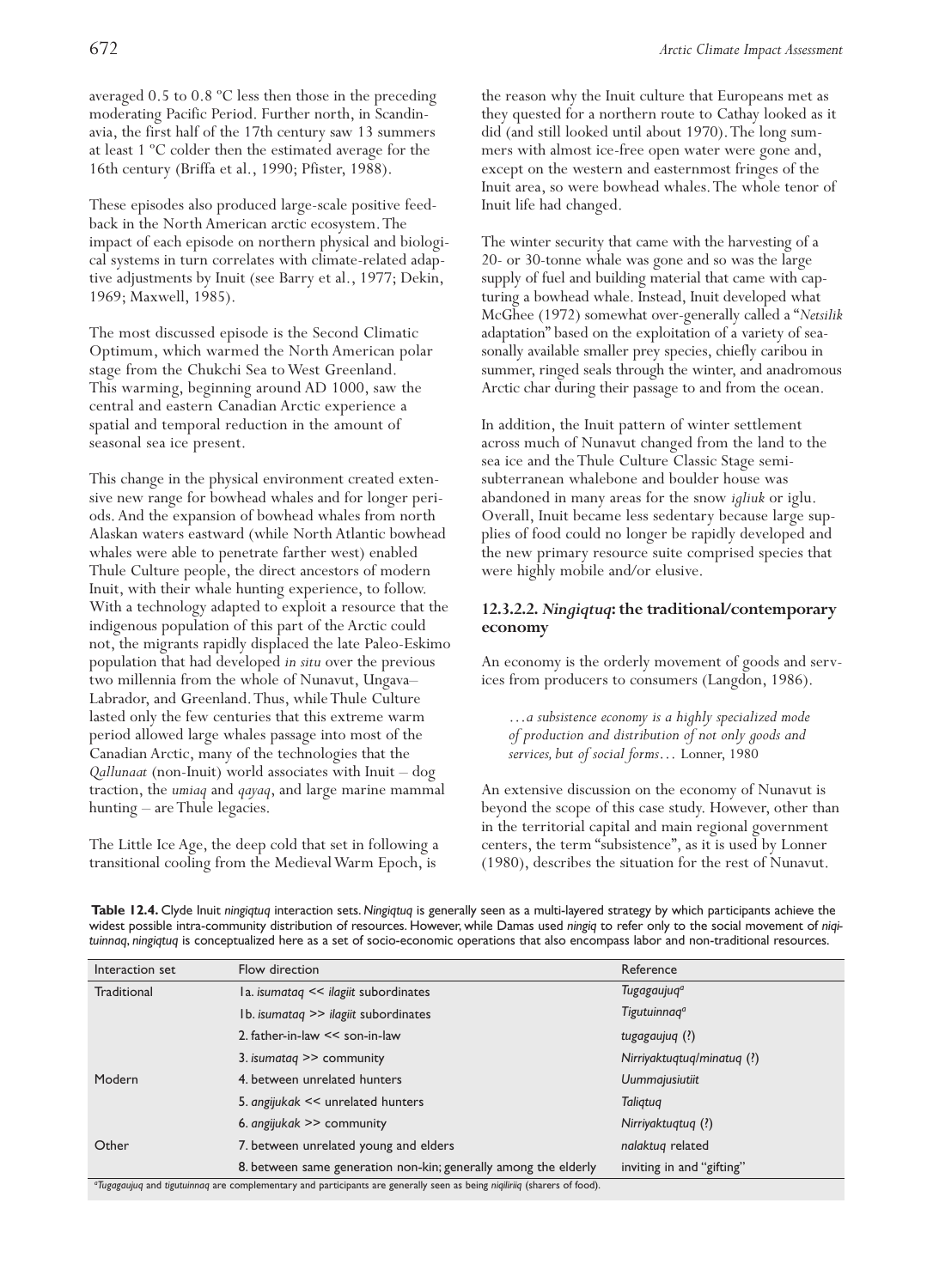Put another way, it is a mixed economy (sometimes described wrongly as a dual economy) in which traditional and non-traditional resources – represented by wild foods and money, respectively – interact, although "optimal economy" is probably a more accurate description.The reality for most Nunavummiut is that the best return for one dollar comes from hunting, but without a dollar hunting is not possible.What is optimal (i.e., how much of each resource type is best) differs from household to household, but few households can manage reasonably without some mix of country and imported food. As Fienup-Riordan (1986) observed, "…[monetary income] is perceived as the means to accomplish and facilitate the harvest, and not an end in itself ".

With respect to the traditional economy, this case study concentrates on the social form(s) that organize the material flow of food once it has been captured.To some extent, these rules also apply when money is "captured" (Wenzel and White, 2001). However, this is more uneven owing to the scarcity of money and the costs that are almost always associated with its acquisition.

# **12.3.2.3.The system in outline**

*Ningiqtuq* is not a single defined process by which seal meat or *maktaaq* are distributed. It is generally translated as meaning "to share", but it is in fact a web of social mechanisms for distributing and redistributing food and other resources. How allocation is accomplished differs across Nunavut (see Collings et al., 1998; Damas, 1972), but the term is used in almost all regions of the territory to describe the overall process of transferring food between individuals, households, and across entire communities.Table 12.4 outlines the array of distributional mechanisms in Clyde River. Not all the processes included in the table are "traditional", there are several that the older generation of Clyde River people consider the result of modern village circumstances. However, each form shown was referenced by at least three informants to a traditional type or behavioral precept (see Table 12.5).

As Table 12.5 shows, food sharing at Clyde River is a multi-level system that encompasses social relations

<span id="page-24-0"></span>ranging from the action that occurs between paired isolates (as in *akpallugiit*) to means that span the entire community (*minaqtuq*). And while *ningiqtuq*, as practiced today by Clyde River Inuit, includes aspects related to the changed pattern of settlement that came about through Canadian government centralization policies in the 1950s and 1960s, organization of the system based on traditional principles of, foremost, kinship and, second, intra-generational solidarity, remains.

In functional terms, almost every form of sharing encompassed by the concept of *ningiqtuq* has as its basis a social, rather than an economic, referent.The greatest sharing activity in terms of social focus occurs within the context of the restricted extended family.Within the *ilagiit* essentially all members are in a *niqiliriiq* (literally, "those who share food") relationship. And it is within the *ilagiit* that the *nalaqtuk* (Damas' (1963) respect–obedience dyad, but which may be conceptualized as responsibility–obligation (Wenzel, 1981)) directive that structures intergenerational/interpersonal behavior is most apparent.

Whereas *tugagaujuk–tigutuinnaq* activities function almost wholly within the social context of the extended family, as Tables 12.4 and 12.5 indicate, mechanisms for the more generalized distribution of food resources are also present.The main one being *nirriyaktuqtuq*, or communal meal. Such commensalism may be restricted to the *ilagiit*, particularly when resources are scarce, or may include a large segment of the community. In either circumstance, communal meals are always held in, or immediately adjacent to, the dwelling of the hosting extended family head.

# **12.3.2.4. Generalized reciprocity**

A major reason for presenting an exhaustive review of the Inuit economy in Nunavut is to dispel the commonly held view that the Inuit traditional economy can be summed up by the term generalized reciprocity. It cannot, and this is as inappropriate as saying that catching a seal sums up the traditional economy (Collings et al., 1998; Damas, 1972;Wenzel, 1981, 1989, 1995b, 2000).

| Social context              | Behavioral directive              | Form                                   | Description                                                                  |
|-----------------------------|-----------------------------------|----------------------------------------|------------------------------------------------------------------------------|
| Ia. Individual              | Ungayuk<br>(solidarity-affection) | akpallugiit                            | inviting in guests (typically<br>same generation non-kin)                    |
| 1 <sub>b</sub>              | Ungayuk                           | quaktuaktuq/niqisutaiyuq/<br>paiyuktuq | food gifts to close affines and non-<br>kin (generally restricted to elders) |
| Ic.                         | Ungayuk                           | nigitatianag                           | <b>Uummajusiutiit</b><br>("partnered" hunters)                               |
| 2a. Intra-Ilagiit           | Nalagtuk<br>(respect-obedience)   | niqiliriiq                             | tugagauyuk-tigutuinnaq<br>complementary                                      |
| 2 <sub>b</sub>              | Nalagtuk                          | nirriyaktuqtuq                         | restricted commensalism                                                      |
| 3a. Inter-Ilagiit/community | <b>Ungayuk</b>                    | nirriyaktuqtuq                         | open commensalism                                                            |
| 3 <sub>b</sub>              | Ungayuk                           | minagtug                               | distribution of stored food                                                  |
| 3c.                         | Nalagtuk                          | Katujiyuk                              | within task group                                                            |

**Table 12.5.** Aspects of Clyde Inuit *ningiqtuq*.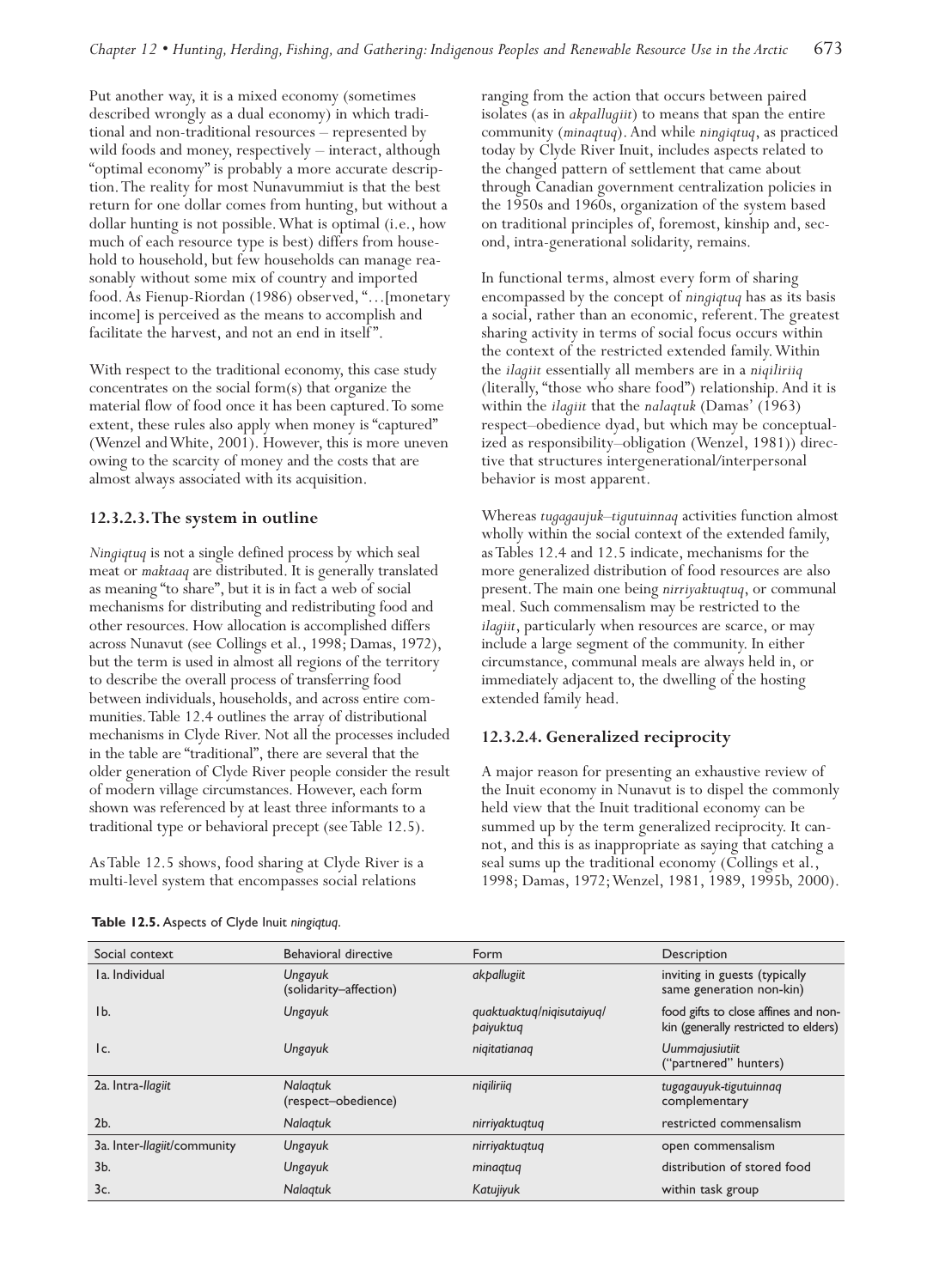The *ningiqtuq* economy is socially complex. Although some of its forms are general in scope – commensalism being an example – most of its operations are founded in balanced reciprocal relations, with reciprocity enforced by social precepts that provide for inclusion as well as sanction.

# **12.3.2.5. Climate change and the economy**

# **Warming versus cooling**

Based on what is known of the impacts of the two most recent major climatic events to have affected the Inuit (section 12.3.2.1), warming would appear to be a good thing for the Inuit economy; the Second Climatic Optimum spurred an amazing cultural expansion, with Inuit traveling nearly 8000 km in barely 200 years, in the process displacing a cultural tradition nearly 2000 years old.

However, the *Netsilik* hunting adaptation (section 12.3.2.1) was a response to a cold environment and the *ningiqtuq* economy differs markedly from the economy practiced around bowhead whaling in North Alaska since at least the 19th century (Burch, 1985; Spencer, 1959). (This is not to say that a *ningiqtuq*-type of sharing is absent among Iñupiat (Bodenhorn, 2000), but rather that it is overlain by a more corporately-oriented mechanism.) This suggests that the present warming, should it continue to increase, may not be good for either the traditional economy or the subsistence economy.

The best evidence for testing this theory comes from the West Greenland work of Vibe (1967) on the effect of climate change on northern biota and Inuit resource use. Using a 150-year database (1800–1950) drawn from Danish colonial meteorological, ice, and trading records, Vibe (1967) correlated the episodes of warming and cooling over this period with the rise and fall in the capture of ringed seals and polar bears. By comparing the official trading records with sea-ice conditions during this period it was apparent that when the local climate ameliorated, which reduced the duration of the seasonal sea ice, the capture of both species declined.Vibe (1967) also pointed out that ringed seals are the main prey item for polar bears and that a stable sea-ice environment is critical to ringed seal ecology, especially for successful spring pupping.

Vibe's study, which drew on the rich scientific and commercial records available from Greenland, is unique in those terms. However, the conclusion that ringed seal pup production suffers when increased temperatures seasonally destabilize the sea ice and that this affects the polar bear harvest supports statements by Inuit based on their long empirical experience with both species.

# **Ringed seals**

Ringed seals and polar bears are as important now as at any time in the past to the economic well-being of small Nunavut communities.The ringed seal, or *natsiq*,

<span id="page-25-0"></span>is one of the principal items in the traditional Inuit diet. Besides being the most abundant marine mammal in circumpolar waters, ringed seals are present throughout the year along the entire Nunavut coastline.Their presence through winter offsets the absence of most other important food species at this time. Finally, *natsiq* provide high quality nutrition when few alternatives, except for the most costly imported foods, are available.

To Inuit, *natsiq* are an all-season, all-year food. At Clyde River, where it is one of eighteen species of mammal, fish, and bird that are regularly harvested, ringed seals comprised 54% of the edible biomass captured by Clyde hunters between 1979 and 1983 (Wenzel, 1991). In 1979, of the 169 tonnes of country food that came into the community, 109 tonnes (64.9%) were ringed seal (Wenzel, 1991).Thus, a substantial reduction in the seal harvest would have profound implications for the ecological economics of Inuit life.This is even more apparent in terms of the seasonal dietary contribution of ringed seal. Ringed seals represent 58% of the winter food supply, but 66, 81, and 64% in spring, summer, and autumn, respectively (Wenzel, 1991). Caribou, the next most important food species by edible weight, comprises 39% of the winter food capture, and 30, 13, and 18.5% for the other seasons, respectively.

A substantial reduction in ringed seals would also affect the overall economy of Inuit subsistence.This is mainly because there is no other species on the land or in the waters of Nunavut that is as abundant or as available as *natsiq*. In simple terms, no other species could sustain the subsistence requirements of Inuit. But, more importantly, the cultural meaning of *ningiqtuq* would suffer. This is because *niqituinnaq* (real food) is quite literally the stuff of sharing.To hunt, catch, and share this kind of food is to an Inuk the essence of living *Inuktitut* (Wenzel et al., 2000). Ringed seal is as much a cultural commodity in Inuit subsistence culture as it is an item of diet.

# **Polar bears**

Polar bears also play an important role in the contemporary subsistence system. Like ringed seals, they are also *niqituinnaq*.And, if climate change affects the ecology and distribution of ringed seals, it will thus affect polar bears. However, in food terms, polar bears, especially when compared to ringed seals, are of minor importance. Nevertheless, they represent one of the few sources of money that Inuit can access through traditional activities.While polar bear hides have long had a market outside the traditional uses to which Inuit put them, a polar bear hunt sold today to an American, Swiss, Mexican, or Japanese sport hunter may bring as much as US\$15000 per bear to a community. Rifles, snowmobiles, and gasoline are now as effective a part of Inuit subsistence as dog teams, seal oil lamps, and fishing leisters were sixty years ago. (Why this is requires looking at Canadian internal colonial policy from 1945 to 1985.)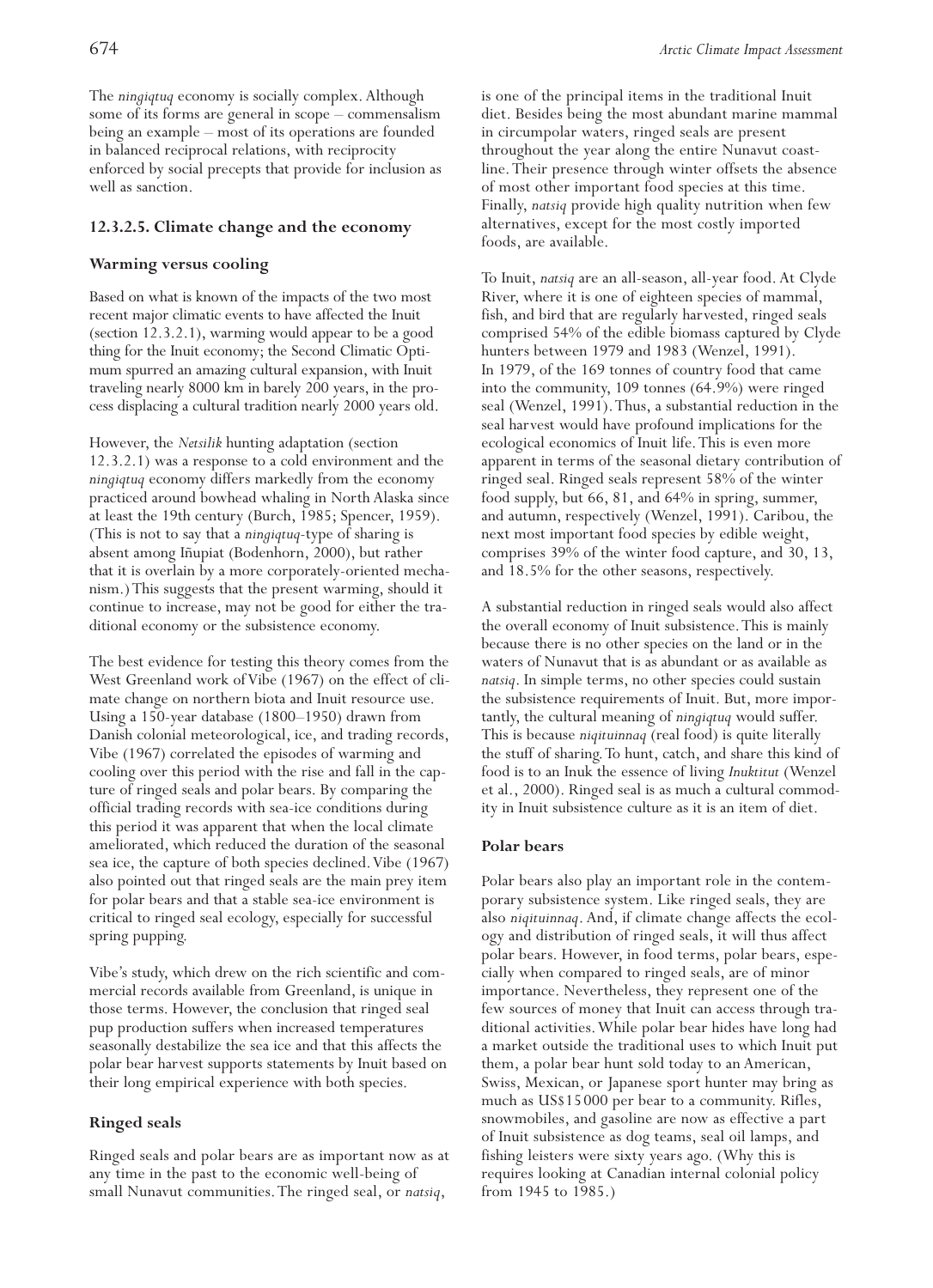The quandary that confronts every Inuk hunter is how to gain access to money at a minimum cost in time. While hunting produces large amounts of high quality food – the Government of Nunavut estimates that it would cost approximately Can\$ 35000000 to replace this harvest production – virtually none of this traditional wealth can be converted into the money needed to purchase, operate, and maintain the equipment hunters use.Yet abandoning hunting for imported food would not only be less healthy but would also be immensely costly. But this is not in fact a viable alternative as approximately 30 to 35% of adult Nunavummiut are unemployed and another 15 to 20% are underemployed or only able to work seasonally.

Polar bear sport hunting helps meet the cash resource needs of many hunters while imposing a minimal cost in time. In 2001, ten sport polar bear hunts at Clyde River brought approximately Can\$ 212000 into the community, with half going directly to the Inuit – more income than entered Clyde River from four years of hiking, kayaking, and other forms of ecotourism.And these hunt revenues directly capitalized the purchase of five snowmobiles, a 7 m inboard-engine equipped boat, a large outboard engine, and two all-terrain 4-wheel drive vehicles (some Can\$ 75000–90000 of equipment) by sport hunt workers for use in sealing and other subsistence activities. (Note: hunt workers purchased one all-terrain vehicle and one snowmobile for relatives not involved in sport hunting; money does enter the *ningiqtuq* sharing system.)

#### **Projected climate change**

If the projected climate change scenarios are correct (see Chapter 4), some Nunavut communities, possibly even Clyde River, may find that the traditional and contemporary aspects of their subsistence systems are affected as described byVibe (1967). In which case, if access to ringed seals and polar bears decreased, could Clyde River hunters shift to other subsistence sources, like narwhal, caribou, and harp seal that are at present of only minor importance?

The answer is probably yes, but not easily for a variety of reasons. Firstly, because it is highly likely that at least some potential "fallback" species will also be affected by a continued warming. For instance caribou, now the principal terrestrial resource for Inuit, are highly sensitive to the kinds of wet/cool conditions that may occur in autumn when rain, rather than snow, may lead to the icing over of vegetation and so limit their ability to obtain winter food.This occurred in autumn 1972 (see Kemp et al., 1978) on several islands in the Canadian High Arctic with the result that caribou disappeared for nearly six years from Bathurst and Cornwallis Islands.

The present reduced state of the Peary Caribou Herd, sufficiently serious for a number of central arctic communities to limit and even ban their subsistence harvests of this species, may have been triggered by autumn rains that iced the winter food supply and crusted the snow

<span id="page-26-0"></span>cover. In most areas, muskox, which are better adapted to these conditions, have replaced the caribou, but are themselves vulnerable to exploitation.

Narwhal and harp seal may provide some replacement for any reduction in ringed seals. Neither is an arctic winter species, but if summers come earlier and stay ice-free for longer, the harvest of both may be increased significantly. Narwhal, because its *maktaaq* (skin) is a favored food and the ivory tusk of males has commercial value, would draw increased subsistence attention. And the northwest Atlantic harp seal herd, which summers between Baffin Island and West Greenland, has grown geometrically since southern Canadian commercial exploitation was limited in the mid-1980s.

However, there are serious issues concerning both species. Narwhal probably do not possess the population size to sustain any significant increase in their harvest. Moreover, there are serious Canadian and international regulatory issues that would need to be addressed even if an expanded harvest were solely for food. Similarly, any increase in the use of harp seals, which at present draw minor attention from Nunavummiut, would re-ignite the political activity that caused the collapse of markets for seal products (Wenzel, 1991).

One thing is certain.The mobility that Inuit once possessed to move in response to shifts in the pattern and state of their resource base is no longer possible. Inuit in Nunavut now live in communities that are a direct result of Canadian government policy and which represent hundreds of millions of dollars of infrastructure and other investment. Clyde River, for instance, which is home to about 800 people and more or less representative of the kind of infrastructure and services found across Nunavut, is the result of some \$50 million of government investment. In today's political-economic climate, migration to remain in contact with *natsiq*, polar bear, or more broadly, to maintain traditional Inuit subsistence culture is virtually impossible.

#### **12.3.2.6. Conclusions**

Inuit, whether Nunavummiut, Alaskan, or Kalaallit, have shown adaptiveness in the face of the incredibly rapid change in their cultural environment as they have passed through successive stages of colonization in just six or seven decades. Having been able to adapt to that kind of environmental change, global warming will be far less formidable.

# **12.3.3. The Yamal Nenets of northwest Siberia**

Given the lack of data on historic and prehistoric patterns of indigenous wildlife harvests and subsistence hunting in relation to climate or "weather" change, this case study focuses on the potential interactions between climate, land use, and reindeer management in the Yamal Nenets Autonomous Okrug of northwest Siberia. This is a region of ice-rich permafrost that has been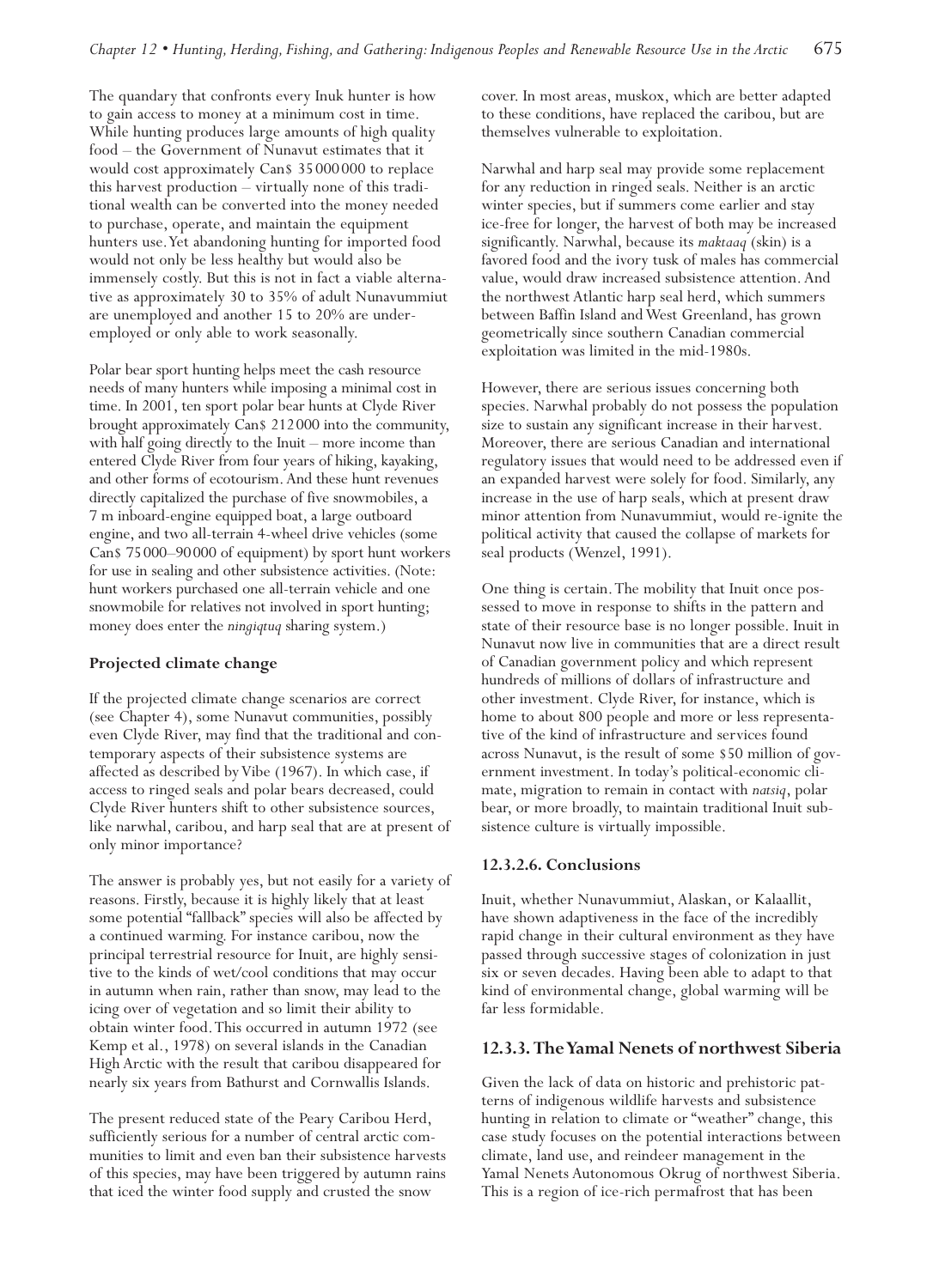subject to large-scale petroleum development over the past few decades, while at the same time giving indications of its sensitivity to decadal and even interannual variations in climate.

For at least a millennium (Fedorova, 1998), this region has also served as the homeland of the Yamal Nenets, nomads who have either hunted or herded reindeer as their main livelihood, supplemented by fishing, hunting, and gathering. Nenets have recently expressed great concern in a number of fora regarding their future in reindeer husbandry because of forces largely beyond their control (Forbes and Kofinas, 2000; Jernsletten and Klokov, 2002; Khorolya, 2002).These concerns are discussed here within the context of climate change.

Arctic peoples are experts in adapting to changing conditions (environmental, social, and economic) and recognize their abilities in this regard. Nonetheless,Yamal Nenets are currently showing signs of stress adapting to the recent barrage of simultaneous changes in their homeland – from health and demography (Pika and Bogoyavlensky, 1995) to questions of land tenure (Golovnev and Osherenko, 1999) and increasingly severe "overgrazing", predation, and poaching on reindeer pastures (Jernsletten and Klokov, 2002).There is a risk that a rapidly changing climate may accelerate ecosystem degradation in ways that Nenets are unable to cope with, given the constellation of other factors impinging upon their ability to maintain herding as a viable livelihood.

Krupnik (1993) argued that indigenous reindeer pastoralism expanded rapidly throughout the Russian Arctic during the 18th century as a result of two interwoven factors – socio-economic transformation and environmental change, in particular climate change resulting in "ecologically favorable conditions".The biological factors Krupnik (1993) cited which positively affected semi-domestic herd development were improvements in summer pastures and a concomitant increase in reproductive rates, coupled with a drop in summer and winter mortality. Proxy climate data for the past millennium for Yamal are summarized by Shiyatov and Mazepa (1995) and indicate a summer warming trend throughout the 1700s, as described by Krupnik (1993) for Eurasia in general.

Shiyatov and Mazepa (1995) also reported late 19th and 20th century climate trends for Yamal and these indicate a warming trend during the early and mid-summer periods between about 1940 and 1960.The total reindeer population began a period of rapid growth around 1950, following the near decimation of the herds during the Second World War, and this continued through the 1990s (Golovnev and Osherenko, 1999). At present there are around 180000 animals on the Yamal Peninsula and more than 600000 animals in the okrug managed by 2618 mostly family-based units with a nomadic lifestyle (WRH, 1999).

Since the collapse of the Soviet Union, various collaborative teams of scientists have made available a great deal

of data on the relationship between climate and permafrost across the Russian Arctic.The Circumpolar Active Layer Monitoring (CALM) program is paramount among these efforts to observe changes in the seasonally thawed active layer and near-surface permafrost, including thermokarst erosion. Although the annual depth of substrate thaw (the "active layer") poorly reflects contemporary climatic warming on Yamal (Pavlov, 1998), inter-seasonal variability is strongly correlated with summer thawing degree-days. At the same time, the frozen ground beneath Yamal is characterized as "warm" permafrost with its temperature amplitude not far below 0 ºC and these substrates have been warming in recent years (Pavlov, 1994).

With regard to air temperature, combined regional data from the mid-1970s onward show relatively small magnitude, positive trends in thawing degree-day totals, and a rise in mean annual air temperature.There is evidence that this is not the case in other parts of the Russian Arctic, such as neighboring Taymir and Chukotka in the Russian Far East (Kozhevnikov, 2000). Some recent modeling efforts project the onset of a climatic regime that is not conducive to the maintenance of permafrost over extensive areas of northwestern Siberia, with warmer spring and summer temperatures and additional precipitation.The authors concluded that such a development would have serious ramifications for engineered works in the region, owing to the extensive area underlain by massive ground ice (Anisimov and Nelson, 1997).

In general, the ecological impact of large-scale climate variability and recent climate change on northern ungulates is well documented.Variations in growth, body size, survival, fecundity, and rates of population increase have all been correlated with major atmospheric phenomena including the North Atlantic and Arctic Oscillations (Griffith et al., 2002).There is evidence from northern Fennoscandia, for example, that both extremely high and low oscillation indices have adverse effects on reindeer (Helle and Timonen, 2001). The mechanisms underlying these correlations derive from direct and indirect impacts on grazing conditions for the animals, such as the phenological development and nutritional quality of forage plant species, late-lying snow cover in spring and early winter icing events, and the animals' immediate thermal environment (Mysterud et al., 2001; Post and Stenseth, 1999).

Regardless of these historical trends in climate impacts and future scenarios emphasizing risk, the overriding concerns for contemporary Nenets herders of Yamal revolve around what is collectively referred to as "the pasture problem" (Jernsletten and Klokov, 2002; see also Podkoritov, 1995) and related issues pertaining to land tenure (Osherenko, 2001). Nenets have constantly adapted to change prior to, during, and since the development of intensive reindeer management that became the dominant management regime in the early 1900s. They have survived first Tsarist and later Soviet dreams of establishing state and religious authority over even the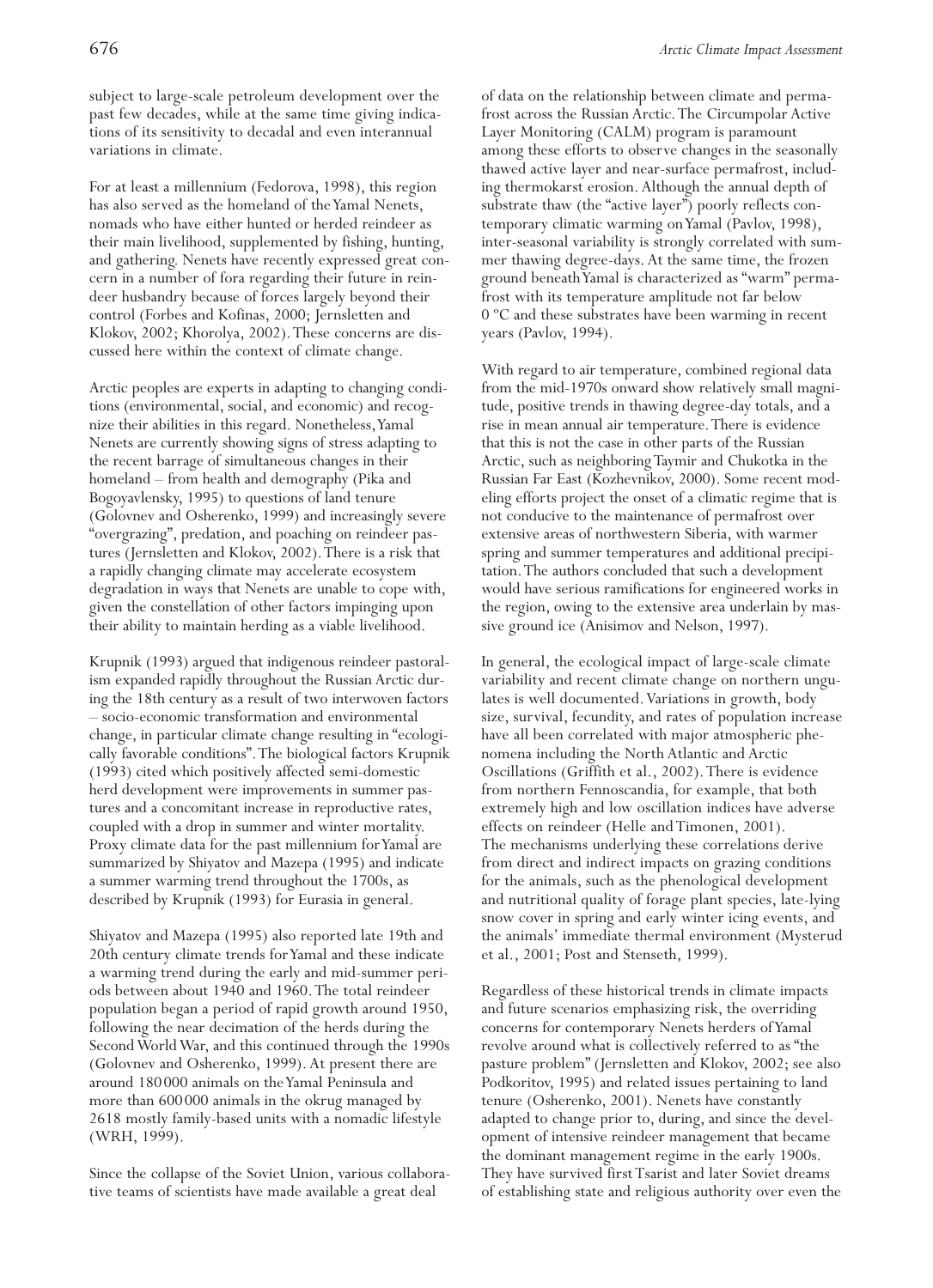most remote human populations.Yet nothing has challenged them like the ongoing search for petroleum beneath their ancestral lands.

Oil and gas development began in the 1960s and intensified steadily through the 1970s and 1980s, quickly followed by the collapse of the Soviet Union and, almost simultaneously, the overnight disappearance of the largely artificial market for reindeer meat, and the replacement of barter with a cash economy. In the confusion of sorting out ownership of animals and title to land in a newly capitalist society, herd sizes continued to increase to historic highs as land withdrawals for industry pushed the animals onto progressively smaller parcels of land and restrictive migration routes, resulting in extensive pasture degradation (Forbes, 1999; Golovnev and Osherenko, 1999).

The so-called pasture problem is multifaceted and has developed over a long period of time.The collectivization of the herds, which took place under Stalin, is partly to blame, as it instituted the restrictive "brigade" system of management and sought to maximize meat production for the Soviet "market".This took away Nenets' ability to adjust to changing environmental conditions resulting from changes in weather, climate, social relations, and forage conditions, including grazing/trampling impacts.At present there are no fallow or "reserve" pastures on Yamal, as there previously were under traditional Nenets management. However, there were already reports of heavy grazing in some areas even before the onslaught of Soviet-style management (Golovnev and Osherenko, 1999;WRH, 1999).

The continued presence of the Nenets after the fall of communism, with their culture, livelihood, and ecosystems more or less intact, shows how successfully they had adapted to the period of collectivization. However, petroleum exploration developed rapidly and relatively unchecked, with a virtual lack of meaningful protocols and lax enforcement of the few new rules (Forbes, 1999).The problem now, from the herders' perspective, principally concerns land withdrawals for petroleum exploration, infrastructure development, and related degradation processes such as quarrying for sand and gravel, blowing sand and dust, and off-road vehicle traffic in summer (Forbes, 1995; Jernsletten and Klokov, 2002; Khorolya, 2002;WRH, 1999).

Alongside herding, Nenets have always supplemented their diet, clothing, and other needs by fishing and hunting. Nenets observe that the massive influx of industrial workers to Yamal and the concomitant increase in hunting and fishing pressure has meant the decimation of many freshwater ecosystems and some preferred game species (e.g., polar fox) in areas around the main gas fields and transport corridors (Okotetto and Forbes, 1999).

In attempting to adapt to the heavy grazing pressure on the pastures the herders now see themselves as "racing" along their migration routes (Golovnev and Osherenko, 1999). During field research in late summer 1991, the same week as the coup in Moscow took place, Bruce Forbes, one of the authors of this case study, met with herders near the main gas field of Bovanenkovo on north-central Yamal.The number of fully loaded sledges scattered around the camp surpassed the number of empty sledges.The head of the brigade explained that the reason was that they were breaking camp every 24 to 48 hours. He explained that as the herds have become larger they must now have the animals on the move almost constantly. One reason is to avoid rupturing the vegetation mat and exposing the fine-grained sand and loess beneath, which are prone to aeolian erosion, another is reduced forage quality.

Assessing the consequences of climate change and petroleum development, either individually or in combination, is particularly difficult for *Rangifer* spp. compared to other ungulates due to the complexity of their ecological relations (Gunn and Skogland, 1997; Klein, 1991).These involve traditional patterns of migratory movements, resulting in transitory dependence on different ecosystems and special physiological and morphological adaptations that enable them to use a unique food resource. Also, their complex social structure varies seasonally (Klein, 1991).

In the west, reindeer herders and caribou hunters display an acute awareness of the need for coupling indigenous knowledge about wildlife and environment with scientists' efforts to understand climate change and have clearly expressed their concerns as they pertain to traditional livelihoods (Krupnik and Jolly, 2002; Turi, 2000). Among reindeer herders in northern Russia, impacts other than those arising from changes in climate appear to be of more immediate concern and the overall situation has been described as a crisis (Krupnik, 2000).This has led to what has been described as passive rather than active adaptation (Klokov, 2000) to the many and drastic changes.

Dmitri Khorolya is himself Nenets and is both president of the Reindeer Herders' Union of Russia and director of Yarsalinski sovkhoz, the largest collective management unit on Yamal. In his address to the Second World Reindeer Herders' Congress in June 2001 he observed that:

*the vulnerable ethnic-economical systems of [Russian] reindeer peoples are frequently exposed to hard market conditions,particularly where oil and gas mining has become the principal factor in the development of arctic areas. Industrial activity in the [Russian] north has resulted in the destruction of many thousands of hectares of reindeer pasture.The process is continuing. In some regions pasture degradation threatens preservation of reindeer husbandry and the anxiety of reindeer herders for their future should be heard by the world community.*

Although permafrost-related changes may not be a major threat to subsistence in Inuvialuit (see section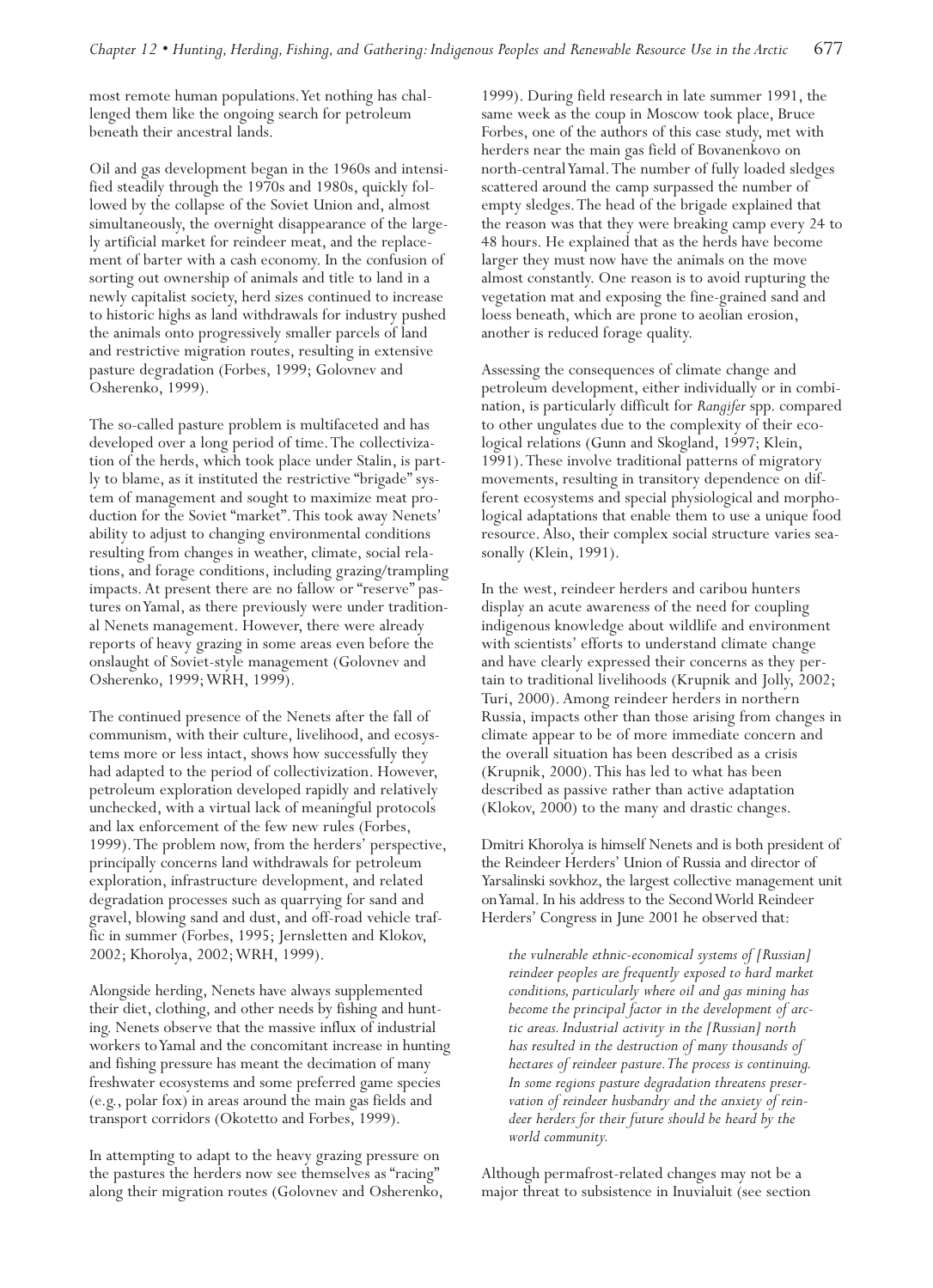12.3.1), the situation in Yamal has the potential to be different owing to the long, restricted migrations involved, and the loss of the Nenets' traditional capacity for flexibility. As studies have shown, permafrost in the form of massive ground ice is common and the landscapes range from moderately to highly unstable even in the absence of industrial development or intensive reindeer management (Nelson and Anisimov, 1993). For Yamal, "what if" scenarios pertaining to climate change must include:

- the prospect of early melting/late freezing sea ice in the Ob River delta, as this would remove access between winter and summer pastures for the main herds (e.g.,Yarsalinski sovkhoz); and
- increased traffic from the Northern Sea Route, perhaps inevitable but certainly benefiting from early melting/late freezing sea ice in the Kara Sea.This could accelerate the pace of regional development.

Either scenario risks additional stress on the adaptive abilities of the Yamal Nenets.Yet even in the absence of climate change, within the next two to three decades there are critical and immediate threats from questions of title to land and accelerating changes in land use. The latter includes local and widespread damage from industry, and the ecosystem-level effects of reindeer grazing and trampling, as well as poaching.Throughout this period the various parties must strive to minimize conflict (Klein, 2000). In the longer term, if the current climate warming continues, extensive changes to existing tundra communities can be expected as permafrost begins to thaw and large areas are either denuded by landslide events (Leibman and Egorov, 1996) or subject to paludification by thawing ground ice via thermokarst. Adaptation to such changes will require: (1) greater efforts on the part of industry to prevent or mitigate additional disturbance; (2) a flexible system of land use, emphasizing property rights, that is acceptable to both the Nenets and the State; and (3) additional practitioners' and scientific knowledge on the composition and potential forage utility of emergent plant communities which will necessarily be exploited by the reindeer.

# **12.3.4. Indigenous peoples of the Russian North**

This case study is based on the ongoing work of the Russian Association of Indigenous Peoples of the North (RAIPON), together with the NorthSet project of the Institute of Geography at the Russian Academy of Sciences.This work concerns the assessment of climate change impacts on the indigenous peoples of the Russian North within the context of broader social, economic, and political changes.This case study is based on the preliminary results of initial research, but is included here because it illustrates the tremendous challenges faced by indigenous peoples throughout the Russian North.

The indigenous peoples of the Russian North have depended on traditional hunting, fishing, and gathering for thousands of years and, for several hundred years,

<span id="page-29-0"></span>many groups have practiced nomadic reindeer breeding. Human impacts and environmental transformation in the Russian Arctic have intensified over the last few decades. Significant climate change is also becoming evident, as is the destructive impact of industry.The biggest sources of pollution are the oil and gas industries, as well as mineral extraction and processing, aggravated by poor purification facilities.The main negative impacts of industrial development threatening the livelihoods of indigenous peoples include:

- the destruction of reindeer pastures and widespread degradation of ecosystems, especially due to the construction of industrial infrastructures and industrial pollution;
- massive toxic pollution of marine and freshwater environments, affecting the habitats and spawning grounds of fish and causing the destruction of fisheries;
- deforestation due to the timber industry using concentrated methods of clear-cutting, leading to the destruction of the non-timber forest resources of high cultural and economic importance;
- large-scale landscape and soil destruction, erosion (especially thermokarst erosion), and the degradation of tundra and taiga vegetation as a result of air pollution from industrial emissions (especially emissions from the non-ferrous metal industry);
- flooding of valuable subsistence areas due to the construction of hydroelectric power dams; and
- forest fires, partly associated with poaching and partly with increased recreational pressure around the regions of industrial development.

These impacts have added to the tremendous problems faced by Russia's northern indigenous peoples, which can only be understood by reference to Soviet and post-Soviet transformations. During Soviet times, public policies resulted in the resettlement of the inhabitants of small settlements into large villages.This coercive resettlement of indigenous peoples signaled the beginning of the destruction of the social and ecological relationships that characterized their subsistence lifestyles. Resettlement, the separation of children from their parents in favor of education at boarding schools, preservation orders on vital grasslands and reindeer pastures, and the reduced possibilities for engaging in traditional activities, together with many other changes, led to a spiritual and social crisis among the indigenous peoples (Vlassova, 2002). Since the 1970s, unemployment and alcoholism have become widespread, family structures are breaking down, and traditional culture is being destroyed.

In recent years, the destruction of traditional subsistence activities, especially reindeer herding – the most important activity for many indigenous groups – has continued apace.The difficult period of transition to a market economy in post-Soviet Russia has brought sharp changes to the economic and social conditions of the indigenous peoples of the Russian North, to which they have had to adapt quickly in order to survive. In the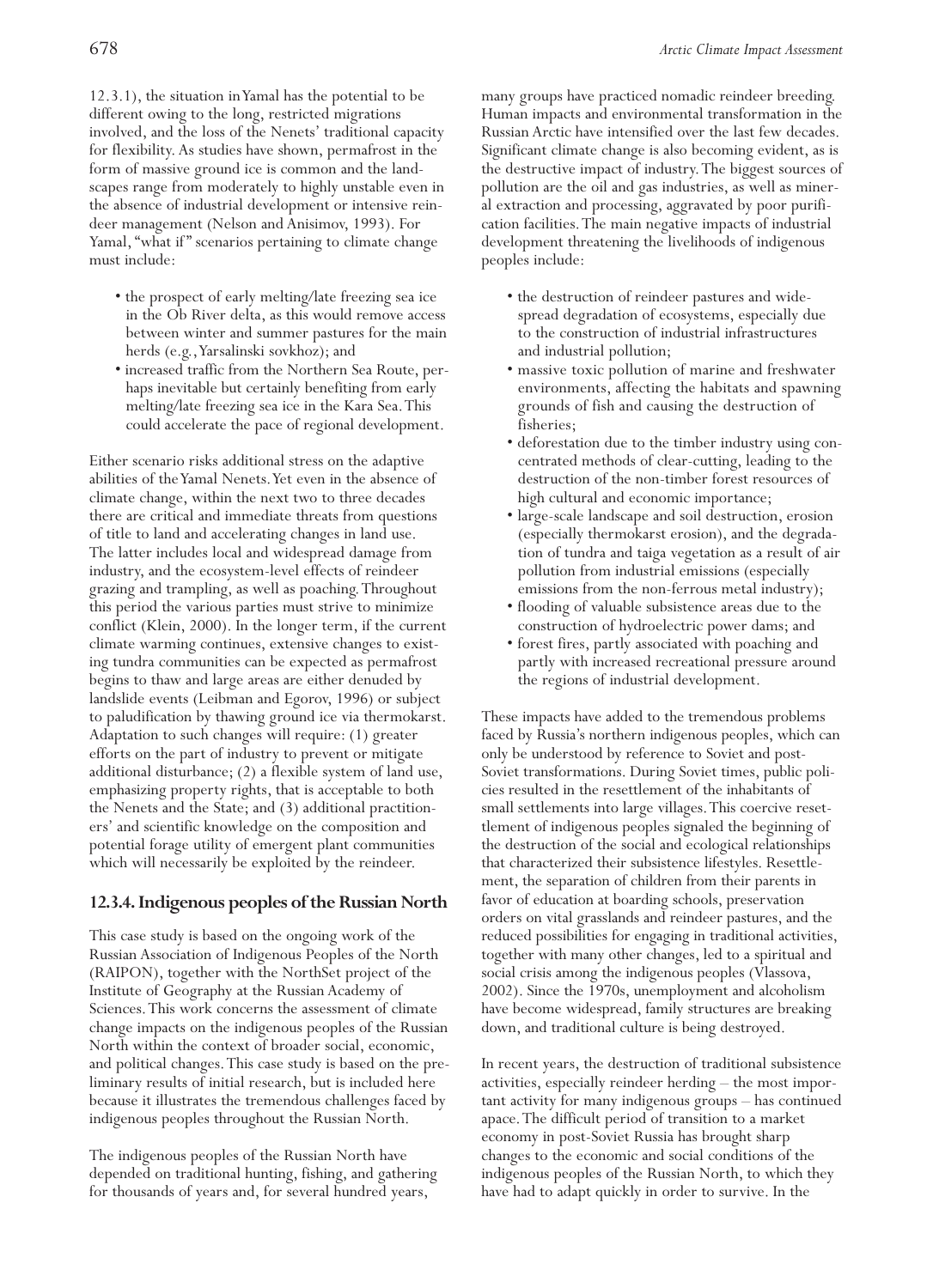1990s, when the formation of the market economy and democratization of society in the Russian Federation began, the situation in reindeer husbandry changed dramatically.This period of transition has seen a rapid decay of collective reindeer husbandry and a partial return to the private ownership of reindeer herds.This has occurred without the introduction of sufficient legal reforms, particularly affecting agricultural and traditional lands. One major trend has been a significant reduction in the population of domesticated reindeer. Combined with a lack of approaches for the development of an alternative program for sustainable development, and faced with increasing climate variability and change, the situation for the indigenous peoples of the Russian North is increasingly bleak.

The indigenous peoples of the Russian North comprise a mere 2% of the entire northern Russian population and number approximately 200000 individuals belonging to forty different peoples (Haruchi, 2001).The most numerous are the Nenets, who comprise around 35000 persons; the least numerous are the Enets with about 209 and the Orok with 109.The subsistence area of the indigenous peoples is roughly 60% of the overall territory of the Russian Federation and their traditional subsistence activities include reindeer herding, hunting (including marine mammals), fishing, gathering wild plants and, to a certain degree, craft-making and traditional art.The specific activities of the different peoples vary significantly from region to region.

The indigenous communities of Russia are the most endangered social group in the current period of transition to a market economy. Between 1990 and 2000, the number of indigenous people employed on northern livestock farms, as well as in hunting and fishing, fell by 37%. In these years of market reforms, the actual rate of unemployment in the indigenous settlements of the Russian North is, on average, not less than 40 to 50% of the economically active population.The situation is worse for young people in remote areas. Some small villages of autonomous okrugs (e.g., in the Koryak Autonomous Okrug) face an unemployment rate of 75 to 80%; in some districts of Habarov Kray the unemployment rate among the indigenous peoples increased six-fold during the 1990s.

Social ills associated with unemployment – poverty, disease, family breakdown, crime, suicide, and alcoholism – are increasing in indigenous settlements. Mortality among indigenous peoples increased by 35.5% in the 1990s (Abdulatipov, 1999).The nature of mortality has changed over the last few decades: the main risk group is no longer children, but young adults, and the main cause of death is no longer sickness, but death as a result of injuries, accidents, and suicide.The main cause of this situation is the destruction of traditional lifestyles (Vlassova, 2002). For Saami living in Lovozero on the Kola Peninsula, whose health and livelihoods have been affected by pollution and ecological degradation, environmental improvement is an even greater priority than the

improvement of housing conditions, which are extremely poor (Afanasieva, 2002). According to the Saami, the climate is becoming less comfortable, and they articulate this in terms of their livelihoods and health.The environment is one in which they dwell and comfortable housing will not improve their health if the climate is changing. During a workshop organized by RAIPON in April 2003 many Saami participants expressed concerns about a link between rapid and frequent climate/weather changes and the increase in cases of high blood pressure. As they spoke, they connected health and illness directly to climate variability and change.

Significant shifts have occurred in unemployment structure.The indigenous share in municipal positions, and in the service, educational, and cultural sectors has increased considerably while the participation of indigenous peoples in the traditional economy has decreased sharply.The highest levels of unemployment are observed in the areas where indigenous peoples retain traditional livelihoods. In larger settlements with a developed service sector, employment within the indigenous population is slightly higher.Yet, an increasing reliance on service sector activities does not always mean that harvesting renewable resources and production of traditional food for the household has declined in importance. As in other arctic states, hunting, herding, gathering, and fishing still satisfy important cultural, social, and nutritional needs, as well as the economic needs of families, households, and communities.

In this changing social and economic climate, indigenous systems of traditional resource use are under threat. Traditional land use areas are mainly located within zones of political and economic interest, particularly those concerning oil, mineral, and timber production, and military complexes with nuclear test sites. From the initial results of the research being conducted by RAIPON, a majority of indigenous people consider poaching, forest fires caused by humans, industrial logging, and clearing of forests for firewood to be some of the most significant issues that affect the physical environments and well-being of their communities.

- Decreasing populations of animal and plant species are a serious concern and it may be that this is not due to climate and ecological changes alone, but is aggravated by poaching, which is a serious problem in several regions.
- Fires, the frequency and scale of which have recently increased, are either natural or manmade. In the Tyumen region alone, which is now being intensively explored for natural resources, over 1.5 million hectares of reindeer pasture have been destroyed by fire. One of the causes of escalation of fires in the tundra, the taiga–tundra zone, and the taiga might also be climate warming, especially summer droughts.
- In recent decades, commercial logging operations have advanced closer to the taiga–tundra zone across much of the boreal forest region.The transforma-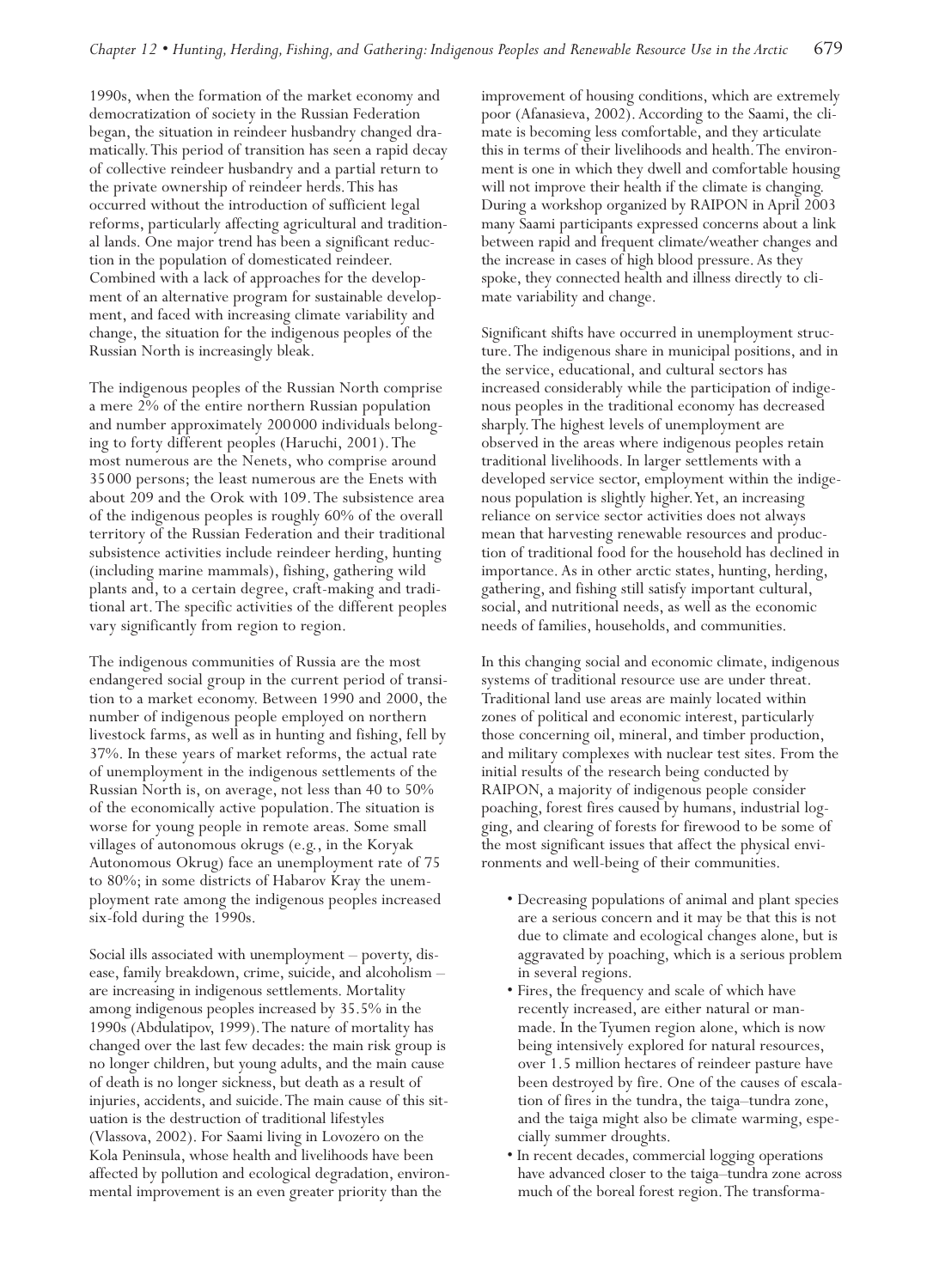tion of the northern parts of the taiga zone into a taiga–tundra, or even tundra, as a result of human activity is occurring in Russia (Vlassova, 2002).

• The fuel deficit in remote communities is one reason for illegal logging. Serious ecological problems arise with cutting of forests for fuel in Kovran, Loveozero, and Kuumba.

One of the causes of the decrease in reindeer numbers is the degradation of the treeline (taiga–tundra) winter reindeer pastures caused by industrial forestry, clearing of forests for firewood, and industrial pollution.The traditional ways of life of indigenous peoples are characterized by high adaptability to seasonal as well as to spatial differences in the physical environment. Climate changes may interfere with the human–nature cycle of reindeer herding, where herders follow the paths of reindeer between summer grazing lands in the tundra and mountains and winter grazing lands in the treeline.Winter pastures are of great importance for reindeer herding. During the long arctic winter, reindeer depend upon access to pasture rich in ground lichens, which are their basic food. In the autumn, reindeer start to move to forested areas that provide layers of soft snow that they can dig through to find the ground lichens. Epiphytic lichens on old trees are important reserve fodder when the ground lichens can not be reached due to ice layers on or within the snow.The lichens almost exclusively provide these animals with the carbohydrates required to maintain their body temperature in winter (Vlassova and Volkov, 2001).

Another cause of the decrease in reindeer numbers is the overgrazing of tundra and taiga–tundra pastures. Increasingly fewer winter pastures are available for reindeer herding as large territories are being occupied by mining and petroleum industries.This increases the pressure by domesticated reindeer on the tundra and taiga– tundra ecosystems, and thus leads to further degradation. Ecosystems are completely overgrazed by reindeer in many areas.The overgrazing of reindeer pastures leads to deforestation of the taiga–tundra winter pastures, especially owing to the damage to trees and shrubs.This has the effect of pushing the treeline southward in many areas (Vlassova and Volkov, 2001).

Fires are contributing to the degradation of reindeer pastures and to the decline in reindeer herding.Although their frequency and scale have increased, the interaction of fires with pastures and forest is complicated. For example, fires may play an important role in forest regeneration as they provide important minerals and free soils from leaf litter and ground vegetation cover, which under some conditions inhibit forest growth. Such interactions should be included in ecosystem management schemes. A decline in reindeer herding could also have a negative impact on reforestation as reindeer promote the removal of leaf litter and thereby the ability of new trees to become established.

It is within this extremely complex socio-economic and changing ecological situation that indigenous peoples in

<span id="page-31-0"></span>the Russian North must deal with climate change issues. RAIPON's initial work on climate change impacts suggests an important way forward: indigenous observations of climate change must be examined together with greater emphasis given to the concerns of indigenous peoples in terms of environmental degradation and habitat loss due to other factors. A broader understanding of change and discussions on how to deal with this must be included in environmental impact assessments, in environmental policy, and in the elaboration of local programs for sustainable development.

# **12.3.5. Indigenous caribou systems of North America**

Subsistence caribou hunting in North America is practiced by Dogrib, Koyukon, Gwich'in, Dene, Cree, Chipewyan, Innu, Naskapi,Yupiit, Iñupiat, Inuvialuit, Inuit, and other indigenous peoples from the Ungava Peninsula of Labrador (Canada) to the western Arctic of Alaska (Fig. 12.2).While the cultural role of caribou differs among these groups, caribou is arguably the most important terrestrial subsistence resource for indigenous hunters in arctic North America (Hudson et al., 1989; Klein, 1989; Kofinas et al., 2000).The total annual harvest by North American hunters is estimated to be more than 160000 animals, with its replacement value as store-bought meat roughly equivalent to US\$30000000.

While this monetary value illustrates the enormous contribution caribou make to the northern economy, it does not capture the social, psychological, and spiritual value of caribou to its users. For many indigenous culture groups who identify themselves as "caribou people", like the Gwich'in, Naskapi, and Nunamiut, caribou– human relations represent a bond that blurs the distinction between people, land, and resources, and links First Peoples of the North with their history.This intimate relationship between people and caribou suggests that negative impacts from climate change on caribou and caribou hunting would have significant implications for the well-being of many indigenous communities, their sense of security and tradition, and their ability to meet their basic nutritional needs.

The caribou production system of the Vuntut Gwitchin, people whose traditional territories and settlement are centered on Old Crow,Yukon, may be used to illustrate variables that must be considered in climate change assessments of northern caribou user communities.

# **12.3.5.1.The enduring relationship of people and caribou**

Caribou have been of critical importance to northern peoples of North America for millennia (Burch, 1972; Lynch, 1997; Hall, 1989). Archaeological evidence suggests that during the Wisconsin Glaciation, the distribution of *Rangifer* extended across much of the western hemisphere (Banfield, 1961, 1974; Kelsall, 1968; Spiess, 1979), from as far south as New Jersey to New Mexico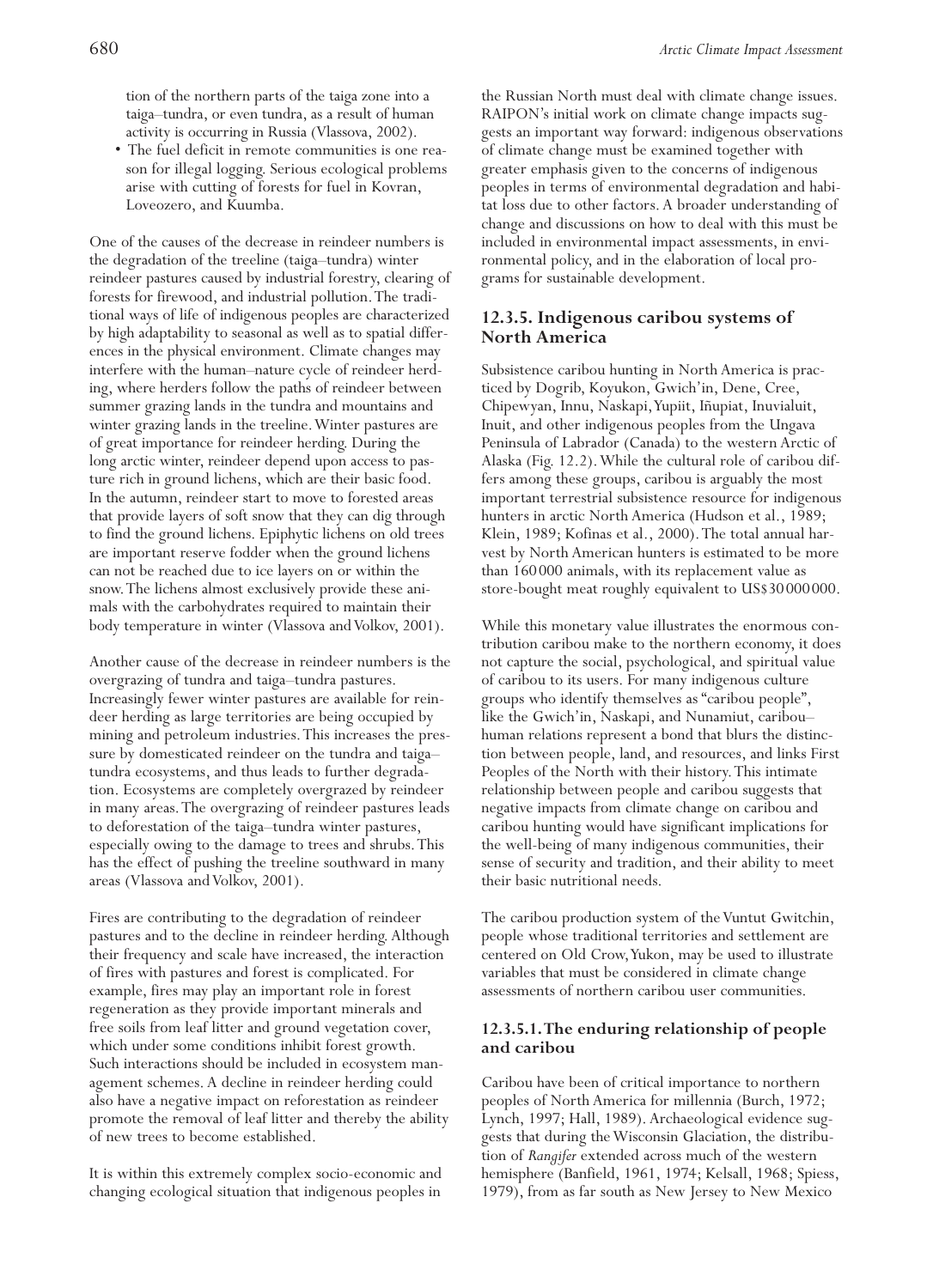

**Fig. 12.2.** North American distribution of *Rangifer* subspecies and selected indigenous peoples of North America (Kofinas and Russell, 2004).

and Nevada (Jackson and Thacker, 1997; Lynch, 1997). Caribou were available to paleo-indigenous hunters seasonally, with variation in availability related to a herd's ecological rhythms, human territoriality and mobility, and access to other living resources. Shifts in climate regimes that precipitated glacial epochs had dramatic consequences for caribou and the peoples that depended upon them. Recent evidence from the southern Yukon shows how shifts in climate have resulted in dramatic changes in the distribution of caribou, while remaining a part of the oral traditions and identity of indigenous peoples well after the disappearance of large herds (Farnell et al., 2004; Hare et al., in press).

The traditional caribou hunting grounds of the Vuntut Gwitchin are located within the caribou range of the Porcupine Caribou Herd, a region referred to as the Yukon–Alaska Refugium (see Chapter 11), and considered to have been unglaciated throughout the four glacial epochs. Paleontological evidence suggests that caribou have continually inhabited the Alaska–Yukon Refugium for over 400000 years, through the Wisconsin Glaciation. Archaeological evidence of human habitation in this region is among the oldest excavated in North America.While questionable artifacts have been used to suggest the presence of humans in the area 25000 to 29000 years ago, confirmed findings at the Bluefish Caves, located on the Bluefish River southeast of Old Crow,Yukon have been dated 17000 to 12000 years old, including the bones of caribou.

Archaeological research linking proto Gwich'in to the present-day hunters identifies a complex of sites on the Porcupine and Crow Rivers, and indicates continual human inhabitation of the region and use of Porcupine Caribou for around 2000 years. Many of the sites are situated at present-day caribou river crossings, with material culture and subsistence patterns closely related to the caribou resource. Other noteworthy sites include

<span id="page-32-0"></span>more than 40 caribou fences, strategically located across the southern range of the Porcupine Caribou Herd, and used by the Gwich'in families until the beginning of the 19th century (Greer and Le Blanc, 1992; McFee, no date given;Warbelow et al., 1975).

Social organization of caribou production traditionally reflects the seasonal cycle of caribou movements, overall changes in herd population, and access to other important subsistence resources. In winter, when caribou herds are mostly sedentary, traditional hunting involved small-group hunts and stalking; autumn migration brought large numbers of caribou and was undertaken by larger parties and family groups, intercepting caribou at traditional river crossings and/or directing movements of wild caribou into corrals. High demand for caribou meat in preparation for winter required large-scale harvests involving considerable effort by family groups. Limited summer hunts of young caribou provided lighter hides that were important for clothing. While traditional caribou hunting is often described as cooperative in behavior and egalitarian in social structure, recognition of exceptional hunting abilities was critical to survival. Caribou fences of the Vuntut Gwitchin are reported to have been "owned" by skilled hunting leaders, with a fence complex capable of harvesting as many as 150 animals in a single round-up, and managed by as many as 12 families. Cooperation among groups situated at different fences was necessary for managing the annual variability in migration patterns and uneven hunting success of family groups.

Ethnological studies of Porcupine Caribou users document the central role of caribou in community life (Balicki, 1963; Slobodin, 1962, 1981). Oral histories are replete with accounts of human migration, exceptional hardship, and starvation, due to the unavailability of caribou.While some have argued that over-hunting has been a key factor driving the declines observed in many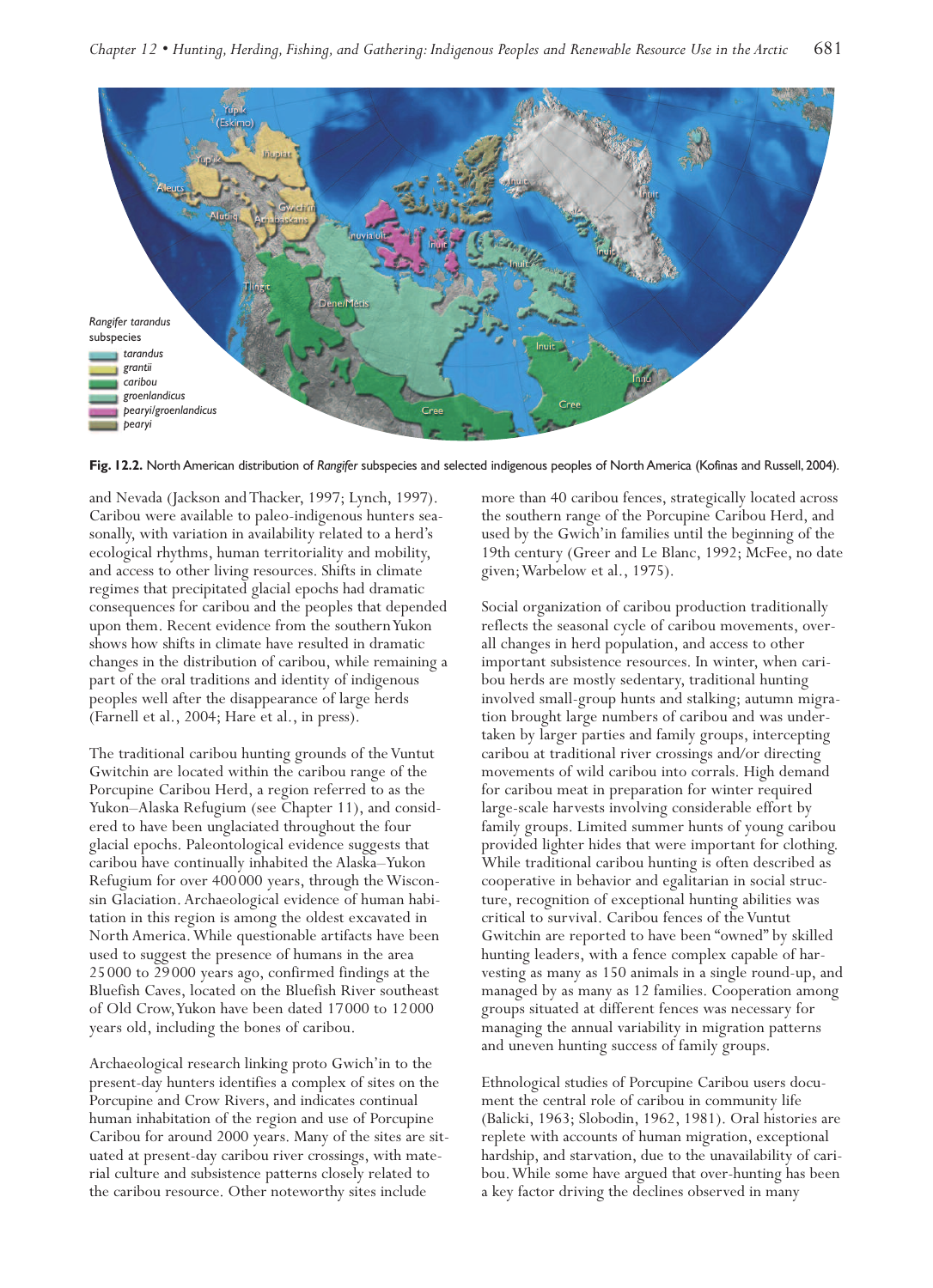northern wildlife populations (Martin, 1978), there is little evidence that over-hunting of caribou by indigenous peoples was the sole cause of population decline in large herds. Given the population estimates of indigenous hunters in the pre-contact period, it is more likely that changes in caribou populations of large herds and shifts in their distributions were driven primarily by climate (Peterson and Johnson, 1995), with hunting contributing to these changes at low population levels.

### **12.3.5.2. Modern-day subsistence systems**

Caribou is still a vibrant component of many caribou user communities' dual cash–subsistence economies. For example, harvest data for the community of Old Crow (population  $\sim$  275) show that the annual per capita caribou harvest has been as high as five animals (Kofinas, 1998). Modern-day harvesting in the community of Old Crow generally occurs during autumn, winter, and spring, with the autumn harvest the most important. In autumn, bull caribou are in prime condition (i.e., fat) and the cooler temperatures allow open-air production of drying meat, with use of boats to hunt at crossings. Winter harvesting does occur, but is generally limited because the herd's winter distribution is too far from the community to allow affordable access.The spring hunt by the Vuntut Gwitchin provides a supply of fresh meat after the long winter, but is limited by the warmer temperatures which constrain caribou production and storage of meat in caches. Governing the activities of harvesters is a strong local ethic against waste.

The location of modern-day settlements has consequences for the success of community caribou hunting. Communities, like Old Crow, sited at the center of the range of large migratory herds are able to intercept caribou during autumn and spring migrations, whereas communities sited on the margin of a herd's range may have access to animals only during winter or briefly during the summer calving and post-calving periods. History shows that the



**Fig. 12.3.** Subsistence systems of reciprocity (data source: Alaska Department of Fish and Game/Division of Subsistence Community Profiles).

<span id="page-33-0"></span>range of a large herd can contract at low population levels and expand at high levels.The consequence for local communities situated away from the heart of a herd's range can be a decline in hunting success and in some cases abandonment of caribou hunting for several decades until the herd returns to a higher population level.

An important mechanism for adaptation and survival of traditional indigenous subsistence economies is a system of reciprocity through the sharing of harvested animals. Data from the Alaska Department of Fish and Game show the extent to which household sharing occurs in fifteen Western Arctic Herd user communities (Fig. 12.3). Networks of exchange are internal to communities and usually kinship-based.These networks also extend to residents of neighboring communities and regional centers (Magdanz et al., 2002). Central to this exchange process and in hunting success for many traditional hunters is the concept of luck. Like many hunting peoples, luck in hunting is regarded by many Vuntut Gwitchin not just as a matter of hit-or-miss probability, but also as the consequence of human deference and respect for animals, and generosity in sharing harvests with fellow community members (Feit, 1986).

Caribou subsistence hunting in indigenous communities of the north is today practiced as part of a dual cash– subsistence economy (Langdon, 1986). Cash inputs (e.g., jobs, transfer payments, investments by Native Corporations) supply essential resources for the acquisition of modern-day hunting tools.The transition to improved hunting technologies (e.g., bigger and faster snowmobiles and boats, outboard motors with greater horsepower, high-powered rifles, and access to caribou radio-collar distribution and movement data via the internet), allows greater access to caribou than in previous years, and a more consistent availability of fresh meat, which thus changes the level and type of uncertainty that has traditionally been associated with indigenous caribou hunting.

Government policies and agreements dictate if and how caribou harvesting enters into the realm of monetary exchange. For example, the State of Alaska and the U.S.- Canada International Agreement for the Conservation of the Porcupine Caribou Herd (1987) prohibits the commercial harvest and sale of caribou, whereas commercial tags for caribou of other herds are permitted for herds of the Northwest Territories, Nunavut, and Quebec, where several for-profit native and non-native corporations participate. Outfitter caribou hunting is also practiced as a component of local mixed economies in some regions. In some indigenous communities, there is a resistance to engage in guided caribou hunting, a policy that is defended as a need to retain traditional values and avoid commercialization of a sacred resource.

Many have speculated that engagement of subsistence hunters with the cash economy and the effects of modernization would ultimately lead to a decease in participation in the subsistence way of life (Murphy, 1986).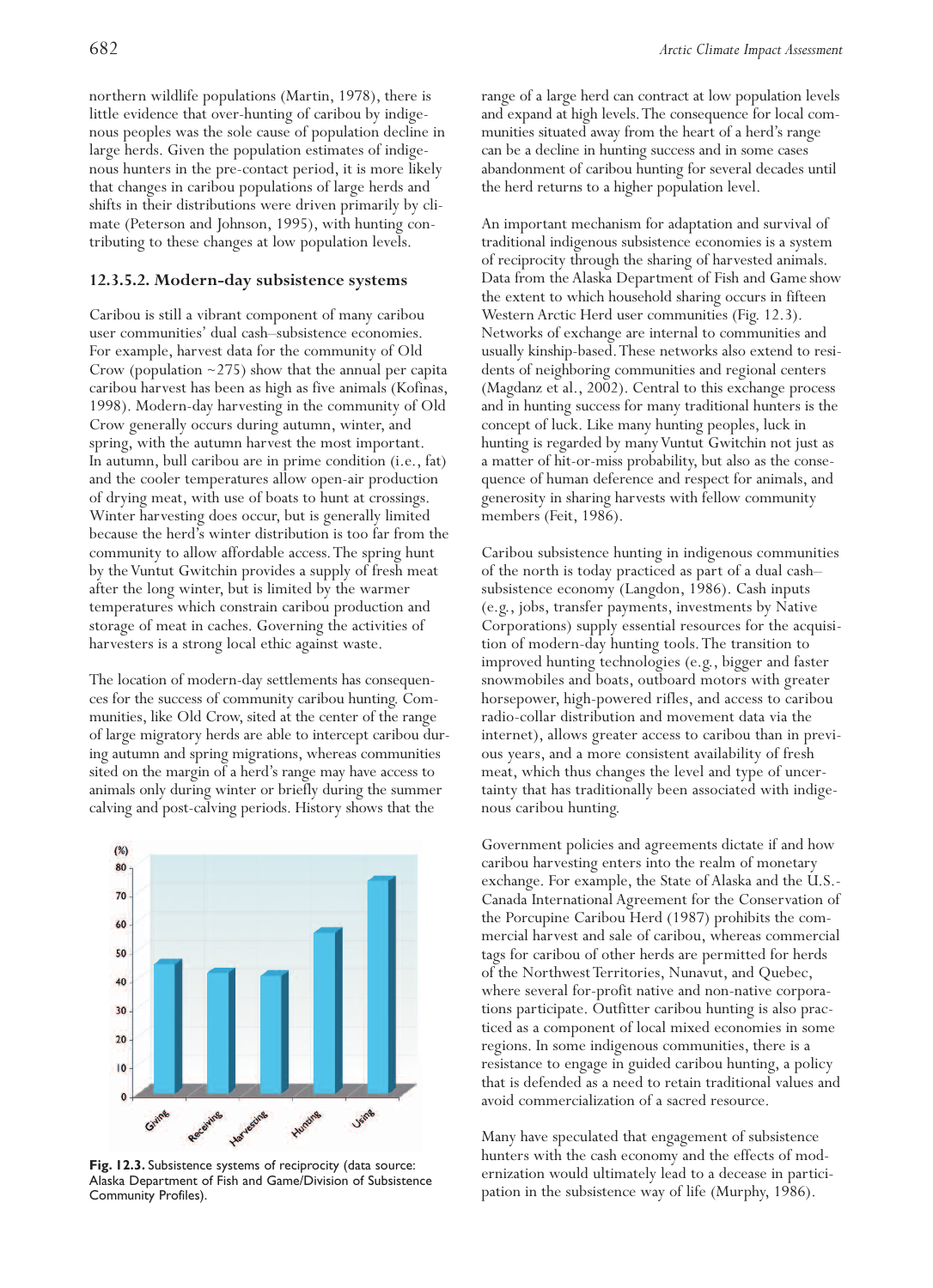Yet, evidence demonstrates that under some conditions subsistence hunting can thrive in a modern context (Kruse, 1992; Langdon, 1986, 1991).The changes have, however, affected the allocation of time resources, including the time community members spend on the land pursuing a subsistence way of life (Kruse, 1991). Whereas before 1960 there was great flexibility in the allocation of time for subsistence harvesting and trapping, today's pursuit of employment and educational opportunities and its attendant shift to "clock time" is noted by many people at the local level as constraining opportunities for harvesting and affecting the transmission of cultural hunting traditions to younger generations. Relevant in the discussion about climate change and subsistence caribou hunting is the process by which financial resources compensate for the more constrained schedules of today's hunters, by improving technologies for time-efficient travel to hunting grounds (Berman and Kofinas, 2004).The shift to improved harvesting technologies also suggests that climate change impacts on community caribou hunting be considered within the context of a cultural system that is highly dynamic and with some (but not infinite) capacity for adaptation.

Critically relevant to a community's adaptive capacity is its collective knowledge of caribou and caribou hunting (Berkes, 1999), which includes an understanding of the distribution and movement of animals in response to different weather conditions (Kofinas et al., 2002). Community ecological knowledge of caribou is local in

<span id="page-34-0"></span>scale, and provides an important basis for hunters' decisions about the allocation of hunting resources (time, gas, and wear and tear on snow machines and boats) and the quantity of caribou to be harvested.This knowledge is sustained through the practice of caribou hunting traditions (i.e., time spent hunting and being on the land), and the transmission of knowledge and its cultural traditions to younger generations.

# **12.3.5.3. Conditions affecting caribou availability**

Maintaining conditions for successful caribou hunting is not just a question of sustaining caribou herds at healthy population levels, but includes consideration of a complex and interacting set of social, cultural, political, and ecological factors.While environmental conditions (e.g., autumn storms, snow depth, rate of spring snow melt) may affect the Porcupine Caribou Herd's seasonal and annual distribution and movements (Eastland, 1991; Fancy et al., 1986; Russell et al., 1992, 1993), associated factors (e.g., timing of freeze-up and break-up, shallow snow cover, and the presence of "candle ice" on lakes) may affect hunters' access to hunting grounds. Individual and community economic conditions affecting hunters' access to equipment and free time for hunting are also key elements. Consequently, assessing caribou availability in conditions of climate change requires an approach that is more multifaceted than standard subsistence use documentation or "traditional ecological

Table 12.6. Key variables and their implications for assessments of climate change effects on caribou availability (based on Berman and Kofinas, 2004; Kruse et al., 2004).

| Caribou population level                               | A decrease in total stock of animals has implications for the total range occupied by the herd; the<br>likelihood hunters will see caribou while hunting, and management policy affecting the allocation and<br>possible restrictions of harvests.                                                       |
|--------------------------------------------------------|----------------------------------------------------------------------------------------------------------------------------------------------------------------------------------------------------------------------------------------------------------------------------------------------------------|
| Distribution and movement<br>of herd                   | Climate conditions are critical in the caribous' selection of autumn and spring migratory patterns and<br>winter grounds. Calving locations affect community hunters' proximity to caribou.                                                                                                              |
| Time for hunting; time on<br>the land                  | Time for hunting emerges as an important variable as more community members engage in full-time<br>participation in the wage economy. It is also important functionally in the maintenance and transmis-<br>sion of knowledge of caribou hunting.                                                        |
| Community demographics                                 | Community demographics determine present and future demand for caribou. Out migration of people<br>to distant cities may also affect the knowledge base if residence outside the community is for an<br>extended period.                                                                                 |
| Household structure                                    | Household structure affects resources (people and gear) that can be pooled for hunting. For example,<br>households comprising adult bachelors often serve as important providers for households with non-<br>hunters (e.g., elders, women, full-time working members who have limited time or no skill). |
| Cash income                                            | Cash income provides for acquisition of gear needed in harvesting and compensation when time<br>restrictions limit hunting opportunities. Where barter and trade allow for monetary exchange, it<br>permits direct acquisition of meat.                                                                  |
| Technology for harvesting<br>caribou                   | Faster boats and snow machines, improved GPS systems, and lighter outdoor gear can bring hunting<br>areas previously inaccessible due to high travel costs, within reach. Increased use of high technology<br>gear can increase the demand for cash to support subsistence harvesting.                   |
| Cultural value                                         | Cultural value affects interest in caribou hunting rates of consumption, and ethics of hunting practice.                                                                                                                                                                                                 |
| Sharing                                                | Inter- and intra-community sharing buffers against household caribou shortfall. Some indigenous belief<br>that sharing also ensures future hunting success.                                                                                                                                              |
| Social organization of the<br>hunt                     | Hunting as individuals or in "community hunts" are both successful strategies.                                                                                                                                                                                                                           |
| Formal state institutions for<br>management of caribou | Formally recognized institutions, such as a rural or native hunting priority, may prove critical when a<br>herd is determined by management boards to be at low levels (see Chapter 11 for more details).                                                                                                |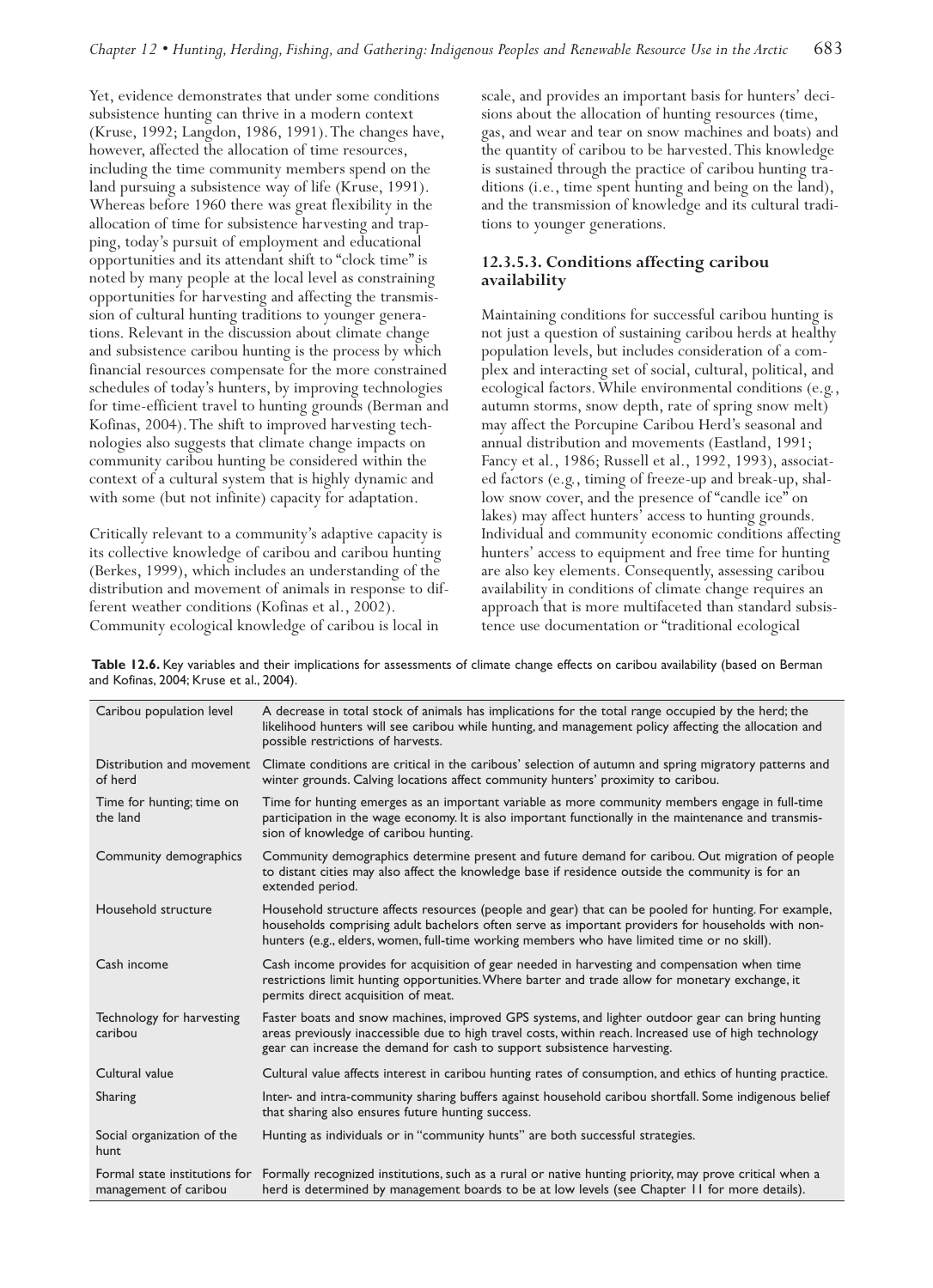

**Fig. 12.4.** Change in compensating variation from caribou hunting (Berman and Kofinas, 2004).

knowledge" documentation.Table 12.6 lists some of the key variables important in climate change assessments for caribou subsistence systems.

A simulation model based on Old Crow caribou hunting and the cash economy was constructed based on local knowledge and quantitative socio-economic data (Berman and Kofinas, 2004).The model drew on local knowledge and science-based research to assess the implications of a climate change scenario that assumed later break-up of ice on the Porcupine River, an important watercourse for intercepting caribou during the autumn migration.The model results revealed variation in compensatory levels for households with different types of employment. Figure 12.4 shows the estimated compensating variation for the possible changes in work and climate patterns based on 1993 hunting conditions for a household with three adults, two children, and no autumn harvest.The model suggests that late freeze-up costs the example household the equivalent of about half a day in lost leisure or family time.The loss for this sce-



**Fig. 12.5.** Projected number of years in each decade that households (HH) have caribou harvest shortfalls (Kruse et al., 2004).

<span id="page-35-0"></span>nario is modest because caribou were present near the community during early winter in 1993, which meant that the access restriction still left hunters with some harvest opportunities even though these were not plentiful for the season for which data were available, and relatively few households would have hunted even under normal climate conditions.The loss in leisure or family time is slightly less if no-one in the household has fulltime work.The compensating variation for having a job is negative, and about three times as large as the cost of the late freeze-up.This suggests that having a full-time job under these conditions reduces the household's welfare because it leaves insufficient time to hunt. If the data were for a year with more plentiful caribou, the cost would have been greater.The model does not include the increased risk of exposure for hunters attempting to intercept caribou during late freeze-up conditions, which typically include traveling up river by boat through moving ice (Berman and Kofinas, 2004).

The Sustainability of Arctic Communities Synthesis Model (Kruse et al., 2004), based on the integrated assessment of 22 scientists and four indigenous Porcupine Caribou user communities, projected the effects of a 40 year climate change scenario. Scenario assumptions included warmer and longer summers and greater variability in snow conditions, including deeper snow in winter, shallower snow in winter, and fewer "average" snow years.The results show that the combined effects of these conditions result in a significant decrease in the herd's population (see Chapter 11 for details of the impacts on caribou populations).The model assumes that no harvest restriction is implemented, and that intra-community sharing of caribou and community hunts are organized in years when most of the community households do not meet their target needs. In this climate change scenario, the model projects that within seven years of the final decade, less than half the households will meet half their caribou needs (Fig. 12.5).

#### **12.3.5.4. Keeping climate assessment models in perspective**

Community involvement in the Sustainability of Arctic Communities Synthesis Model project and documentation of local knowledge on climate change through the Arctic Borderlands Ecological Knowledge Cooperative (Kofinas, 2002) provide insights into the challenges associated with trying to assess the impacts of climate change on subsistence caribou hunting. Despite the effort of researchers to capture the key drivers and stochastic characteristics of the systems, a local review of the model pointed to problems because of the complexity of the system. For example, the Sustainability of Arctic Communities Synthesis Model assumes that warmer summer temperatures under climate change will result in an increase in insect harassment for caribou and an associated cost to the caribou energy budget. Caribou hunters of Aklavik, Northwest Territories, who have observed a recent increase in summer temperature, have also observed an increase in summer winds, and thus an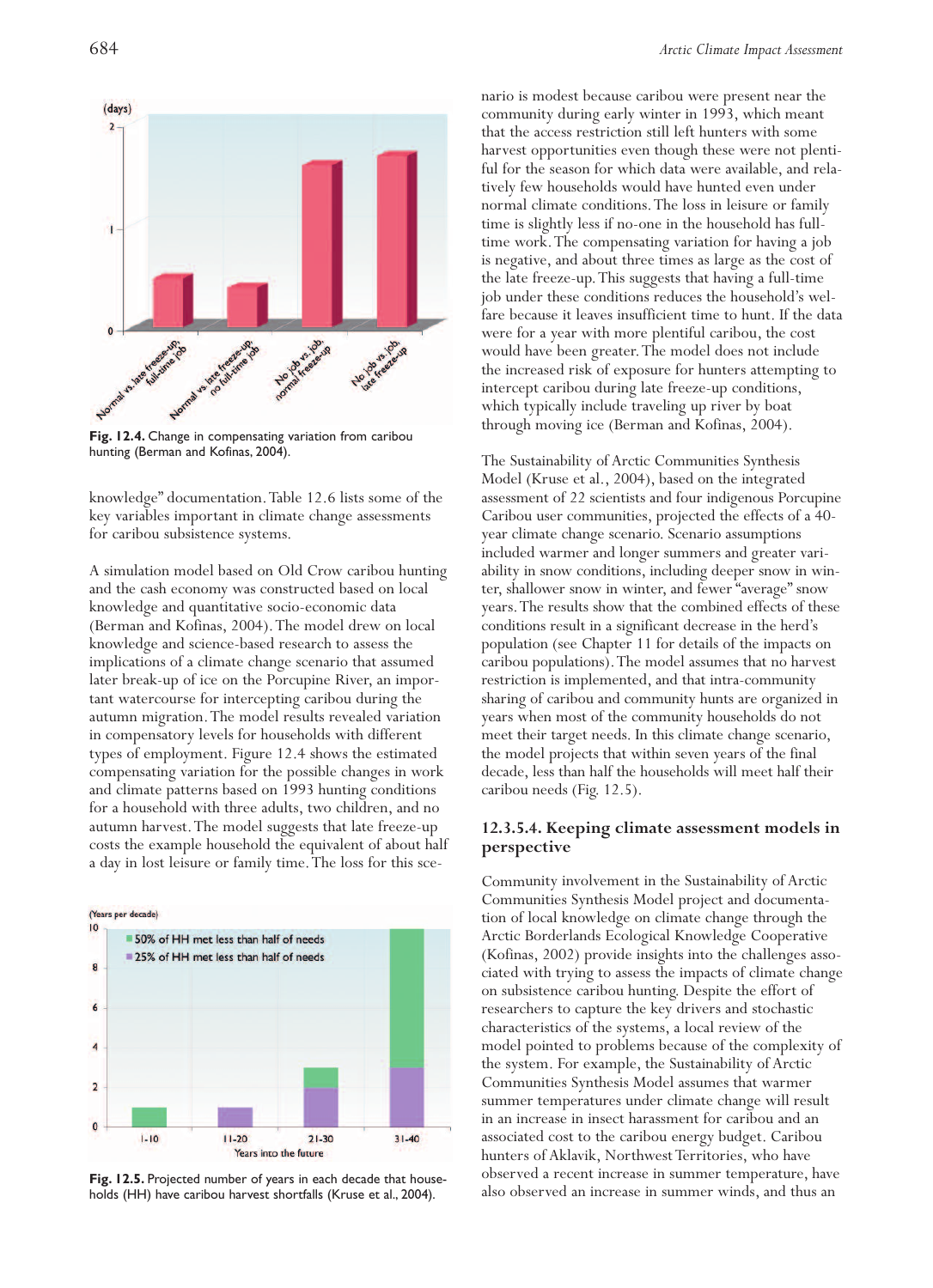overall *decrease* in insect harassment to caribou. Community members from Old Crow questioned the use of a climate change scenario that assumes a regional increase in snow depth, since the model does not include the mosaic of landscape variation in their region. While these interactions illustrate some of the limitations of models in the assessment of climate change effects on local community use of subsistence resources, they do highlight that the involvement of communities as full partners in an integrated assessment can be of value in identifying data gaps, directing the work of future research, and portraying assessment results in ways that reflect the uncertainty and complexity of changes in the relationships between people and their environment.

# **12.3.5.5. Conclusions**

Local community hunters of Old Crow and many others across North America have noted an overall increase in the variability of weather conditions (Jolly et al., 2002; Kofinas, 2002;Thorpe et al., 2002).These observations are coupled with an awareness of social and cultural changes in communities.While it will be difficult to make predictions about the trajectories of future climate conditions and their anticipated impacts on caribou and caribou subsistence systems, it is clear that the associated variability and overall uncertainty pose special problems for caribou people like the Vuntut Gwitchin of Old Crow. Indeed, local observations of later autumn freezeup of rivers, drying of lakes and lowering of water levels in rivers, an increase in willow and birch in some areas, shifts in migrations and distribution patterns, and restrictions on access suggest that the problems of climate change are already being experienced.While the challenges of climate change and climate change assessments for local hunters and researchers are considerable, there are clear opportunities for collaboration between groups to ensure the sustainability of the subsistence way of life.

# **12.4. Summary and further research needs**

This chapter has considered existing research on climate change impacts and has illustrated, through detailed case studies for several arctic settings, some of the most pressing issues currently faced by indigenous peoples. Although the material is diverse and extensive, some common themes emerge.

- Indigenous peoples around the Arctic maintain a strong and vibrant connection to the environment through hunting, herding, fishing, and gathering renewable resources.
- Hunting, herding, fishing, and gathering activities provide the primary means for obtaining and producing food in indigenous communities.These practices have endured over thousands of years, with cultural adaptations and the ability to utilize resources often associated with or affected by seasonal variation and changing ecological conditions.
- Hunting, herding, fishing, and gathering remain important for maintaining social relationships and

<span id="page-36-0"></span>cultural identity in indigenous societies. Hunting, herding, fishing, and gathering activities link people inextricably to their histories, their contemporary cultural settings, and provide a way forward for thinking about sustainable livelihoods in the future.

- As the climate changes, the indigenous peoples of the Arctic are facing special challenges and their abilities to harvest wildlife and food resources are already being tested. Although this chapter shows that climatic variability and weather events often greatly affect the abundance and availability of animals and thus the abilities and opportunities to harvest and process animals for food, the rate and extent of current and projected change give cause for alarm.
- Adaptation refers to the potential to react in a way that mitigates the impacts of negative change. Becoming resilient to climate change, and preparing to respond, cope with, adapt to, and negotiate climate change and its impacts, risks, and opportunities will require urgent and special attention.
- Climate change cannot be understood in isolation from other environmental changes, rapid social and cultural change, and globalization. Arctic communities have experienced, and are experiencing, stress from a number of different forces that threaten to restrict harvesting activities and sever these relationships.
- Rapid social and economic change, resource development, trade barriers, and animal-rights campaigns have all impacted upon hunting, herding, fishing, and gathering activities. Section 12.3.4 on the Russian North, for example, illustrates how poaching, oil development, and clearcutting of forests undermine the subsistence base for indigenous peoples.
- Arctic peoples cannot adapt, relocate, or change resource use activities as easily as in the past, because most now live in permanent communities and must negotiate greatly circumscribed social and economic situations.
- Hunting, herding, and fishing activities are determined to a large extent by resource management regimes, land use and land ownership regulations, and local and global markets.The mobility and flexibility that indigenous peoples once possessed to move in response to shifts in the pattern and state of their resource base is no longer possible.
- Commercial, political, economic, legal, and conservation interests have reduced the abilities of indigenous peoples to adapt and be flexible in coping with climatic variability. However, for some peoples of the Arctic, the political and management systems are already in place that could assess the impacts of climate change, allow local and regional governments to act on policy recommendations to deal with the consequences, and improve the chances for indigenous peoples to deal successfully with climate change.Although complex, solutions to environmental problems are potentially realistic.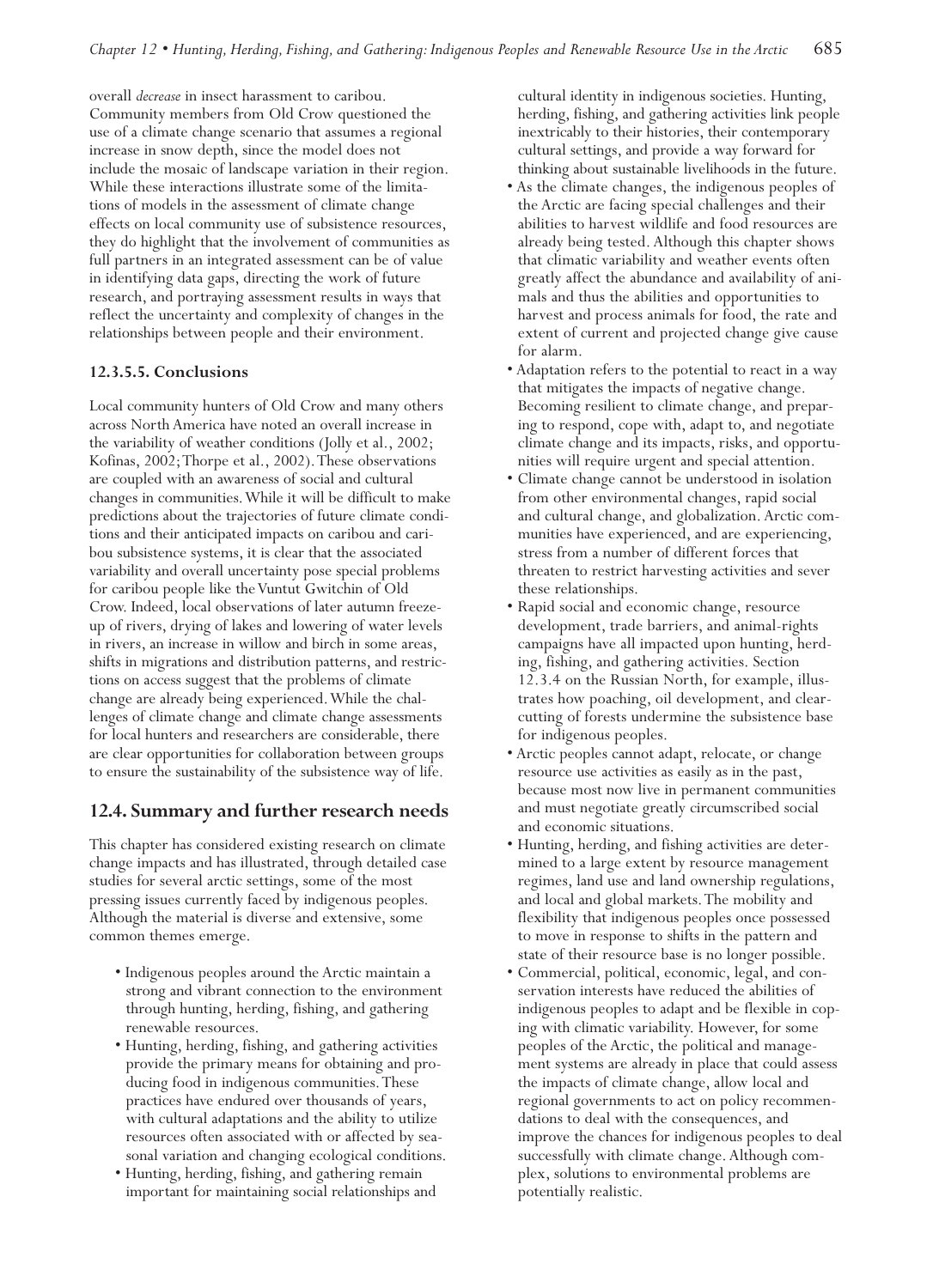This chapter demonstrates an urgent need for a greater understanding of the scope of these environmental, social, political, and economic issues and challenges in a rapidly changing milieu.The chapter is intended as a scoping exercise as much as it is an assessment of current knowledge.The case studies are based on extensive work in partnership with indigenous communities, and the chapter as a whole has developed with significant advice, guidance, and input from the Permanent Participants to the Arctic Council.

Communities across the Arctic are culturally and economically diverse and are affected by environmental change in different ways. Such diversity also means that local experiences of climate impacts and responses to climate variability and change may not be universal. How do communities, therefore, differ in how they utilize strategies for mitigating negative change and in the effectiveness of their adaptive capacity? Given this question, the case studies illustrate the importance of research on the localized, regional, and circumpolar studies of socio-economic impacts of recent climate change.

The emphasis of scientific research on climate change is to assess the impacts on the environment, ecosystem processes, and wildlife. One gap in knowledge is how climate change affects social relations in indigenous communities.This chapter highlights this as a critical aspect of climate change research, arguing that a change in the ability of indigenous peoples to access traditional/country food resources can have a corresponding impact on the social fabric of their communities. In a very real sense, therefore, the discussion of climate impacts on hunting, herding, fishing, and gathering by indigenous peoples is about sustaining human/food resource relationships and activities in indigenous societies, as well as being aware that climate change impacts pose a threat of severe and irreversible social changes.The case studies illustrate the complexity of problems faced by indigenous peoples today and underscore the reality that climate change is but one of several problems affecting their livelihoods. Clearly, research should place emphasis on understanding climate change impacts within the broader context of rapid social and economic change and seek to determine ways of distinguishing between changes that occur as a result of societal, cultural, and economic events, and changes that result from physical processes.

Future research on climate change should result in a deeper understanding of what exactly forms the basis for the social, cultural, political, and economic viability of arctic communities, and attempt to explore the research priorities highlighted by communities themselves. Significant and promising new research initiatives are currently underway that promise to break new ground in contributing the knowledge needed to formulate climate change impact assessments, national policies, and adaptation strategies, including the major U.S. interagency-led Study of Environmental Arctic Change (SEARCH, 2001) and the Canadian ArcticNet (http:// www.arcticnet.ulaval.ca/index\_en.asp) programs.

The case studies in section 12.3 were selected to provide a sense of climate change impacts on indigenous communities and their livelihoods. It was not possible to provide circumpolar coverage of the situation for all indigenous peoples. Nor was it possible to include detailed information on plant resources and freshwater fish. Indeed, there is a lack of good material on this, especially for the Russian Arctic, where industrialization and nonrenewable resource development is happening much faster, and with a greater discernible impact than climate change, even though this is a region of recent and substantial warming.There are many kinds of side effects from industrialization in the Russian North, especially from accelerated road and railway building, such as the destruction of huge areas of pasture for gravel and sand mining, and the rapid increase in poaching, which give cause for immediate concern.The situation in the Russian North clearly demonstrates the importance of assessing and understanding the impacts of climate change within the broader context of other rapid changes.

One of the aims of this chapter was to assess the adaptations that have enabled communities to succeed in the past and to establish the extent to which these options remain open to them.There are few published data on this topic, but based on what is available this chapter shows that while indigenous peoples have often adapted well to past climate change, the scale and nature of current and projected climate change brings a very different sense of uncertainty and presents different kinds of risks and threats to the livelihoods of indigenous peoples.

Is an ability to respond and cope with climate change, mainly by adjusting subsistence activities, a reliable indication of an ability to adapt in the future? Research is needed on understanding how much change can be accommodated by the existing ways of life of indigenous peoples. Case studies in this chapter have pointed to the *resilience*, or the amount of perturbation that the resource use systems of indigenous peoples can absorb, and how they can adapt by learning and self-organization. How are indigenous communities adapting to and coping with change? How will reindeer, marine mammals, and fish themselves adapt to the changes in their habitats? Can the return of subsidies for meat distribution and marketing help in making coping and adaptation responses possible? These are questions of pressing concern for hunters, fishers, and herders active across the entire Arctic.The question of resilience and limits to adaptability is important and further research is needed since little is known about building adaptive capacity in the face of climate change. Above all, there is need to match or coordinate physical climate data on extreme weather events and the impact of these events on actual hunting, fishing, and herding practices.

Further research is also needed on co-management and governance institutions and whether they can create additional opportunities to increase resilience, flexibility, and the ability to deal with change. How can, for example, new governance mechanisms help indigenous peo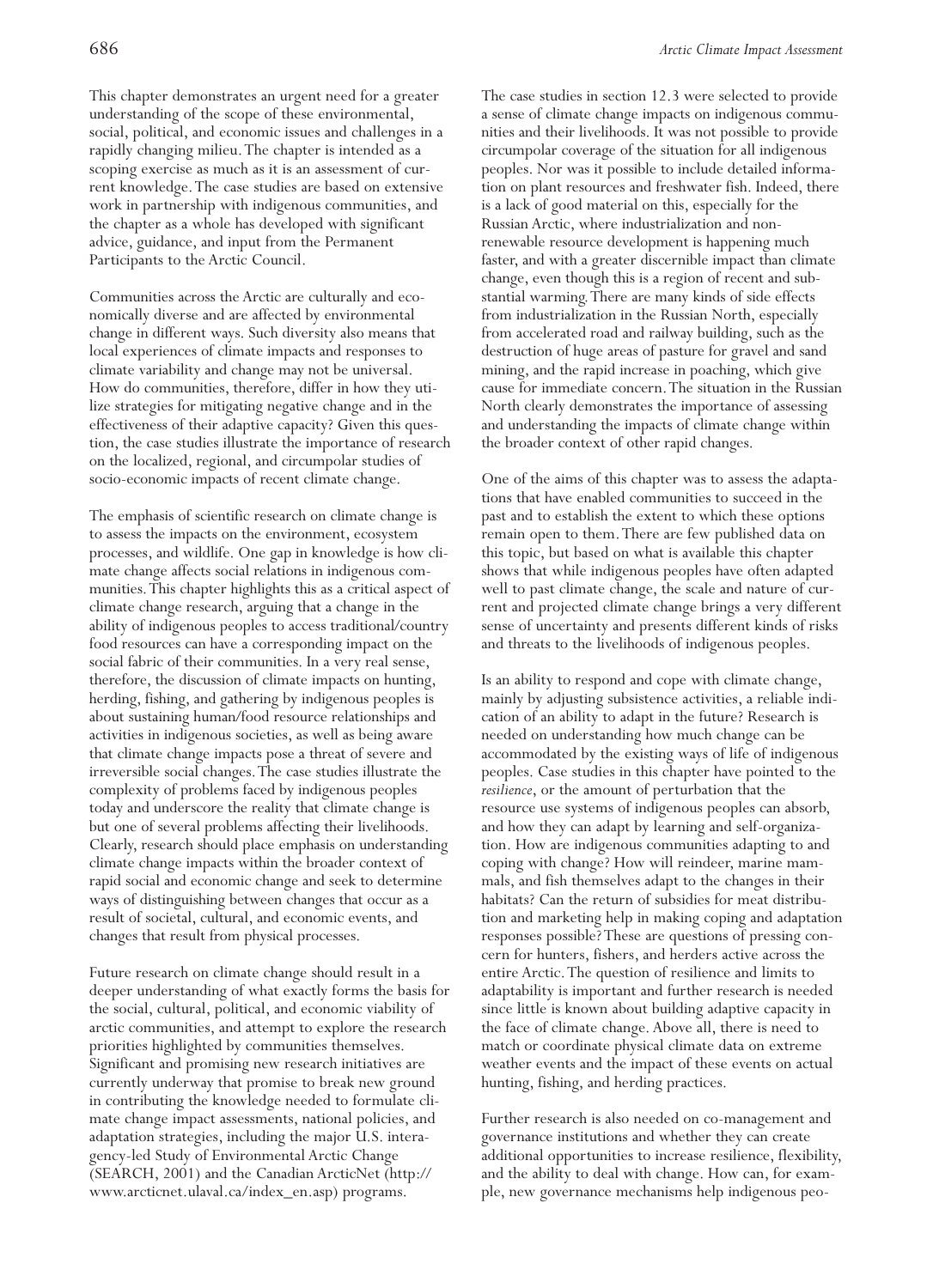ples to negotiate and manage the impacts of climate change? With a capacity-building strategy now being a key objective for the Arctic Council, tremendous opportunities exist for cooperation and constructive dialogue on dealing with climate change between communities, organizations, institutions, and governments at circumpolar and wider international levels.

# **Acknowledgements**

Mark Nuttall wishes to thank the Polar Regions Section of the UK Foreign and Commonwealth Office for providing generous support to cover his participation in this assessment.The case studies are based on extensive work in partnership with indigenous communities, and the contributing authors express their thanks to all those involved.The chapter as a whole has developed with significant advice, guidance, and input from the Permanent Participants to the Arctic Council, and special thanks also goes to the large number of international reviewers who provided detailed, thoughtful and constructive comments and criticism.

# **References**

Abdulatipov, R., 1999.The Aboriginal Face of Russia.The Independent Newspaper – Scenario N5, p. 7.

- Afanasieva, N., 2002.The socio-economic and legal situation of the Saami in the Murmansk oblast – an example to take urgent measures. In:T. Kohler and K.Wessendorf (eds.).Towards a New Millennium.Ten Years of the Indigenous Movement in Russia, pp. 139–144. International Working Group on Indigenous Affairs, Copenhagen.
- AMAP, 1998.The AMAP Assessment Report: Arctic Pollution Issues. Arctic Monitoring and Assessment Programme, Oslo, xii + 859pp.

Anderson, D.G. and M. Nuttall (eds.), 2004. Cultivating Arctic Landscapes: Knowing and Managing Animals in the Circumpolar North. Oxford Berghahn Books Ltd.

Andrews, M. and J.T. Andrews, 1979. Bibliography of Baffin Island environments over the last 1000 years. In: A. McCartney (ed.). Thule Eskimo Culture: An Anthropological Retrospective. ASC Mercury Paper No. 88. National Museum of Man, Ottawa.

Anisimov, O.A. and F.E. Nelson, 1997. Permafrost zonation and climate change in the Northern Hemisphere: results from transient general circulation models. Climatic Change, 35:241–258.

Balikci, A., 1963. Family organization of the Vunta Kutchin. Arctic Anthropology, 1(2):62–69.

Banfield, A.W.F., 1961. Revision of the Reindeer and Caribou, genus *Rangifer*. National Museum of Canada Bulletin, 177, vi+137pp.

Banfield, A.W.F., 1974.The Mammals of Canada. University of Toronto Press. xxv + 438pp.

Barry, R.,W. Arundale, J.T. Andrews, R. Bradley and H. Nichols, 1977. Environmental and cultural change in the eastern Arctic during the last five thousand years. Arctic and Alpine Research, 9:193–210.

Berkes, F., 1999. Sacred Ecology:Traditional Ecological Knowledge and Resource Management.Taylor and Francis, 209pp.

Berkes, F. and D. Jolly, 2001. Adapting to climate change: socialecological resilience in a Canadian western Arctic community. Conservation Ecology, 5(2):18 [online] www.consecol.org/vol5/ iss2/art18

Berman, M. and G. Kofinas, 2004. Hunting for models: rational choice and grounded approaches to analyzing climate effects on subsistence hunting in an Arctic community. Ecological Economics, 49(1):31–46.

Bernes, C., 1996.The Nordic Arctic Environment: unspoilt, exploited, polluted? Nordic Council of Ministers, Copenhagen, 240pp.

Bjørklund, I., 2004. Saami pastoral society in northern Norway: the national integration of an indigenous management system. In: D.G. Anderson and M. Nuttall (eds.). Cultivating Arctic Landscapes: Knowing and Managing Animals in the Circumpolar North. Oxford Berghahn Books.

Boas, F., 1888.The Central Eskimo. Sixth Annual Report of the Bureau of American Ethnology for the Years 1884–1885, pp. 399–699. Smithsonian Institution,Washington, D.C.

Bodenhorn, B., 2000. It's good to know who your relatives are but we are taught to share with everybody: shares and sharing among Inupiaq households. In: G.W.Wenzel, G. Hovelsrud-Broda and N. Kishigami (eds.).The Social Economy of Sharing: Resource Allocation and Modern Hunter-Gatherers, pp. 27–60. Senri Ethnological Series. National Museum of Ethnology, Osaka.

Briffa, K.,T. Bartholin, D. Eckstein, P. Jones,W. Karlen, F. Schweingruber and P. Zetterberg, 1990. A 1400-year tree-ring record of summer temperatures in Fennoscandia. Nature, 346:434–439.

<span id="page-38-0"></span>Brody, H., 1983. Maps and Dreams: Indians and the British Columbia Frontier. Penguin, Harmondsworth.

Burch, E.S. Jr., 1972.The caribou/wild reindeer as a human resource. American Antiquity, 37(3):337–368.

- Burch, E.S. Jr., 1985. Subsistence Production in Kivalina, Alaska: ATwenty-Year Perspective.Technical Paper No. 128. Division of Subsistence, Alaska Department of Fish and Game.
- CAFF, 2001 Arctic Flora and Fauna. Status and Conservation. Conservation of Arctic Flora and Fauna, Helsinki, 272pp. Callaghan,T.V., R.M.M. Crawford, M. Eronen, A. Hofgaard, S. Payette,

W.G. Rees, O. Skre, B. Sveinbjörnsson,T.K.Vlassova and B.R.Werkman, 2002.The dynamics of the tundra-taiga boundary: an overview and suggested coordinated and integrated approach to research. Ambio Special Report, 12:3–5.

Callaway, D., 1995. Resource use in rural Alaskan communities. In: D.L. Peterson and D.R. Johnson (eds.). Human Ecology and Climate Change: People and Resources in the Far North.Taylor and Francis.

Callaway, D., J. Eamer, E. Edwardsen, C. Jack, S. Marcy, A. Olrun, M. Patkotak, D. Rexford and A.Whiting, 1999. Effects of climate change on subsistence communities in Alaska. In: G.Weller, P. Anderson (eds.). Assessing the Consequences of Climate Change for Alaska and the Bering Sea Region, pp. 59–73. Center for Global Change and Arctic System Research, University of Alaska Fairbanks.

- Caulfield, R.A., 1997. Greenlanders,Whales and Whaling: Sustainability and Self-determination in the Arctic Hanover. University Press of New England, 219pp.
- Caulfield, R., 2000.The political economy of renewable resource harvesting in the Arctic. In: M. Nuttall and T.V. Callaghan (eds.). The Arctic: Environment, People, Policy. Harwood Academic Press.
- Chapman,W.L. and J.E.Walsh, 1993. Recent variations of sea ice and air temperatures in high latitudes. Bulletin of the Meteorological Society of America, 73:34–47.

Collings, P., G.W.Wenzel and R. Condon, 1998. Modern food sharing networks and community integration in the central Canadian Arctic. Arctic, 51(4):301–314.

Cruikshank, J., 2001. Glaciers and climate change: perspectives from oral tradition.Arctic, 54(4):377–393.

Dahl, J., 2000. Saqqaq: an Inuit hunting community in the modern world. University of Toronto Press, 336pp.

Damas, D., 1963. Igluligmiut Kinship and Local Groupings: A Structural Approach. National Museum of Canada.

Damas, D., 1972. Central Eskimo systems of food sharing. Ethnology, 11(3):220–240.

De Fabo, E. and L.O. Bjorn, 2000. Ozone depletion and UV-B radiation. In: M. Nuttall and T.V. Callaghan (eds.).The Arctic: Environment, People, Policy, pp. 555–574. Harwood Academic Press.

Dekin, A., 1969. Climate change and cultural change: a correlative study from Eastern Arctic prehistory. Polar Notes, 12:11–31.

Eastland,W.G., 1991. Influence of Weather on Movements and Migration of Caribou. M.S.Thesis. University of Alaska Fairbanks, 111pp.

Fancy, S.G., L.F. Pank, K.R.Whitten and L.W. Regelin, 1986. Seasonal movement of caribou in Arctic Alaska as determined by satellite. Canadian Journal of Zoology, 67:644–650.

Farnell, R., P.G. Hare, E. Blake, V. Bowyer, C. Schweger, S. Greer and R. Gotthardt, 2004. Multidisciplinary investigations of alpine ice patches in southwest Yukon, Canada: paleoenvironmental and paleobiological investigations. Arctic, 57(3):247–259.

Fast, H. and J. Mathias, 2000. Directions towards marine conservation in Canada's western Arctic. Ocean and Coastal Management, 34:183–205.

Fedorova, N. (ed.), 1998. Ushedshie v kholmy (Gone to the hills: culture of the coastal residents of the Yamal Peninsula during the Iron Age). History and Archaeology Institute, Ekaterinburg.

Feit, H., 1986. Hunting and the quest for power:The James Bay Cree and white men in the twentieth century. In: R.B. Morrison and C.R.Wilson (eds.). Native Peoples:The Canadian Experience, pp. 171–207. McClelland and Stewart.

Fienup-Riordan,A., 1986.When Our Bad Season Comes. Alaska Anthropological Association Monograph No. 1. Alaska Anthropological Association, Anchorage.

Finney, B.P., I. Gregory-Eaves, M.S.V. Douglas and J.P. Smol, 2002. Fisheries productivity in the northeastern Pacific Ocean over the past 2,200 years. Nature, 416(6882):729–733.

Fitzharris, B.B., I. Allison, R.J. Braithwaite, J. Brown, P.M.B. Foehn, W. Haeberli, K. Higuchi,V.M. Kotlyakov,T.D. Prowse, C.A. Rinaldi, P.Wadhams, M-K Woo,Y. Xie, O. Anisimov, A. Aristarain, R.A. Assel, R.G. Barry, R.D. Brown, F. Dramis, S. Hastenrath, A.G. Lewkovicz, E.C. Malagnino, S. Neale, F.E. Nelson, D.A. Robinson, P. Skvarca, A.E.Taylor and A.Weidick, 1996.The cryosphere: changes and their impacts. In: R.T.Watson, M.C. Zinyovera, R.H. Moss and D.J. Dokken (eds.). Climate Change 1995:The Science of Climate Change, pp. 241–265. Contribution of Working Group II to the Second Assessment Report of the Intergovernmental Panel on Climate Change. Cambridge University Press.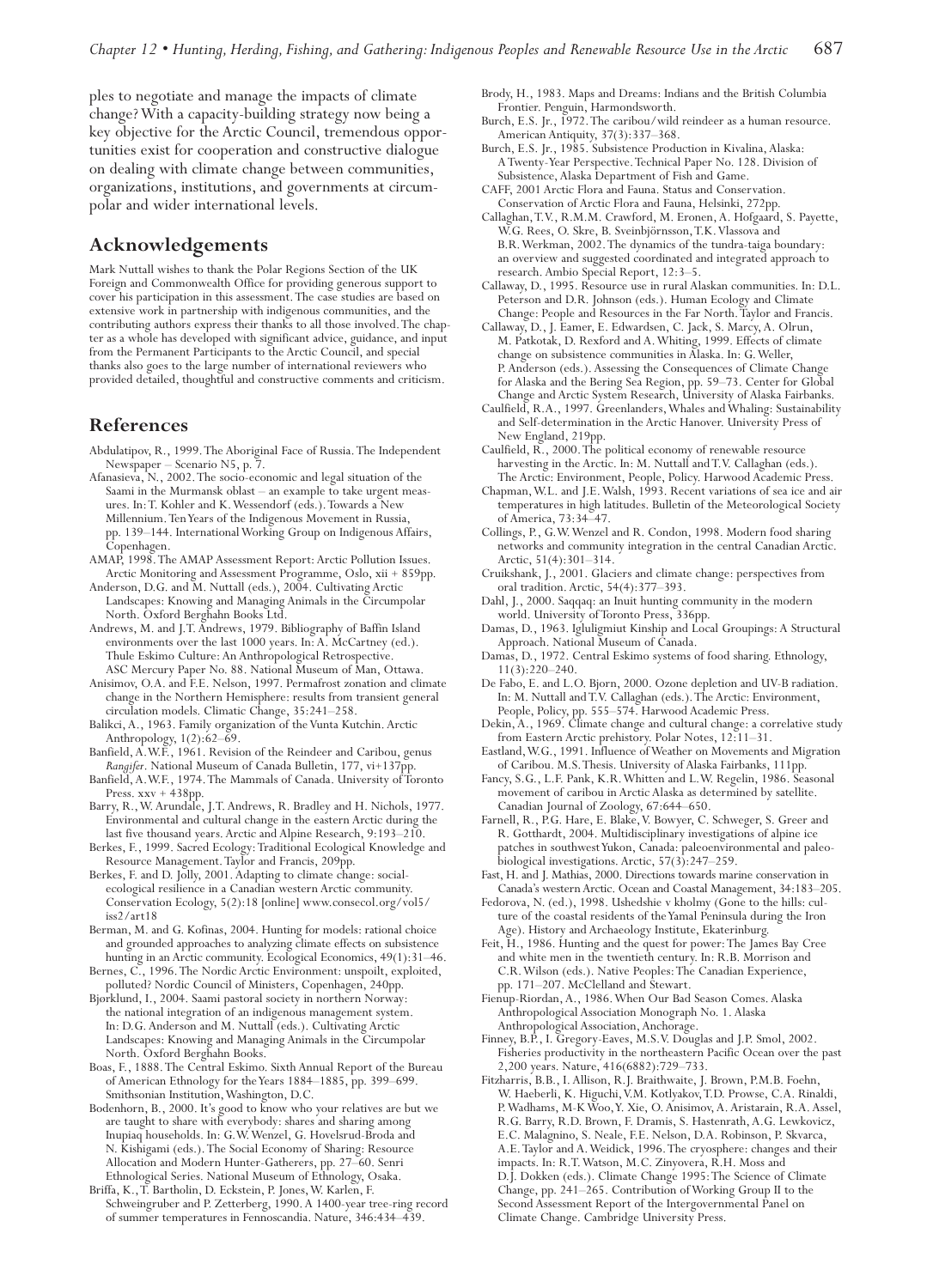FJMC, 2000. Beaufort Sea 2000. Renewable Resources for Our Children. Conference Summary Report. Fisheries Joint Management Committee, Inuvik Northwest Territories. Online at www.fjmc.ca

Forbes, B.C., 1995.Tundra disturbance studies. III. Short-term effects of aeolian sand and dust,Yamal Region, northwest Siberia, Russia. Environmental Conservation, 22:335–344.

Forbes, B.C., 1999. Land use and climate change in the Yamal-Nenets region of northwest Siberia: some ecological and socio-economic implications. Polar Research, 18:1–7.

Forbes, B.C. and G. Kofinas (eds.), 2000.The human role in reindeer/caribou grazing systems. Polar Research, 19:1–142.

Ford, N., 1999. Communicating climate change from the perspective of local people: A case study from Arctic Canada. Journal of Development Communication, 1(11):93–108.

Freeman, M.M.R. (ed.), 2000. Endangered Peoples of the Arctic. Greenwood Press,Westport, 304pp.

Freeman, M.M.R., L. Gogolovskaya, R.A. Caulfield, I. Egede, I. Krupnik and M.G. Stevenson, 1998. Inuit,Whaling and Sustainability. Altamira Press.

- Furgal, C., D. Maritn and P. Gosselin, 2002. Climate change and health in Nunavik and Labrador: lessons from Inuit knowledge. In: I. Krupnik and D. Jolly (eds.).The Earth is Faster Now: Indigenous Observations of Arctic Environmental Change, pp 266–300. ARCUS.
- Golovnev, A.V. and G. Osherenko, 1999. Siberian Survival: the Nenets and their Story. Cornell University Press.

Greer, S.C. and R.J. Le Blanc, 1992. Background Heritage Studies – Proposed Vuntut National Park. Northern Parks Establishment Office, Canadian Parks Service, 116pp.

Griffith, B., D.C. Douglas, N.E.Walsh, D.D.Young,T.R. McCabe, D.E. Russell, R.G.White, R.D. Cameron and K.R.Whitten, 2002. The Porcupine caribou herd. In: D.C. Douglas, P.E. Reynolds and E.B. Rhode (eds.). Arctic Refuge Coastal Plain Terrestrial Wildlife Research Summaries, 8–37: U.S. Geological Survey, Biological Resources Division.

Grove, J., 1988.The Little Ice Age. Methuen.

- Gunn,A., 1995. Responses of Arctic ungulates to climate change. In: D.L. Peterson and D.R. Johnson (eds.). Human Ecology and Climate Change: People and Resources in the Far North, pp. 89–104.Taylor and Francis.
- Gunn,A. and T. Skogland, 1997. Responses of caribou and reindeer to global warming. In:W.C. Oechel et al. (eds.). Global Change and Arctic Terrestrial Ecosystems, pp. 189–200. Springer-Verlag.

Gunn,A., C. Shank and B. McLean, 1991.The history, status and management of muskoxen on Banks Island. Arctic, 44(3):188–195.

Hall, E., (ed.), 1989. People and Caribou in the Northwestern Territories. Department of Renewable Resources, Government of Northwest Territories,Yellowknife.

Hamilton, L.C., P. Lyster and O. Otterstad, 2000. Social change, ecology and climate in 20th century Greenland. Climatic Change, 47(1/2):193–211.

Hare et al., in press. Multidisciplinary investigations of Alpine ice patches in southwest Yukon, Canada: ethnographic and archaeological Investigations. Arctic Ms#03–151.

Helgason, A. and G. Palsson, 1997. Contested commodities: the moral landscape of modernist regimes. Journal of the Royal Anthropological Institute, 3:451–471.

Helle,T. and M.Timonen, 2001.The North Atlantic Oscillation and reindeer husbandry. In: P. Kankaanpää et al. (eds.). Arctic Flora and Fauna: Status and Conservation. Helsinki, p. 25

Hovelsrud-Broda, G., 2000. Sharing, transfers transactions and the concept of generalized reciprocity. In: G.W.Wenzel, G. Hovelsrud-Broda, N. Kishigami (eds.).The Social Economy of Sharing: Resource Allocation and Modern Hunter-Gatherers, pp. 61–85. Senri Ethnological Series. National Museum of Ethnology, Osaka.

Hudson, R.J., K.R. Drew and L.M. Baskin (eds.), 1989. Subsistence Hunting.Wildlife Production Systems: Economic Utilisation of Wild Ungulates. Cambridge University Press.

Huntington, H.P., 1992.Wildlife Management and Subsistence Hunting in Alaska. University of Washington Press.

IISD, 2000. Sila Alangotok. Inuit Observations of Climate Change. International Institute for Sustainable Development,Winnipeg.Video available online: www.iisd.org/casl/projects/inuitobs.htm

IPCC, 2001. Climate Change 2001:The Scientific Basis. Contribution of Working Group I to the Third Assessment Report of the Intergovernmental Panel on Climate Change. J.T. Houghton,Y. Ding, D.J. Griggs, M. Noguer, P.J. van der Linden, X. Dai, K. Maskell and C.A. Johnson (eds.). Cambridge University Press, 881pp.

Jackson, L.J. and P.T.Thacker (eds.), 1997. Caribou and Reindeer Hunters of the Northern Hemisphere. Ashgate Publishing, 272pp.

Jernsletten, J.-L. and K. Klokov, 2002. Sustainable Reindeer Husbandry. Arctic Council/Centre for Saami Studies, Tromsø.

Johannessen, O.M., E.V. Shalina and M.V. Miles, 1999. Satellite evidence for an arctic sea ice cover in transformation. Science, 286:1937–1939.

- Jolly, D., F. Berkes, J. Castleden,T. Nichols and the Community of Sachs Harbour, 2002.We can't predict the weather like we used to. Inuvialuit observations of climate change, Sachs Harbour, western Canadian Arctic. In: I. Krupnik and D. Jolly (eds.).The Earth Is Faster Now. Arctic Research Consortium of the United States, Fairbanks, Alaska.
- Kelsall, J.P., 1968.The Migratory Barren-Ground Caribou of Canada. Department of Indian Affairs and Northern Development. Canadian Wildlife Service, Ottawa.

Kemp,W., G.W.Wenzel, E.Val and N. Jensen, 1978. A Socioeconomic Baseline Study of Resolute Bay and Kuvinaluk. Polargas Project, Toronto, 354pp.

Khorolya, D., 2002. Reindeer husbandry in Russia. In: S. Kankaanpää et al. (eds.).The Second World Reindeer Herders' Congress. Anár 2001, pp. 40–42. Arctic Centre Reports 36, University of Lapland.

Klein, D., 1989. Subsistence hunting. In: R.J. Hudson, K.R. Drew and L.M. Baskin (eds.). Wildlife Production Systems: Economic Utilisation of Wild Ungulates, pp. 96–111. Cambridge University Press.

Klein, D.R., 1991. Caribou in the changing North. Applied Animal Behaviour Science, 29:279–291.

Klein, D.R., 2000. Arctic grazing systems and industrial development: can we minimize conflicts? Polar Research, 19:91–98.

Klokov, K., 2000. Nenets reindeer herders on the lower Yenisei River: traditional economy under current conditions and responses to economic change. Polar Research, 19:39–47.

Kofinas, G.P., 1998.The Cost of Power Sharing: Community Involvement in Canadian Porcupine Caribou Co-management. Ph.D.Thesis. University of British Columbia, 471pp.

Kofinas, G., 2002. Community contributions to ecological monitoring: knowledge co-production in the US-Canada Arctic borderlands. In: I. Krupnik, D. Jolly (eds.).The Earth is Faster Now: Indigenous Observations of Arctic Environmental Change, pp. 54–91. Arctic Research Consortium of the United States, Fairbanks, Alaska.

Kofinas, G. and D. Russell, 2004. North America. In: family-based Reindeer Herding and Hunting Economies and the Status and Management of Wild Reindeer/Caribou Populations. Centre for Saami Studies, University of Tromsø.

Kofinas, G., G. Osherenko, D. Klein and B. Forbes, 2000. Research planning in the face of change: the human role in reindeer/caribou systems. Polar Research, 19(1):3–22.

Kofinas, G., Aklavik, Arctic Village, Old Crow and Fort McPherson, 2002. Community contributions to ecological monitoring: knowledge co-production in the U.S.-Canada Arctic borderlands. In: I. Krupnik and D. Jolly (eds.).The Earth is Faster Now: Indigenous Observations of Arctic Environmental Change, pp. 54–91. Arctic Research Consortium of the United States, Fairbanks, Alaska.

Kozhevnikov,Yu.P., 2000. Is the Arctic getting warmer or cooler? In: B.S. Ebbinge,Yu.I. Mazourov and P.S.Tomkovich (eds.). Heritage of the Russian Arctic: Research, Conservation and International Cooperation, pp. 145–157. Ecopros Publishers, Moscow.

Krupnik, I., 1993. Arctic Adaptations: Native Whalers and Reindeer Herders of Northern Eurasia. University Press of New England.

Krupnik, I., 2000. Reindeer pastoralism in modern Siberia: research and survival in the time of crash. Polar Research, 19:49–56.

Krupnik, I. and D. Jolly (eds.), 2002.The Earth is Faster Now: Indigenous Observations of Arctic Environmental Change. Arctic Research Consortium of the United States, Fairbanks, Alaska.

Kruse, J., 1991. Alaska Inupiat subsistence and wage employment patterns: understanding individual choice. Human Organization, 50(4):317–326.

Kruse, J.A., 1992. Alaska North Slope Inupiat Eskimo and resource development: why the apparent success? Prepared for presentation to the American Association for the Advancement of Science, Annual Meeting, January 1992, Chicago.

Kruse, J.A., R.G.White, H.E. Epstein, B. Archie, M.D. Berman, S.R. Braund, F.S. Chapin III, J. Charlie Sr., C.J. Daniel, J. Eamer, N. Flanders, B. Griffith, S. Haley, L. Huskey, B. Joseph, D.R. Klein, G.P. Kofinas, S.M. Martin, S.M. Murphy,W. Nebesky, C. Nicolson, K. Peter, D.E. Russell, J.Tetlichi, A.Tussing, M.D.Walker and O.R.Young, 2004. Sustainability of Arctic communities: an interdisciplinary collaboration of researchers and local knowledge holders. Ecosystems, 7:1–14.

Lamb, H., 1982. Climate, History, and the Modern World. Methuen. Langdon, S.J., 1986. Contradictions in Alaskan Native economy and society. In: S. Langdon (ed.). Contemporary Alaskan Native Economics, pp. 29–46. University Press of America.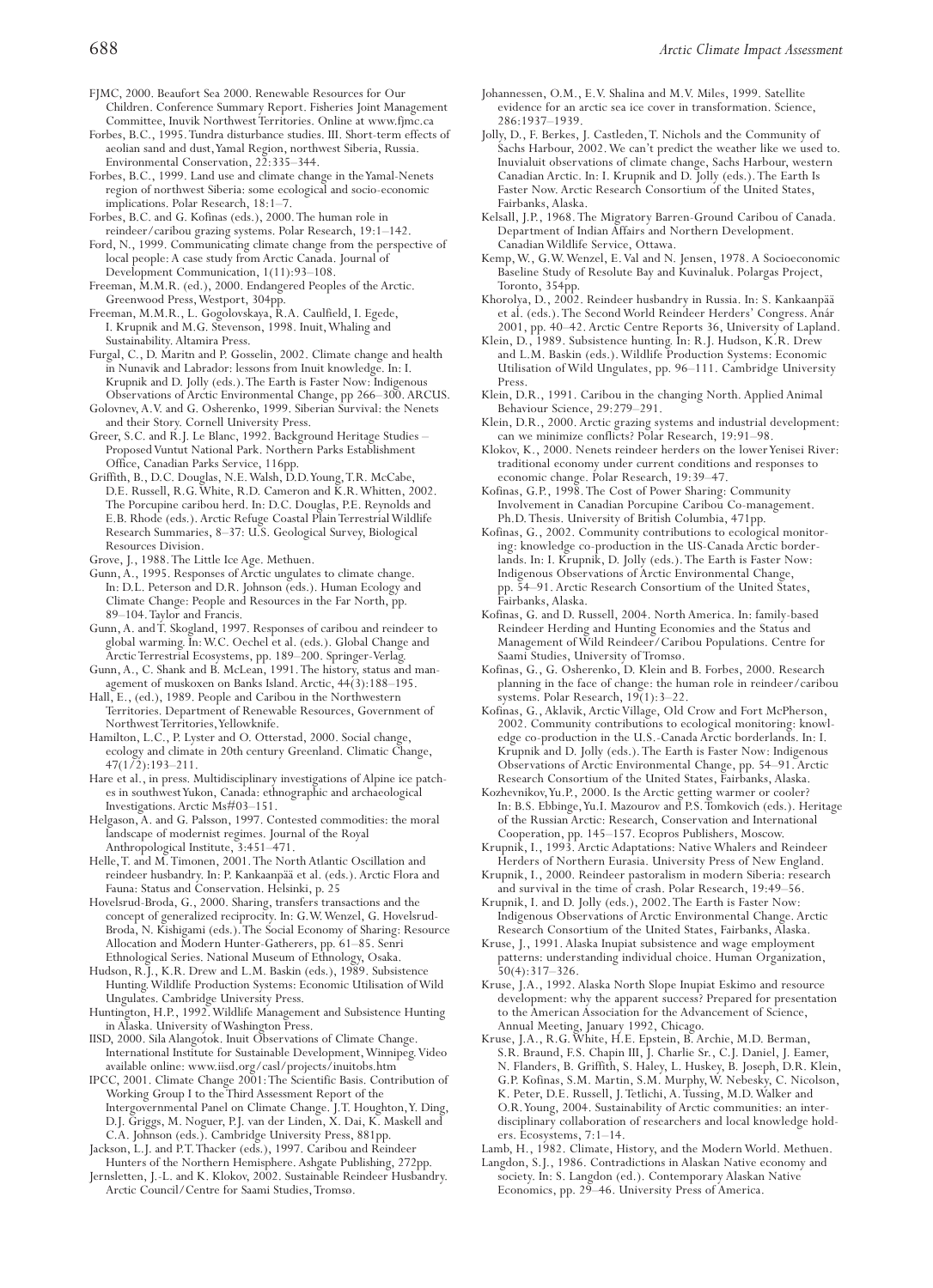Langdon, S.J., 1991.The integration of cash and subsistence in Southwest Alaskan Yup'ik Eskimo communities. In:T. Matsuyama and N. Peterson (eds.). Cash, Commoditisation and Changing Foragers, pp. 269–291. Senri Publication No. 30. Osaka, Japan, National Museum of Ethnology.

Lange, M., 2000. Integrated global change impact assessments. In: M. Nuttall and T.V. Callaghan (eds.).The Arctic: Environment, People, Policy. Harwood Academic Press.

Larter, N.C. and J.A. Nagy, 2000. Calf production and overwinter survival estimates for Peary caribou, *Rangifer tarandus pearyi*, on Banks Island, Northwest Territories.The Canadian Field-Naturalist, 114:661–670.

Larter, N.C. and J.A. Nagy 2001.Variation between snow conditions at Peary caribou and muskox feeding sites and elsewhere in foraging habitats on Banks Island in the Canadian High Arctic. Arctic, Antarctic and Alpine Research, 33(2):123–130.

Lee, S.E., M.C. Press, J.A. Lee,T. Ingold and T. Kurttila, 2000. Regional effects of climate change on reindeer: a case study of the Muotkatunturi region in Finnish Lapland. Polar Research, 19(1):99–105.

Leibman, M.O. and I.P. Egorov, 1996. Climatic and environmental controls of cryogenic landslides,Yamal, Russia. In: K. Senneset (ed.). Landslides, pp. 1941–1946. A.A. Balkema.

Lent, P.C. 1999. Muskoxen and their Hunters: A History. Animal Natural History Series, vol. 5. University of Oklahoma Press.

Lonner,T., 1980. Subsistence as an Economic System in Alaska: Theoretical and Policy Implications.Technical Paper No. 67. Division of Subsistence, Alaska Department of Fish and Game.

Lynch,T.F., 1997. Introduction. In: L.J. Jackson and P.T.Thacker (eds.). Caribou and Reindeer Hunters of the Northern Hemisphere. Ashgate Publishing.

Magdanz, J.S., C.J. Utermohle and R.J.Wolfe, 2002.The production and distribution of wild food in Wales and Deering, Alaska. Division of Subsistence,Alaska Department of Fish and Game.Technical Paper 259

Martin, C., 1978. Keepers of the Game. University of California Press.

Maslanik, J.A., M.C. Serreze and T. Agnew, 1999. On the record reduction in 1998 western Arctic sea ice cover. Geophysical Research Letters, 26(13):1905–1908.

Maxwell, M., 1985. Eastern Arctic Prehistory. Academic Press.

McDonald, M., L. Arragutainaq and Z. Novalinga, 1997.Voices from the Bay. Ottawa Canadian Arctic Resources Committee and Municipality of Sanikiluaq.

McFee, R.D. (no date). Caribou fence facilities of the historic Yukon Kutchin. In: Megaliths to Medicine Wheels: Boulder Structures in Archaeology, pp. 159–170. Proceedings of the Eleventh Annual Chacmool Conference, University of Toronto.

McGhee, R., 1972. Climatic change and the development of Canadian Arctic cultural traditions. In:Y. Vasari, H. Hyvarinen and S. Hicks (eds.). Climatic Change in Arctic Areas during the Last Ten Thousand Years, pp. 39–57. Acta Universitatis Ouluensis Series A: Scientiae Rerum Naturalium 3, Geologica 1. University of Oulu, Finland.

Murphy, S.C., 1986.Valuing Traditional Activities in the Northern Native Economy: the Case of Old Crow,Yukon Territory. M.A. Thesis, University of British Columbia, 189pp.

Mysterud,A., N.C. Stenseth, N.G.Yoccoz, R. Langvatn and G. Steinhelm, 2001. Nonlinear effects of large-scale climatic variability on wild and domestic herbivores. Nature, 410:1096–1099.

Nadasdy, P. 2003. Reevaluating the co-management success story. Arctic, 56(4):367–380.

Nagy, M., 2004.We did not want the muskox to increase. Inuvialuit knowledge about muskox and caribou populations on Banks Island, Canada. In: D.G. Anderson and M. Nuttall (eds.). Cultivating Arctic Landscapes: Knowing and Managing Animals in the Circumpolar North. Oxford Berghahn Books.

Nagy, J.A., N.C. Larter and V.P. Fraser, 1996. Population demography of Peary caribou and muskox on Banks Island, N.W.T., 1982–1992. Rangifer Special Issue, 9:213–222.

Nelson, F.E. and O.A. Anisimov, 1993. Permafrost zonation in Russia under anthropogenic climatic change. Permafrost and Periglacial Processes, 4:137–148.

Nuttall, M., 1992. Arctic Homeland: Kinship, Community and Development in Northwest Greenland. University of Toronto Press.

Nuttall, M., 1998. Protecting the Arctic: Indigenous Peoples and Cultural Survival. Routledge Harwood.

Nuttall, M. 2000. Barriers to the sustainable uses of living marine resources in Vestnorden. In: J. Allansson and I. Edvardsson (eds.). Community Viability, Rapid Change and Socio-Ecological Futures, pp. 22–38. University of Akureyri and Stefansson Arctic Institute, Akureyri.

Nuttall, M., 2001. Locality, identity and memory in South Greenland. Etudes/Inuit/Studies, 25:53–72.

Nuttall, M. in press. Inuit, climate and marine resources: risk and resilience in a changing Arctic. In: N. Kishigami, J. Savelle (eds.). Marine Resources Conservation. National Museum of Ethnology, Osaka.

Odner, K., 1992.The Varanger Saami: habitation and economy AD1200–1900. Scandinavian University Press.

Okotetto, M.N. and B.C. Forbes, 1999. Conflicts between Yamal-Nenets reindeer husbandry and petroleum development in the forest tundra and tundra region of northwest Siberia. In: S. Kankaanpää,T.Tasanen and M.-L. Sutinen (eds.). Sustainable Development in Timberline Forests, pp. 95–99. Finnish Forest Research Administration, Helsinki.

Osherenko, G., 1988.Wildlife Management in the North American Arctic:The Case for Co-Management. In: M.M.R. Freeman and L.N. Carbyn (eds.).Traditional Knowledge and Renewable Resource Management, pp. 92–104. Boreal Institute for Northern Studies, University of Alberta.

Osherenko, G., 2001. Indigenous rights in Russia: is title to land essential for cultural survival? Georgetown International Environmental Law Review, 13:695–734.

Osherenko, G. and O R.Young, 1989.The Age of the Arctic: Hot Conflicts and Cold Realities. Cambridge University Press.

Pars,T., M. Osler and P. Bjerregaard, 2001. Contemporary use of traditional and imported food among Greenlandic Inuit. Arctic, 54:22–31.

Pavlov, A.V., 1994. Current changes of climate and permafrost in the Arctic and Sub-Arctic of Russia. Permafrost and Periglacial Processes, 5:101–110.

Pavlov, A.V., 1998. Active layer monitoring in northern West Siberia. Nordicana, 57:875–881.

Petersen, R., 2003. Settlements, Kinship and Hunting Grounds in Traditional Greenland. MoG Man and Society, vol. 27, 324pp.

Peterson, D.L. and D.R. Johnson (eds.), 1995. Human Ecology and Climate Change: People and Resources in the Far North. Taylor

Pfister, C., 1988. Variations in the spring-summer climate of Central Europe from the High Middle Ages to 1850. In: H.Wanner and U. Siegenthaler (eds.). Long and Short Term Variability of Climate. Springer.

Pika,A. and D. Bogoyavlensky, 1995.Yamal Peninsula: oil and gas development and problems of demography and health among indigenous populations. Arctic Anthropology, 32:61–74.

Podkoritov, F.M., 1995. Reindeer herding on Yamal. Leningrad Atomic Electrical Station, Sosnovyi Bor. (In Russian)

Post, E. and N.C. Stenseth, 1999. Climatic variability, plant phenology, and northern ungulates. Ecology, 80:1322–1339.

Rasmussen, R.O. and L.C. Hamilton, 2001.The Development of Fisheries in Greenland Roskilde. North Atlantic Regional Studies Res. Rep. 53, Roskilde University, 124pp.

Receveur, O., N. Kassi, H.M. Chan, P.R. Berti and H.V. Kuhnlein, 1998. Yukon First Nations' Assessment Dietary Benefit/Risk. Report to communities. Centre for Indigenous Peoples' Nutrition and Environment.

Riedlinger, D. and F. Berkes, 2001. Contributions of traditional knowledge to understanding climate change in the Canadian Arctic. Polar Record, 37:315–328.

Roberts, K., 1996. Circumpolar Aboriginal People and Co-management Practice: Current Issues in Co-Management and Environmental Assessment. Joint Secretariat, Inuvialuit Renewable Resources Committee, Calgary, Alberta.

Russell, D.E., K.R.Whitten, R. Farnell and D. van de Wetering, 1992. Movements and Distribution of the Porcupine Caribou Herd, 1970–1990.Tech. Rep. 139. Canadian Wildlife Service, Pacific and Yukon Region.

Russell, D.E.,A.M. Martell and W.A.C. Nixon, 1993.The range ecology of the Porcupine Caribou Herd in Canada. Rangifer Special Issue, 8: 168.

Sabo III G., 1991. Long Term Adaptations among Arctic Hunter Gatherers. Garland Publishing.

Sakshaug, E. and D. Slagstad, 1992. Sea ice and wind: effects on primary productivity in the Barents Sea. Atmosphere Ocean, 30:579–591.

Sakshaug, E. and J.Walsh, 2000. Marine biology: biomass productivity distributions and their variability in the Barents and Bering Seas. In: M. Nuttall and T.V. Callaghan (eds.).The Arctic: Environment, People, Policy. Harwood Academic Press.

SEARCH, 2001. Study of Environmental Arctic Change. Science Plan. Polar Science Center, University of Washington, 89pp.

Siegert, M. and J. Dowdeswell, 2000. Glaciology. In: M. Nuttall and T.V. Callaghan (eds.).The Arctic: Environment, People, Policy, p. 27–55. Harwood Academic Press.

Shiyatov, S.G. and V.S. Mazepa, 1995. Climate. In: L.N. Dobrinskii (ed.). The Nature of Yamal, pp. 32–68. Nauka, Ekaterinburg. (In Russian)